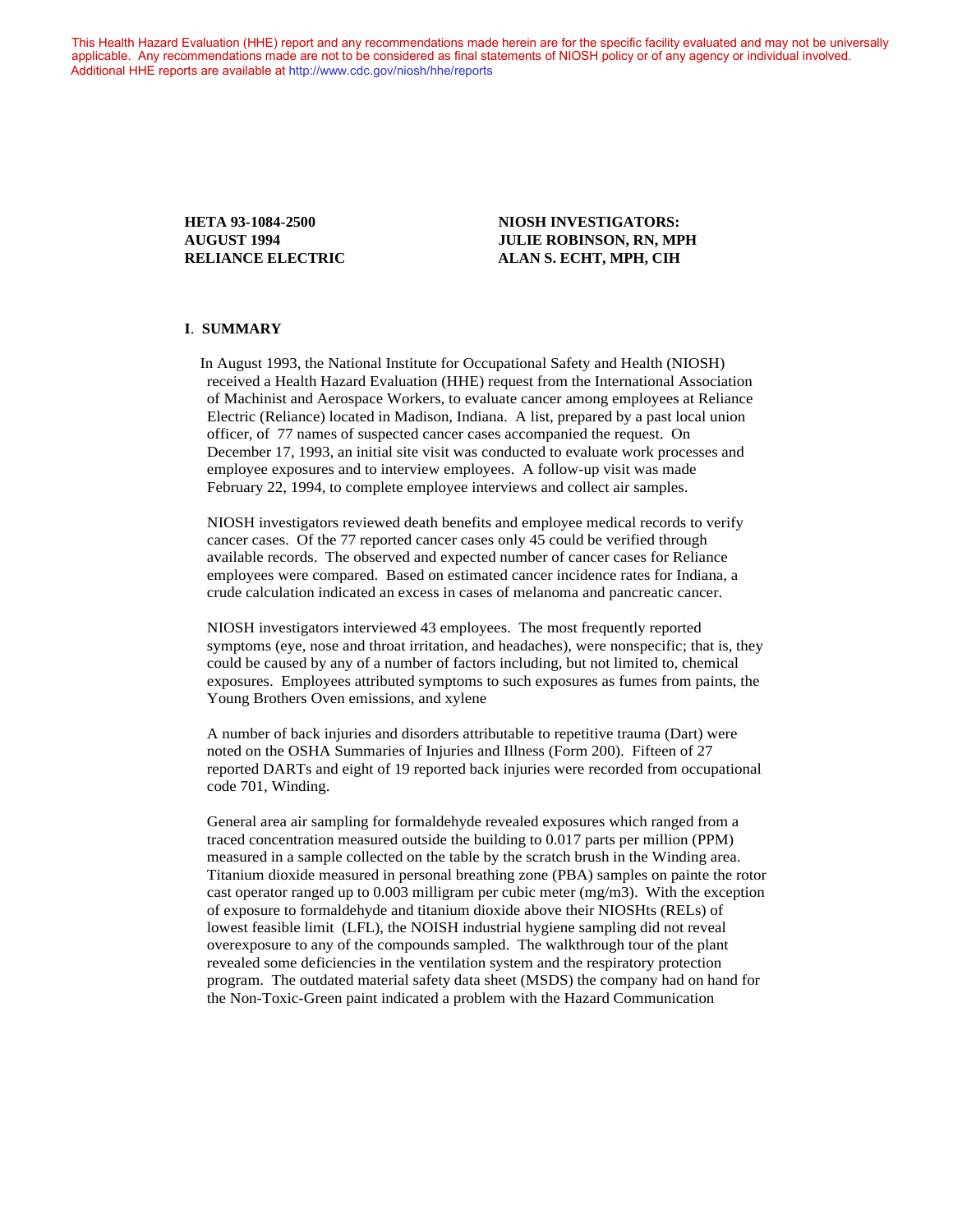Program. In light of the nickel exposure documented by the company, the effectiveness of the local exhaust ventilat6ion used when welding nickel-containing alloys should be assessed.

It is unlikely that the cases of melanoma or pancreatic cancer can be attributed to the environment of Reliance Electric; there was no identified carcinogen currently in the workplace that is known to cause these types of disease. There was an apparently elevated risk of musculoskeletal disorders due to repetitive trauma and back injuries in the occupational code 701, Winding. Nonspecific symptoms reported by employees such as eye, nose and throat irritation, and headaches could result from the listed exposures as well as from the environmental tobacco smoke found inthe workplace. Recommendations for the corrective action are located in Part VII of this report.

**Keyword:** SIC 3621 (Motors and Generators) cancer cluster, pancreatic cancer, melanoma, electric motors, xylene, formaldehyde, titanium dioxide, nickel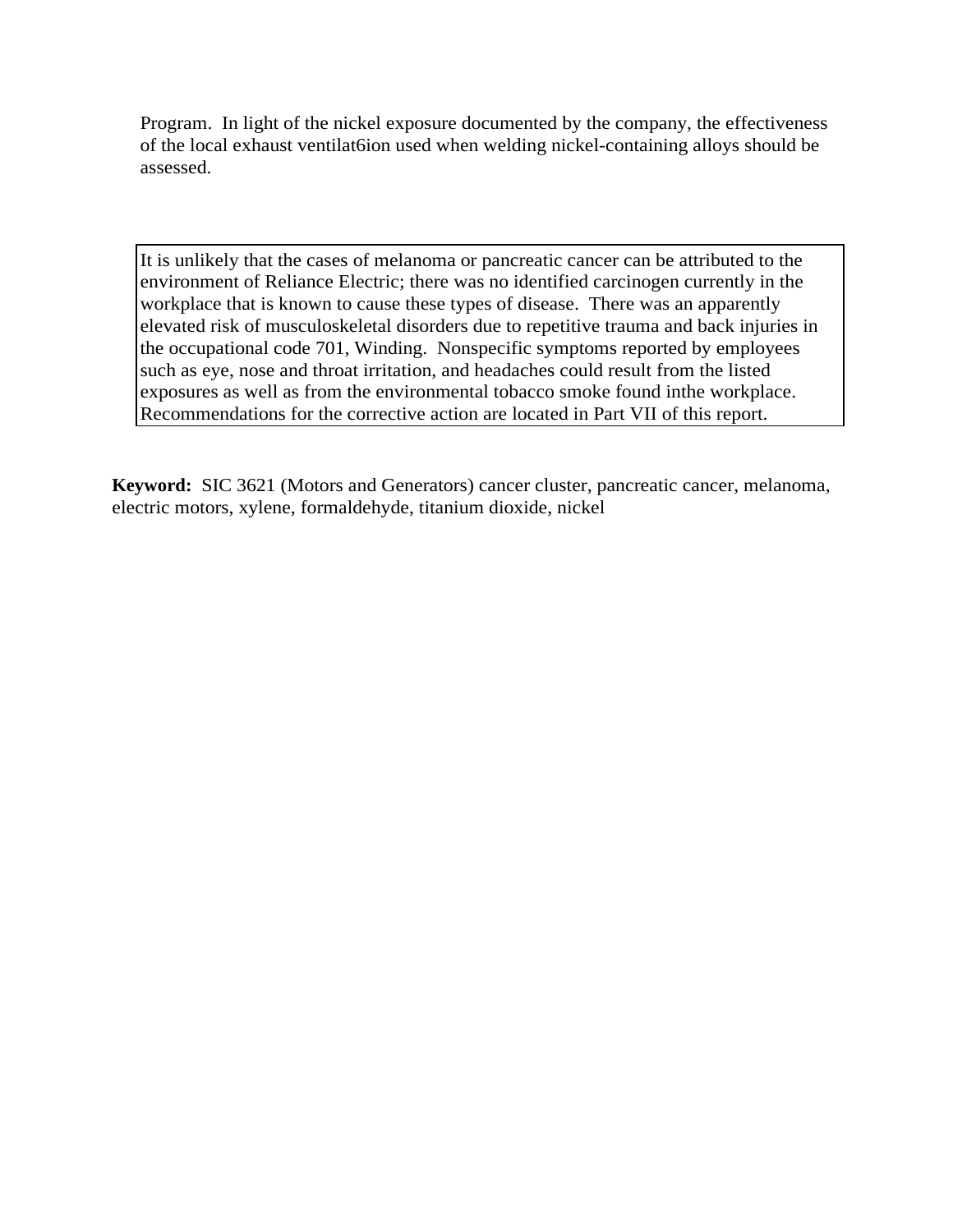# II. **INTRODUCTION & BACKGROUND**

In August 1993, the National Institute for Occupational Safety and Health (NIOSH) received a request from the International Association of Machinist and Aerospace Workers for workers at Reliance Electric (Reliance) located in Madison, Indiana. The requester was concerned about suspected cancer excesses among employees. A list initiated by a past local union officer of 77 names of suspected cancer cases accompanied the request.

On December 17, 1993, an initial site visit was conducted to evaluate work processes and employee exposures and to interview employees. A follow-up visit was made February 22, 1994 to complete employee interviews and collect air samples.

The Reliance Electric plant in Madison, Indiana, manufactures electric motors ranging in size from one-quarter to five horsepower, and employs approximately 430 workers. The plant was constructed in 1962 and occupies over 2,000 square feet (sq ft) including office space. The workforce of 430, including management personnel, has been stable since 1974.

Reliance operates two shifts, seven days a week. A plant nurse is available on day shift, Monday through Friday. The company physician is a local practitioner.

### Process Description

The manufacturing of electric motors at Reliance is a multi-step process. Shafts are cut to length, centered, and machined in one of two lines. Rotors are manufactured by stacking laminations, which are then cast with aluminum on the four cavity die cast machine (rotorcast). The rotors are then broached, and machined on a lathe to define the outside diameter. The rotors are then heated and the shaft is driven in. Heating takes place in a Selas oven or in an induction heater. Together, the shaft and rotor form the rotating assembly. End shields are either machined or purchased. Motor frames begin as rolls of steel, which are cut to size, folded over, and welded. Punch presses are used to produce fan covers and conduit boxes for some motors. Stators are cleated and insulated. Copper wire is wound into coils and inserted into stator cores. Cleated and insulated windings mated with the coil are then varnished. There are two different varnish dipping operations for the stators: hand dipping and machine-applied varnish using the Young Brothers machine. In either case, varnished stators are then baked in an oven. Single-dipped stators have their interior diameter ground to size on a grinding table. Multiple-dipped stators are manually ground. The grinding tools are known as scratch brushes.

The various parts are then assembled either in regular assembly, where each assembler puts together each motor, or the parts are loaded on a tray and sent to Progressive Build,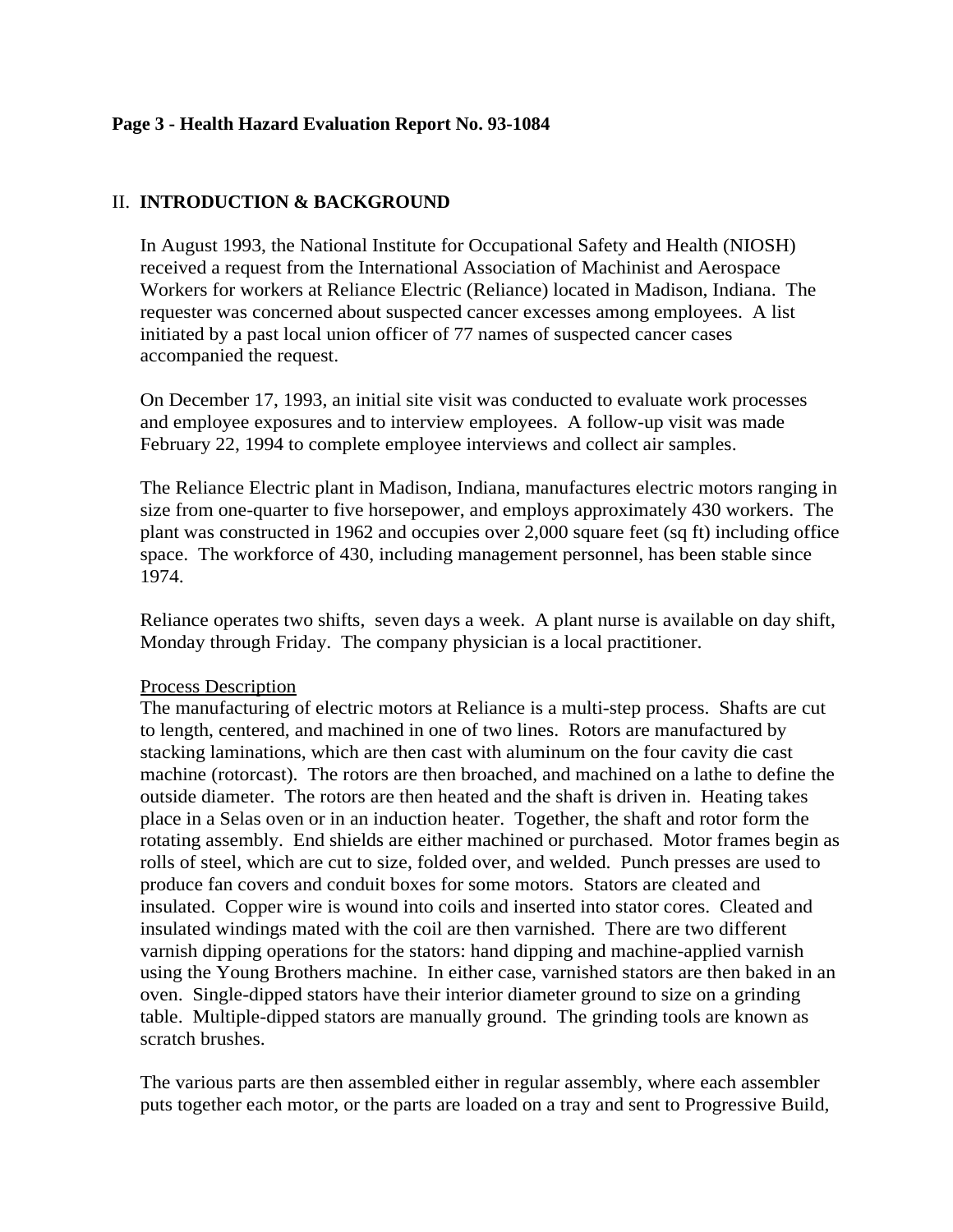#### **Page 4 - Health Hazard Evaluation Report No. 93-1084**

a nine position line where each operator performs one or two operations and passes the motor on to the next station. While some pieces are painted as they are completed, and some rotors receive a primer coat, most painting takes place after assembly.

### III. **EVALUATION METHODS**

### (a) **Medical Methods**

Confidential interviews were conducted with 43 workers. Participants were asked to describe information on work (e.g., date of hire, department, length of employment) and health (e.g., symptoms of eye, nose, or throat irritation, headaches, and medical history of allergies or asthma). In addition, Occupational Safety and Health Administration (OSHA) Form 200 logs (summaries of occupational injuries and illnesses) from January 1990 through February 16, 1994 were reviewed. Finally, four death certificates were requested with two received and reviewed.

#### (b) **Industrial Hygiene Methods**

The MSDS for the varnish in use at the time of the survey indicated that the product releases formaldehyde as it cures. Four general area (GA) air samples for formaldehyde were collected and analyzed in accordance with NIOSH Method 3500.<sup>1</sup> Samplers were placed near the scratch brush in the winding area, near the scratch brush in the 701 dip room (near the Young Brothers machine) and on the desk by the hand-dip tanks in the 701 dip room. One of the samples was collected outside the plant to measure the background concentration in order to establish the LFL. Samples were collected with midget impingers containing approximately 15 milliliters (mL) of 1% sodium bisulfite solution. Each impinger was preceded by a tared 37-millimeter (mm) diameter, 5-micrometer ( $\mu$ m) pore-size polyvinyl chloride (PVC) filter in order to exclude formaldehyde-containing particulate from the impinger, and thus prevent a positive bias. Tygon tubing was used to connect the filter cassette to the impinger, and to connect the impinger to a battery-powered sampling pump calibrated at a flow rate of one liter per minute (L/min). The analytical limit of detection (LOD) for this set of samples was 0.3 micrograms  $\mu$ g/ sample, which equates to a minimum detectable concentration (MDC) of 0.0007 (ppm), based upon the maximum sample volume of 343 liters for this set of samples. The minimum quantifiable concentration (MQC) for this sample set was 0.002 ppm, based upon an analytical limit of quantitation (LOQ) of 0.89 µg/sample, and a maximum sample volume of 343 L.

In order to assess the degree of total particulate (e.g., dust produced by the scratch brushes) exposure, the PVC filters were analyzed according to NIOSH Method 0500 with modifications.<sup>1</sup> These modifications included: 1) the backup pads and filters were not vacuum desiccated, 2) the filters were stored in an environmentally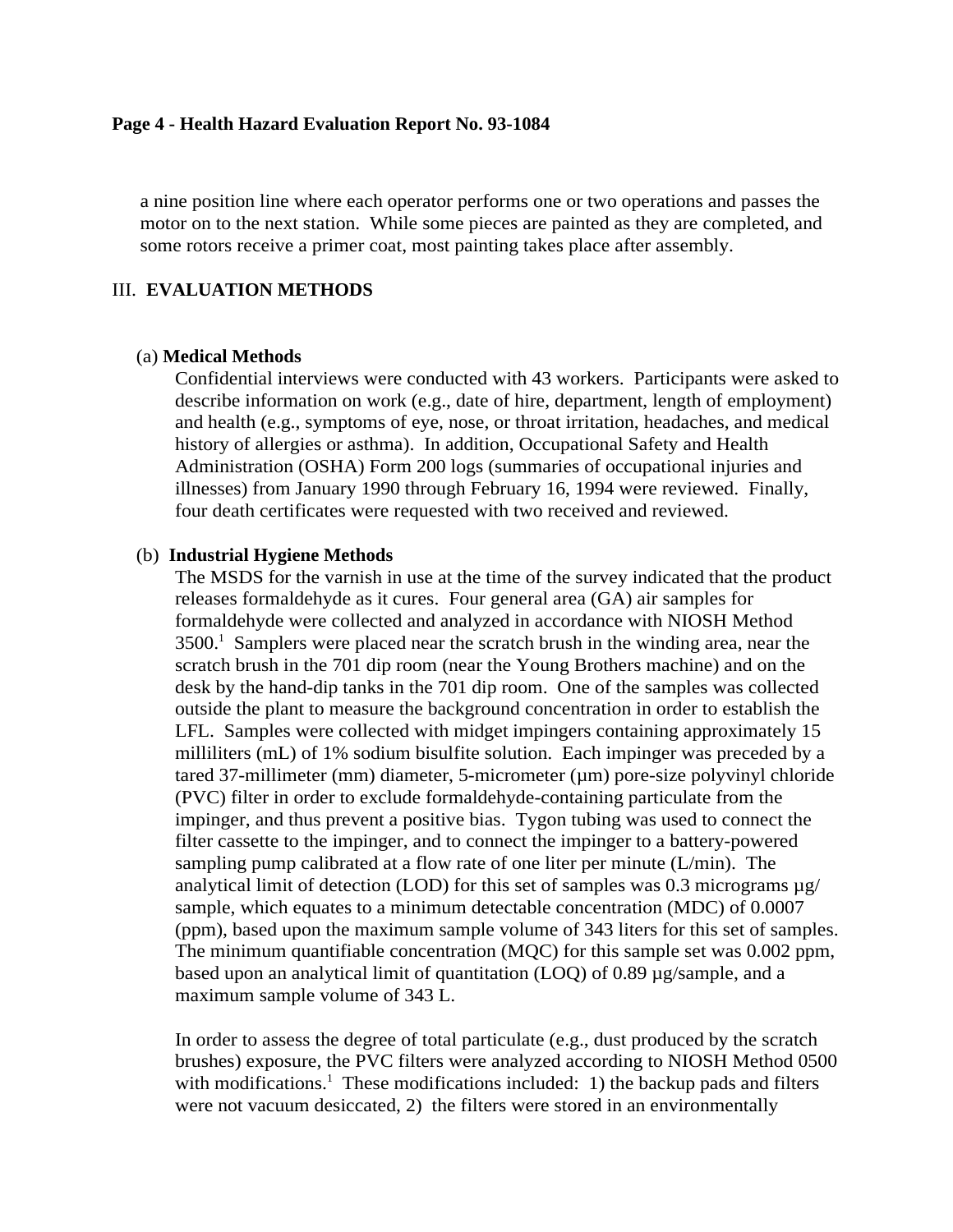### **Page 5 - Health Hazard Evaluation Report No. 93-1084**

controlled room (21  $\pm$  3 °C and 50  $\pm$  5% Relative Humidity), and subjected to the room conditions for at least several days duration prior to tare weighing for stabilization. This reduces the method's 8- to 16-hour time for stabilization between tare weighings to 5 to 10-minutes. 3) The filters with dust were not vacuum desiccated 15-minutes prior to final weighing. The LOF of this method, 0.02 milligrams (mg), was based upon studies of the physical integrity of various PVC filters, which have shown that the weight of the filter may vary by as much as 0.02 mg.

Two full-shift PBZ air samples were collected and analyzed for formaldehyde in accordance with NIOSH Method 2541 with modifications.<sup>1</sup> Samples were collected on solid sorbent tubes (10% 2-[hydroxymethyl] piperidine on XAD-2 resin) in plastic holders connected via a length of Tygon tubing to battery-powered personal sampling pumps operating at a flow rate of 100 milliliters per minute (mL/min). Sampling was performed in the breathing zones of Young Brothers operator and the scratch brush operator in the winding area. In order to collect PBZ air samples representative of potential formaldehyde exposures, the pumps were attached to a belt at the employee's waist, while the sorbent tube holder was attached to the employee's lapel. Pumps used to collect PBZ air samples were turned off during the lunch break. The analytical LOD for this sample set was  $0.4 \mu$ g/sample, which equates to a MDC of 0.008 ppm, based upon the maximum air sampling volume for this set of samples, 39.2 L. The LOQ for this sample set was 1.3 µg/sample, which equates to a MQC of 0.027 ppm, based upon a maximum sample volume of 39.2 L.

Two full-shift PBZ air samples for formaldehyde on dust were collected on the employees who were asked to wear the formaldehyde samplers. As with the PBZ air samples for formaldehyde, the employees wore sampling pumps on belts at their waist, with the sampling device attached to their lapels. Samples for formaldehyde on dust were collected on tared 25-mm diameter,  $5 \mu m$  pore size PVC filters placed in personal samplers for inhalable dust. These samplers collect inhalable (inspirable) particles in the size range which represents the dust the worker takes in through the nose and mouth during the act of breathing, i.e., particles with an aerodynamic diameter up to 100  $\mu$ m.<sup>2,3</sup> Inhalable particles have been described as those that can be deposited anywhere in the respiratory tract.<sup>3</sup> The samplers were connected via Tygon tubing to battery-powered sampling pumps operating at a flow rate of 2 L/min. The pumps were turned off at lunch time. Samples collected in this manner were analyzed using NIOSH Method 5700. The LOD for this sample set was 0.77 µg/sample, or a MDC of 0.98 micrograms ( $\mu$ g/m<sup>3</sup>) for a sample volume of 784 L, the maximum sample volume for this set of samples. The MQC for the NIOSH method for this sample set was  $3.27 \mu g/m^3$ , based upon a LOQ of 2.56 µg/sample and a sample volume of 784 L.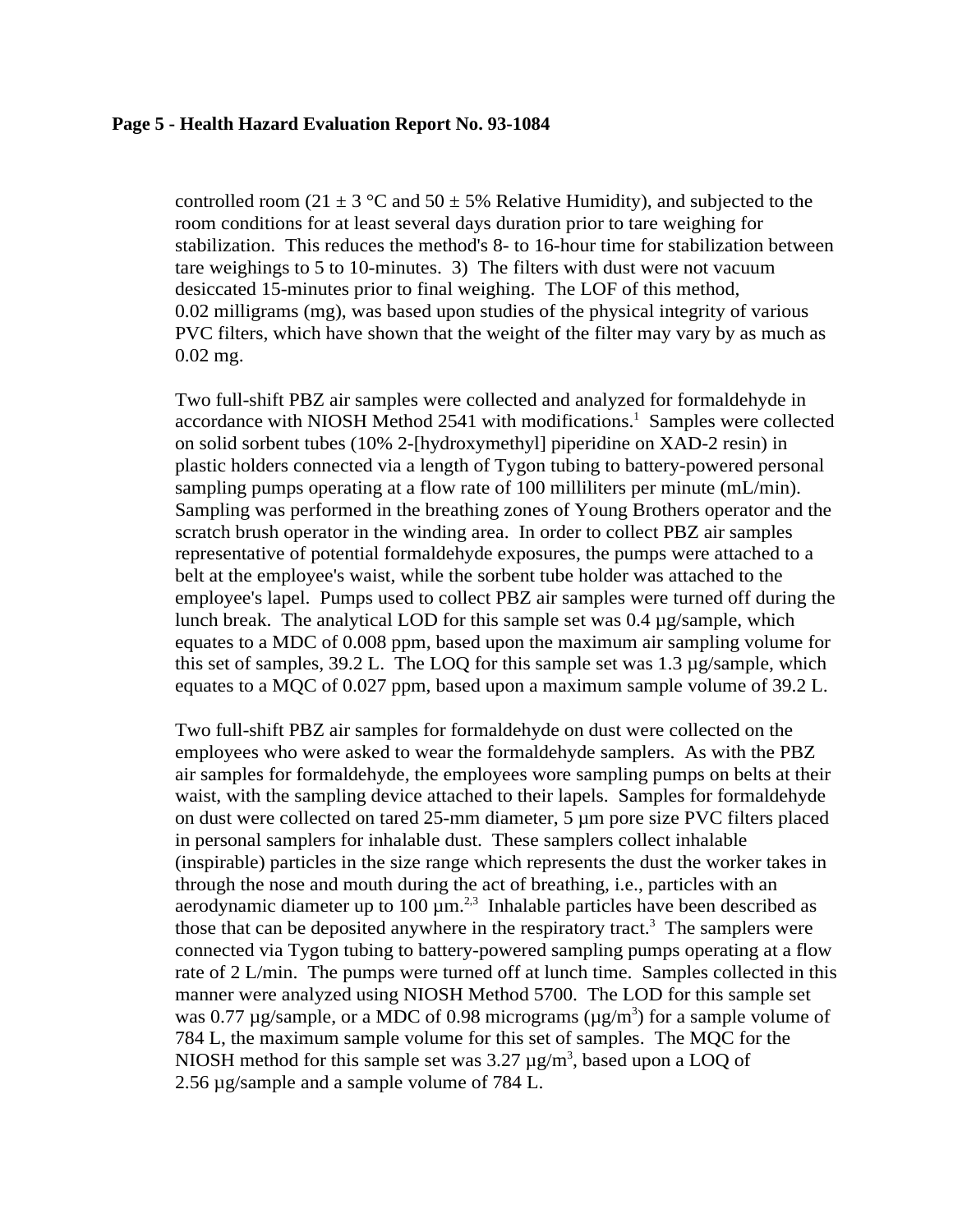#### **Page 6 - Health Hazard Evaluation Report No. 93-1084**

Five full-shift PBZ air samples for metals were collected and analyzed by inductively coupled plasma atomic emission spectroscopy (ICP-AES) according to NIOSH Method 7300, modified for microwave digestion.<sup>1</sup> Samples were collected in the breathing zones of the rotor cast operator, both painters painting frames at the booth in department 719, the painter painting motors at the booth in department 707, and the painter painting rotating assemblies at the booth in department 716. The sampling was performed using  $37$ -mm diameter, 0.8-micro meter ( $\mu$ m) pore-size mixed cellulose ester filters in three-piece cassettes, connected to a battery-powered sampling pump via a length of Tygon tubing. Samples were collected at a flow rate of 2 L/min. The pumps were turned off at lunch time. Table 1 provides a list of the metals of concern which were analyzed by this method, along with the analytical LOD, analytical LOQ, MDC, and MQC. The MDC and MQC are based upon the maximum sample volume for this sample set of 790 L.

Two consecutive partial-shift PBZ air samples were collected in the breathing zones of each of the painters working at the 707 booth, 716 booth, and 719 booth. The first sample was collected from the beginning of the shift until lunch time, while the second sample was collected from the time the employees returned from lunch until the end of the shift. Based upon a review of the MSDS for the paints in use on the day of the survey, samples collected in the breathing zones of the painter working at the 707 booth and the painter working at the 716 booth, were analyzed for xylene (all isomers) and naphtha. Samples were collected and analyzed in accordance with NIOSH Method 1501 for aromatic hydrocarbons and NIOSH Method 1550 for naphtha, with modifications.<sup>1</sup> The samples were collected on charcoal tubes in plastic holders connected via Tygon tubing to a battery-powered sampling pump operating at a flow rate of 100 mL/min. The LOD for xylene was 0.01 mg/sample, which resulted in a MDC of 0.08 ppm, based on the maximum sample volume of 28.8 L for this set of samples. The LOQ for xylene was 0.033 mg/sample, equal to an MQC of 0.26 ppm, based the maximum sample volume of 28.8 L. The MDC for naphtha was  $3 \text{ mg/m}^3$ , which was derived from the LOD of 0.1 mg/sample and the maximum sample volume of 28.8 L for this sample set. The LOQ for naphtha of 0.33 mg/sample resulted in a MQC of 11 mg/m<sup>3</sup>, based upon the maximum sample volume of 28.8 L.

After reviewing the MSDSs for the paint and catalyst in use at the 719 booth, samples collected in the breathing zones of the two painters working there were analyzed for ethyl benzene, 1-methoxy-2-propanol, xylene (all isomers) and naphtha. Media standards prepared from a bulk sample of Catalyst 647 were used to quantitate naphtha. The samples were collected and analyzed according to NIOSH Methods 1403 and 1550 with modifications.<sup>1</sup> The samples were collected on charcoal tubes in plastic holders connected via Tygon tubing to a battery-powered sampling pump operating at a flow rate of 100 mL/min. The LOD for each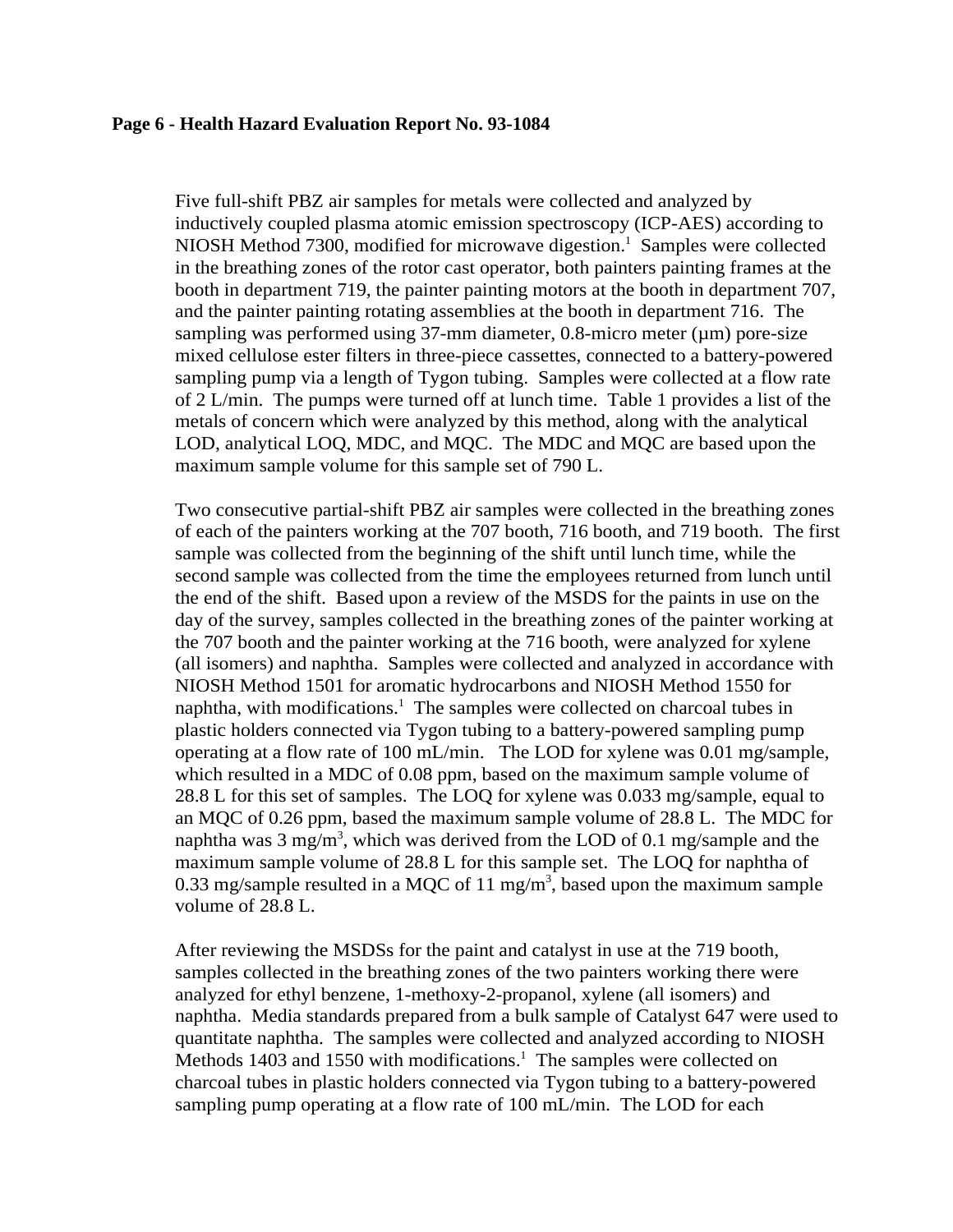### **Page 7 - Health Hazard Evaluation Report No. 93-1084**

compound was 0.01 mg/sample. Based upon the maximum sample volume of 28.8 L, the MDCs were 0.08 ppm for xylene (all isomers) and ethyl benzene, 0.09 ppm for 1-methoxy-2-propanol, and  $0.3 \text{ mg/m}^3$  for naphtha. The LOQ for each compound was

0.033 mg/sample, which equated to MQCs of 0.26 ppm for xylene (all isomers) and ethyl benzene, 0.31 ppm for 1-methoxy-2-propanol, and 1.1 mg/m<sup>3</sup> for naphtha. These values were derived from the maximum sample volume of 28.8 L for this set of samples.

Two consecutive partial-shift PBZ air samples for xylene (all isomers) and mineral spirits were collected in the breathing zone of the Young Brothers operator. The samples were collected and analyzed in accordance with NIOSH Methods 1501 and 1550 with modifications.<sup>1</sup> Samples were collected on charcoal tubes in a plastic holder clipped to the operator's lapel and connected via Tygon tubing to a batterypowered sampling pump at his waist. The samples were collected at a flow rate of 100 mL/min. The first sample was collected from the beginning of the shift until lunch time. The second sample represented the second half of the shift. Media standards prepared from a bulk sample of Sterling F-173 were used to quantitate mineral spirits. The LOD for both xylene and mineral spirits was 0.01 mg/sample. The LOQ for both compounds was 0.033 mg/sample. Based upon a maximum sample volume of 18.7 L, the MDCs were 0.1 ppm for xylene and 0.5 mg/m<sup>3</sup> for mineral spirits. The MQCs were 0.41 ppm for xylene and 1.8 mg/m<sup>3</sup> for mineral spirits. These values were derived from LOQs of 0.033 mg/sample and the maximum sample volume of 18.7 L for these samples.

Two consecutive partial-shift PBZ air samples for volatile organic compounds were collected in the breathing zone of the operator of the rotor cast machine to determine what emissions might be present due to the use of a die lubricant. Samples were collected on charcoal tubes in a plastic holder connected via Tygon tubing to a battery-operated sampling pump operating at a flow rate of 100 mL/min. The sample collected during the afternoon sampling period was submitted for qualitative analysis by gas chromatography-mass spectroscopy (GC-MS).<sup>a</sup>

Fifteen charcoal tube samples for volatile organic compounds were collected in department 707 and on the 180 line. The location of each of these samples is provided in Table 2. Of these 15 samples, 12 were partial-shift consecutive PBZ air samples, one was collected in the breathing zone of an employee who left at mid-morning, and

<sup>&</sup>lt;sup>a.</sup> Qualitative analysis tells the investigator what compounds are present in a sample. Quantitative analysis then indicates how much of a given compound is present.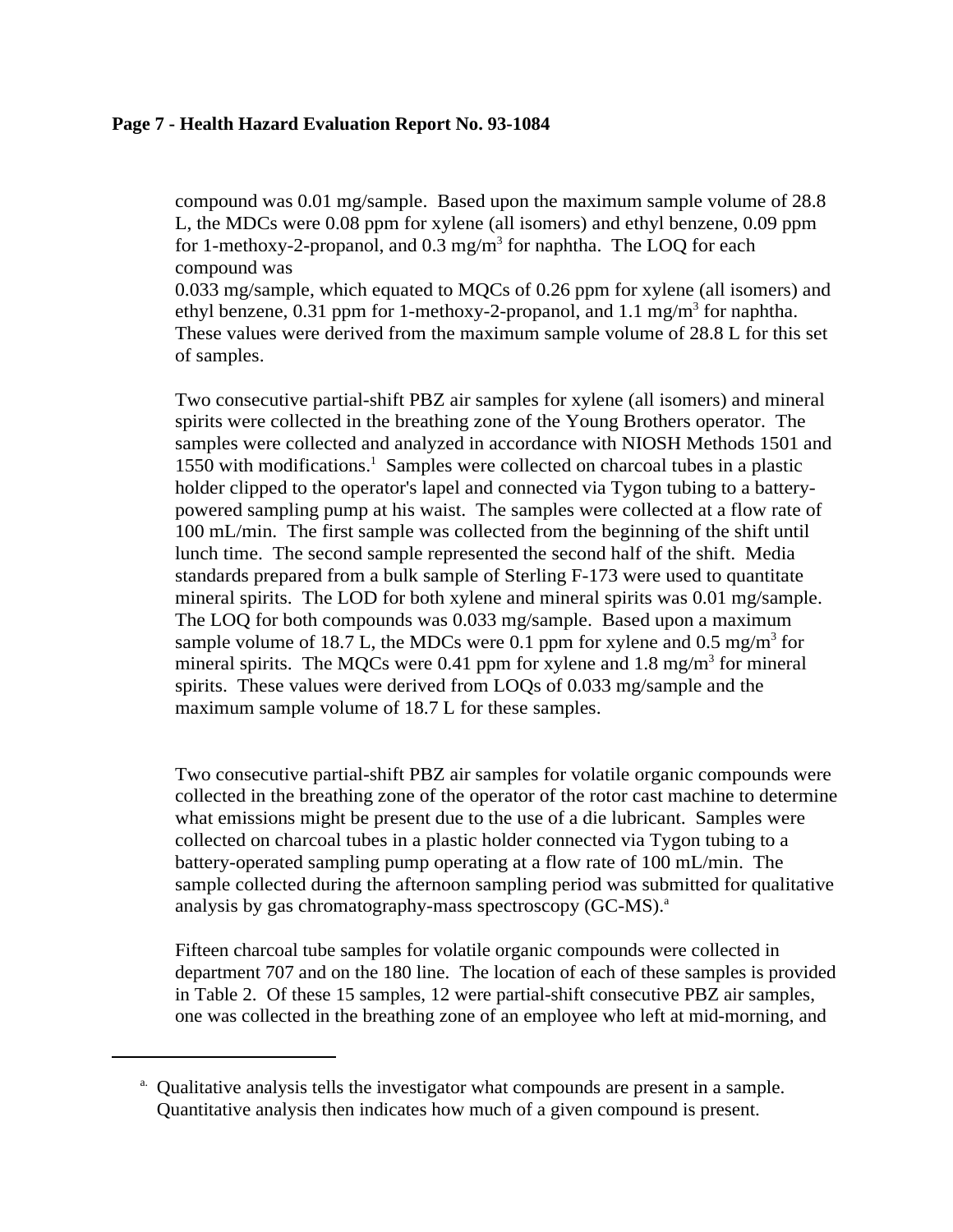### **Page 8 - Health Hazard Evaluation Report No. 93-1084**

two were full-shift area samples. The samples were collected on charcoal tubes in a plastic holder connected via Tygon tubing to a battery-operated sampling pump operating at a flow rate of 100 mL/min. The partial-shift samples represented the morning and afternoon periods of the work day. With the exception of the GA air samples, the pumps were turned off during the lunch period. The two PBZ air samples collected in the breathing zone of the 180 line painter were submitted for qualitative analysis by GC-MS. Based upon the results of the qualitative analysis, the remaining charcoal tubes and the charcoal tube sample collected during the morning in the breathing zone of the rotor cast operator were submitted for quantitative analysis using a combination of NIOSH Methods 1500 and 1501 for toluene, total xylenes, and  $C_8$ - $C_9$ hydrocarbons.<sup>1</sup> The LOD for both toluene and  $C_8$ - $C_9$  hydrocarbons (including xylene) was 0.9 µg/sample, which equates to a MDC of 0.006 ppm for toluene, and a MDC of 0.02 mg/m<sup>3</sup> for  $C_8$ - $C_9$  hydrocarbons (including xylene), based upon a maximum sample volume of 38.8 L for this sample set. The LOQ for toluene was 2.3 µg/sample, while the LOQ for

 $C_8$ -C<sub>9</sub> hydrocarbons (including xylene) was 2.9 µg/sample. These equate to MQCs of 0.016 ppm for toluene and 0.074 mg/m<sup>3</sup> for  $C_8$ - $C_9$  hydrocarbons (including xylene).

In addition to conducting air sampling, the NIOSH industrial hygienist reviewed records of air sampling conducted at the plant in the past, and interviewed a long-time employee about processes which were no longer in operation, focusing on those which may have exposed employees to known or suspected occupational carcinogens. Finally, because of employee concerns about the location of the replacement air intakes in relation to the exhaust ventilation stacks, the NIOSH investigator conducted a brief inspection of the roof of the plant.

### . IV. EVALUATION CRITERIA

#### General guidelines

To assess the hazards posed by workplace exposures, NIOSH investigators use a variety of environmental evaluation criteria. These criteria suggest exposure levels which most workers may be exposed for a working lifetime without experiencing adverse health effects. However, because of wide variation in individual susceptibility, some workers may experience occupational illness even if exposures are maintained below these limits. The evaluation criteria do not take into account individual hypersensitivity, pre-existing medical conditions, or possible interactions with other work place agents, medications being taken by the worker, or environmental conditions.

Evaluation criteria for chemical substances are usually based on the average PBZ exposure to the airborne substance over an entire 8- to 10-hour workday, expressed as a time-weighted average (TWA). Personal exposures are usually expressed in ppm,  $mg/m<sup>3</sup>$ , or  $\mu g/m<sup>3</sup>$ . To supplement the 8-hr TWA where there are recognized adverse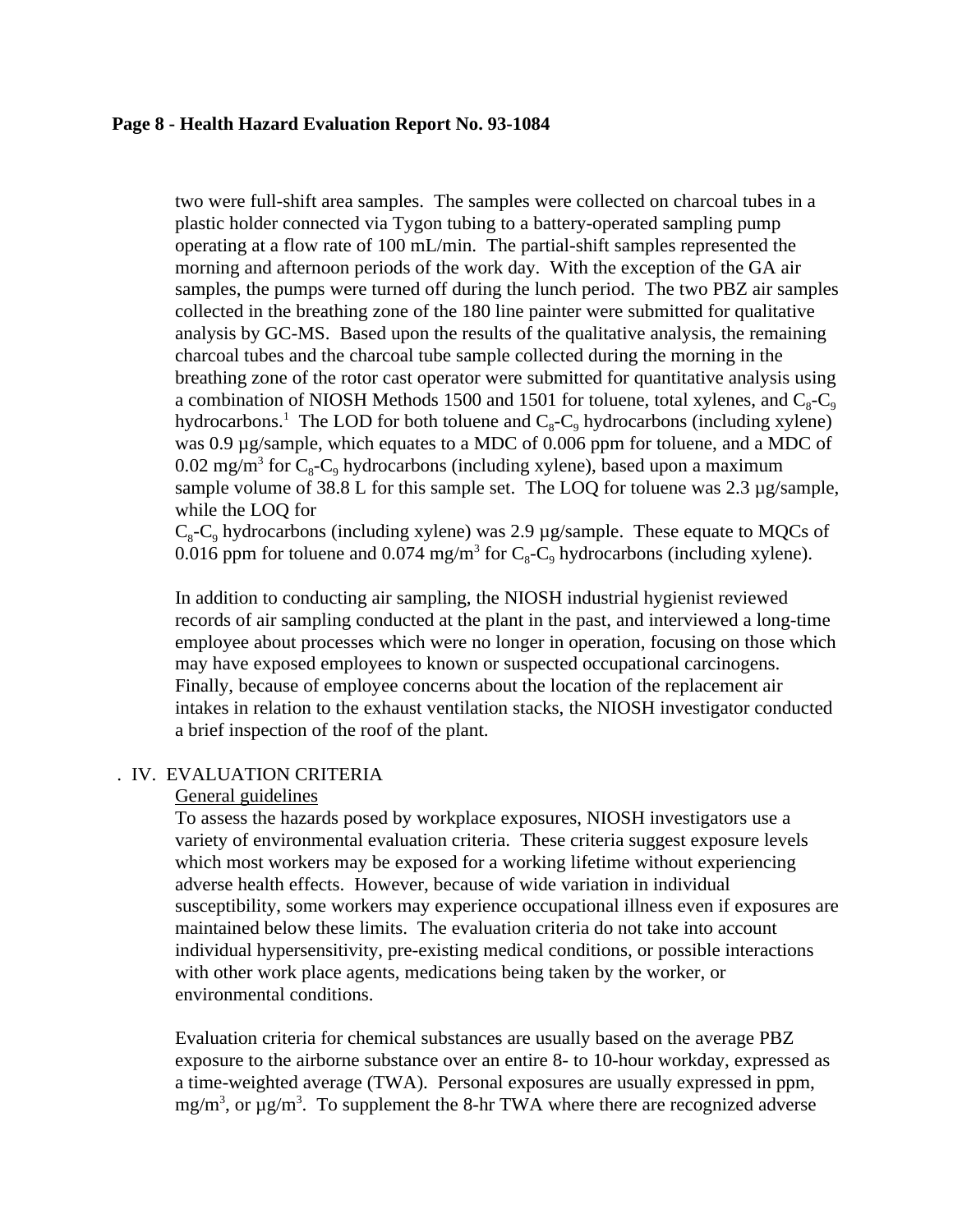### **Page 9 - Health Hazard Evaluation Report No. 93-1084**

effects from short-term exposures, some substances have a short-term exposure limit (STEL) for 15-minute peak periods; or a ceiling limit, which is not to be exceeded at any time. Additionally, some chemicals have a "skin" notation to indicate that the substance may be absorbed through direct contact of the material with the skin and mucous membranes.

The primary sources of evaluation criteria for the workplace are: NIOSH Criteria Documents and Recommended Exposure Limits (RELs), the Occupational Safety and Health Administration (OSHA) Permissible Exposure Limits (PELs), and the American Conference of Governmental Industrial Hygienists' (ACGIH) Threshold Limit Values (TLVs). $4,5,3$  These criteria typically change over time as new information on the toxic effects of an agent become available.

The OSHA PELs reflect the economic feasibility of controlling exposures in various industries, public notice and comment, and judicial review; whereas the NIOSH RELs are based primarily on concerns related to the prevention of occupational disease. An additional complication is due to the fact that a Court of Appeals decision vacated the OSHA 1989 Air Contaminants Standard in *AFL-CIO v OSHA,* 965F.2d 962 (11th cir., 1992); OSHA is now enforcing the previous 1971 standards.<sup>5</sup> However, some states which have OSHA-approved State Plans will continue to enforce the more protective 1989 limits. NIOSH encourages employers to use the 1989 limits or the RELs, whichever are lower.

### Formaldehyde

Formaldehyde is a colorless gas with a strong odor. Exposure to formaldehyde can occur through inhalation and skin absorption. The acute effects associated with formaldehyde are irritation of the eyes and respiratory tract and sensitization of the skin. The first symptoms associated with formaldehyde exposure, at concentrations ranging from 0.1 to 5 ppm, are burning of the eyes, tearing, and general irritation of the upper respiratory tract. Variations have been noted in individual tolerance and susceptibility to the effects of formaldehyde exposure.<sup>6</sup>

In two separate studies, formaldehyde has induced a rare form of nasal cancer in rodents. Formaldehyde exposure has been identified as a possible causative factor in cancer of the upper respiratory tract in a proportionate mortality study of workers in the garment industry.<sup>7</sup> NIOSH has identified formaldehyde as a suspected human carcinogen and recommends that exposures be reduced to the lowest feasible concentration. The OSHA PEL is 0.75 ppm as an 8-hour TWA and 2 ppm as a STEL.<sup>8</sup> ACGIH considers formaldehyde a suspected human carcinogen and therefore, recommends that worker exposure by all routes should be carefully controlled to levels "as low as reasonably achievable" below the TLV.<sup>3</sup> ACGIH has set a ceiling limit of 0.3 ppm.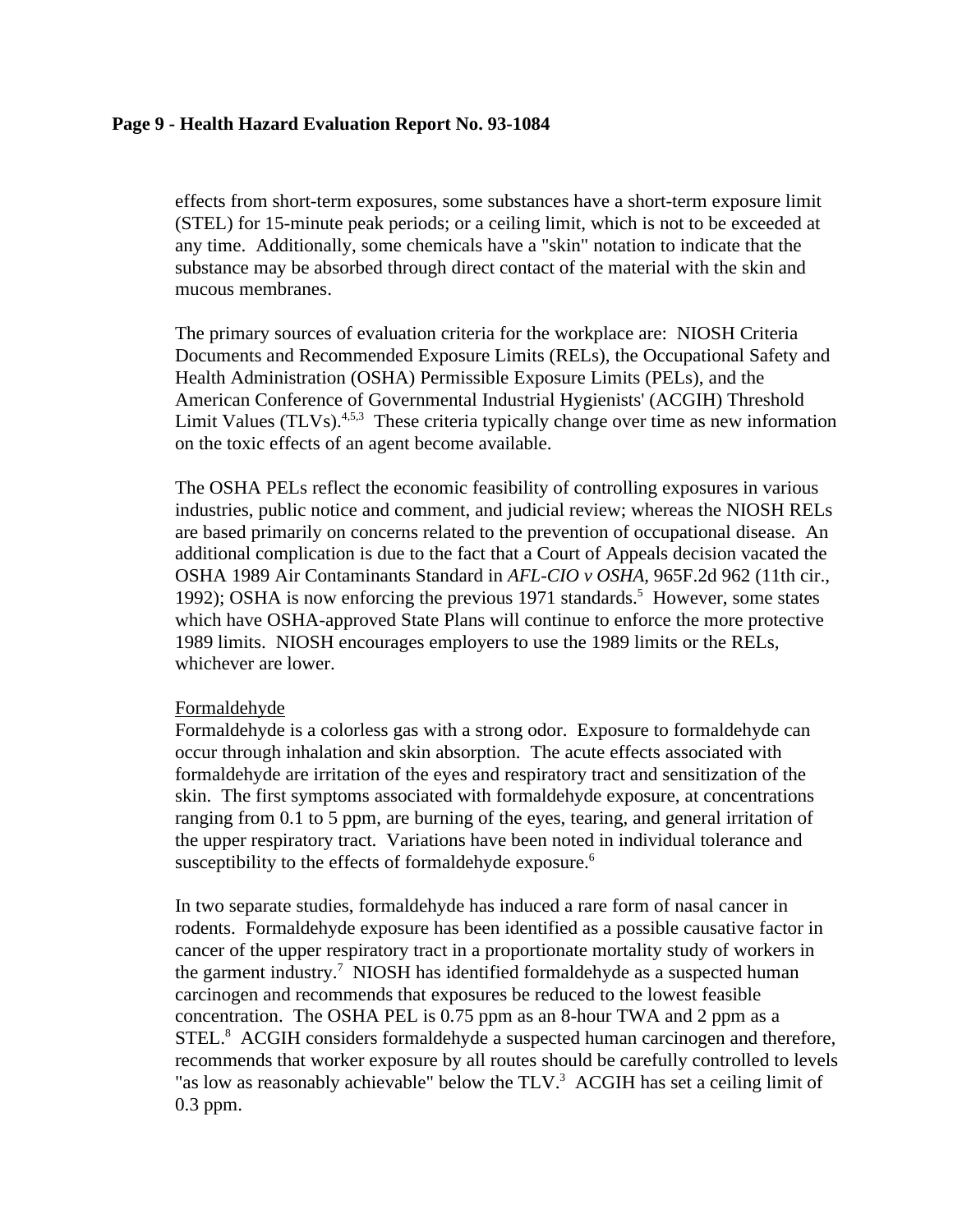### **Page 10 - Health Hazard Evaluation Report No. 93-1084**

### Xylene

Xylene is a colorless, flammable organic liquid with a molecular structure consisting of a benzene ring with two methyl group  $(CH_3)$  substitutions. Xylene is used in paints and other coatings, as a raw material in the synthesis of organic chemicals, dyes, and pharmaceuticals. It is also an ingredient of gasoline (ranging from 1% to 10%) and many other petroleum solvents.<sup>9</sup> A NIOSH investigation of service station attendants found xylene content in gasoline ranging from 3.3% to 22%.10

The vapor of xylene has irritant effects on the skin and mucous membranes, including the eyes and respiratory tract. This irritation may cause itching, redness, inflammation, and discomfort. Repeated or prolonged skin contact may cause erythema, drying, and defatting which may lead to the formation of vesicles. At high concentrations, repeated exposure to xylene may cause reversible damage to the eyes.<sup>11</sup>

Acute xylene inhalation exposure may cause headache, dizziness, incoordination, drowsiness, and unconsciousness.12 Previous studies have shown that concentrations from 60 to 350 ppm may cause giddiness, anorexia, and vomiting.<sup>11</sup> At high concentrations, exposure to xylene has a narcotic effect on the CNS, and minor reversible effects on the liver and kidneys. $11-13$ 

Historical accounts of hematopoietic toxicity as a result of xylene exposure are likely due to the high concentration of benzene contamination in xylene prior to 1940. These effects previously reported are no longer associated with contemporary xylene exposure.<sup>12,14,15</sup>

The current OSHA PEL, NIOSH REL, and ACGIH TLV for xylene are 100 ppm over an 8-hour TWA. In addition, OSHA and NIOSH have published STELs for xylene of 150 ppm averaged over 15 minutes.

### Titanium Dioxide

Titanium dioxide is a mild pulmonary irritant and is generally considered to be a nuisance dust.<sup>16</sup> In the lungs of three workers working in titanium dioxide pigment processing, deposits of the dust resulted in findings that indicated that titanium dioxide is a minor pulmonary irritant. Rats repeatedly exposed to concentrations of 10 to 328 million particles/cubic ft of air for up to 13 months showed small focal areas of emphysema, attributable to large deposits of dust.<sup>16</sup> There was no evidence that titanium dioxide produced any specific lesion.

A two year inhalation bioassay by where rats were exposed to  $250 \text{ mg/m}^3$  of titanium dioxide resulted in the development of squamous cell carcinomas in 13 of 74 female rats and in one of 77 male rats, as well as an increase in bronchoalveolar adenomas, another type of cancer. No excess tumor incidence was noted at 50 mg/m<sup>3</sup>. The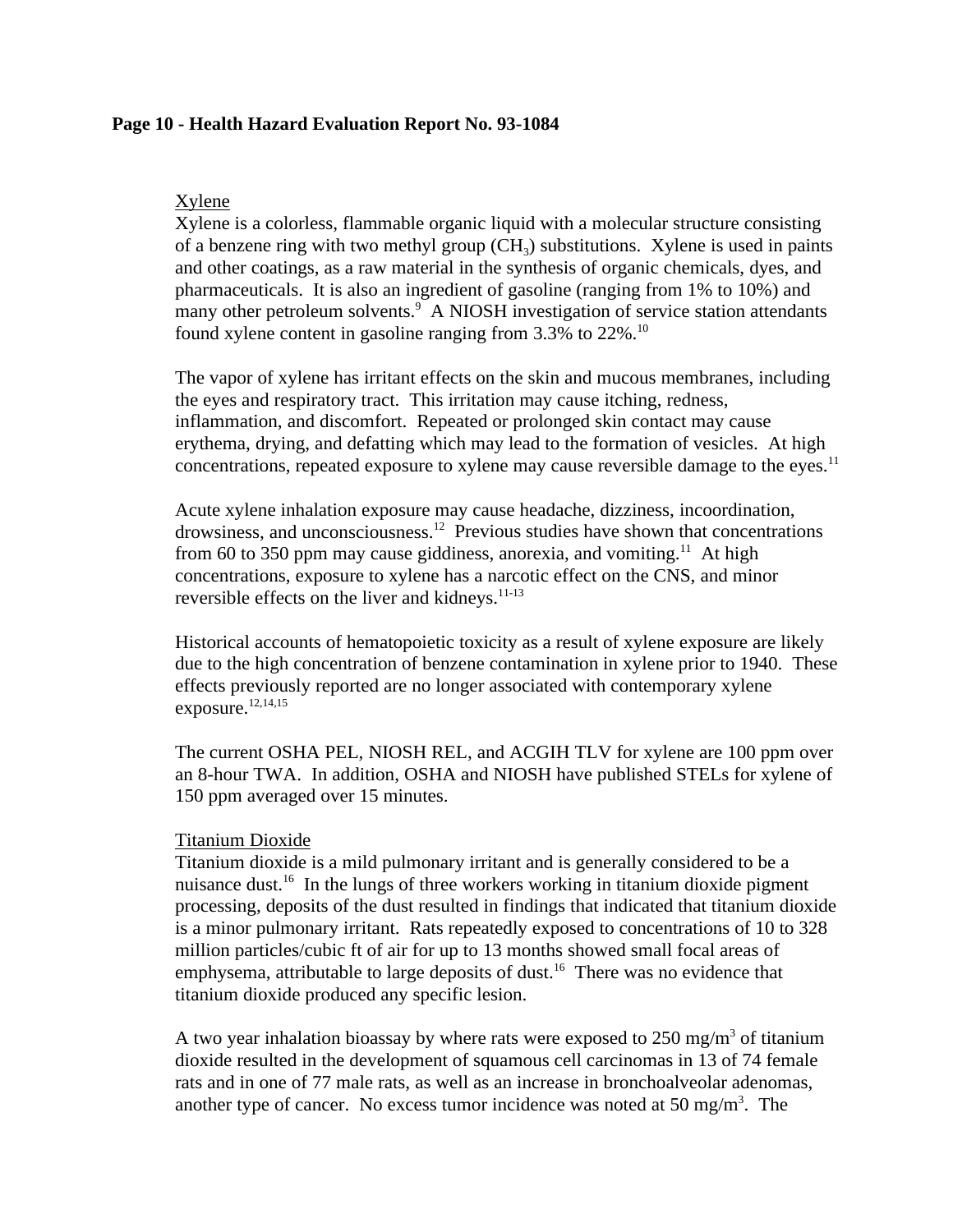### **Page 11 - Health Hazard Evaluation Report No. 93-1084**

authors of that study questioned the biologic relevance of these tumors to humans, given the extremely high exposure concentrations, the unusual histology and the location of the tumors, and the absence of metastases.<sup>17</sup>

The ACGIH TLV for titanium dioxide is  $10 \text{ mg/m}^3$  as an 8-hour TWA.<sup>3</sup> The OSHA PEL is 15 mg/m<sup>3</sup> as an 8-hour TWA.<sup>5</sup> Based upon the animal inhalation study noted above, NIOSH considers titanium dioxide to be a potential occupational carcinogen and recommends that exposures be reduced to the lowest feasible concentration.<sup>4,17</sup>

### IV. **RESULTS**

### **Medical**

# **General Comments**

A joint management-union safety committee provides training to workers four times a year. The annual training includes a recurring hazard communication briefing plus three other presentations which are selected based upon safety needs of the employees or recommendations of the safety committee.

Respiratory fit testing and training is conducted by the company nurse. Respirators were not issued based on exposure but by employee request. When the employee no longer desires to use the respirator they sign themselves out of the program. Disposable respirators are used and three months or more may pass before the respirator is replaced. Everyone on the respiratory protection program receives a chest x-ray and pulmonary function tests. Audiograms are conducted annually by a private contractor and fit testing is repeated every two years.

### **Employee Interviews**

Confidential informal interviews were conducted with 43 workers, 36 of whom volunteered or specifically asked to meet with NIOSH representatives, and seven of whom were randomly selected. All employees interviewed had been employed by Reliance Electric for more than five years.

The most frequently reported symptoms were irritation of the eye, nose, and throat (51%) and headache (40%). Fifteen of 23 workers reporting irritant symptoms with fumes or odors from the white, black, and green paints and/or the Young Brothers oven emissions. The majority stated these symptoms resolved or improved when away work. Nine of the 17 workers who reported headaches associated their symptom with exposure to the Young Brothers oven emissions or white, black or green paint fumes. Ten of the employees interviewed expressed concern about the health effects of xylene exposure. The perceived excess of cancers among plant employees was the concern of 13 workers interviewed.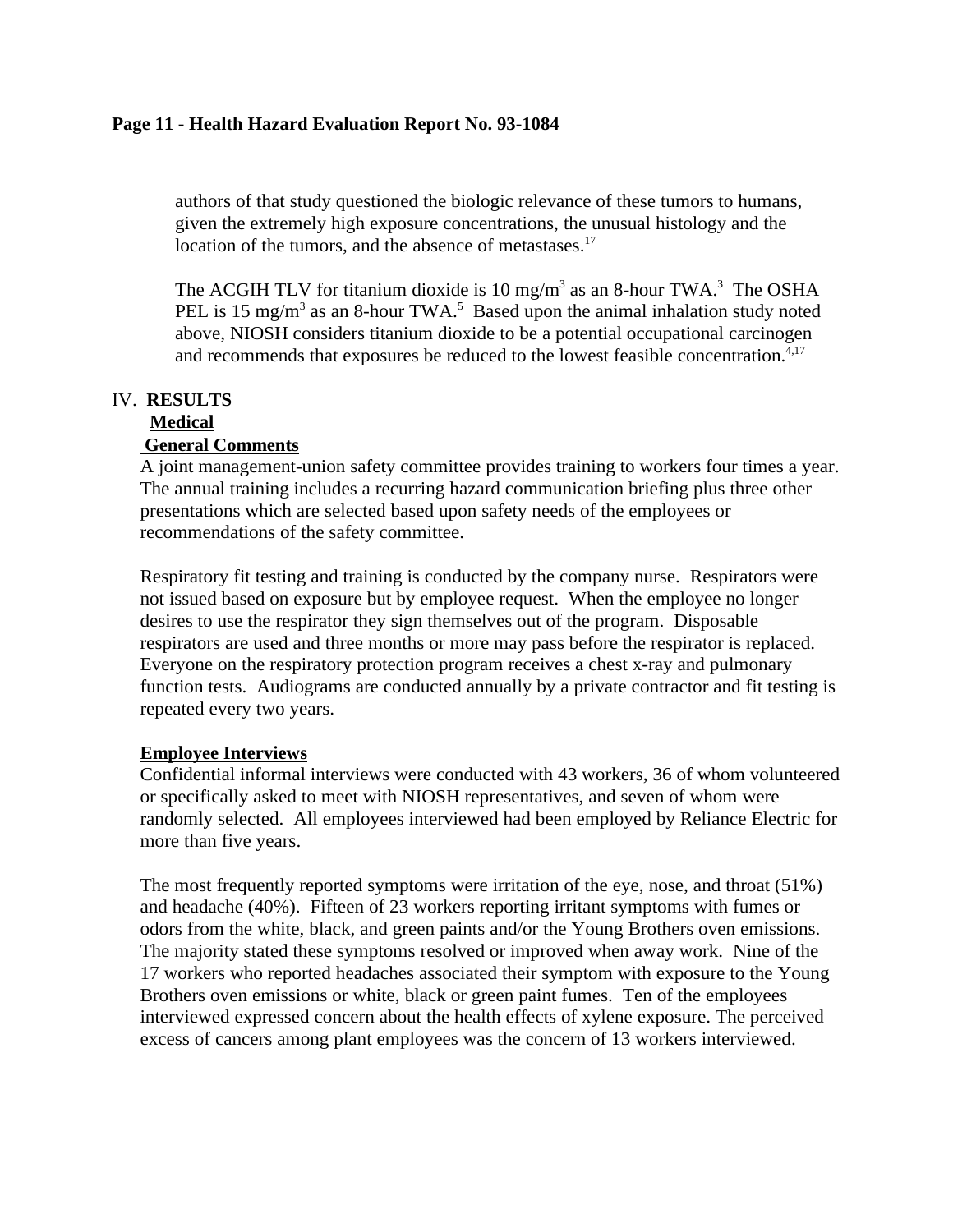### **Page 12 - Health Hazard Evaluation Report No. 93-1084**

### **OSHA Form 200, Log and Summary of Occupational Injuries and Illnesses**

The OSHA 200 logs for the period of 1990 through January 24, 1994 were reviewed. The 1992 log revealed three employees reported to have had bronchospasms as a result of a xylene spill at the plant. In addition, a number of back injuries and disorders attributable to repetitive trauma were noted on the OSHA 200 Logs. These injuries/disorders were found in both the injury and illness columns of the OSHA 200. Hand, wrist, elbow, and arm problems such as strains, parathesia, epicondylitis, tendinitis, and trigger finger were noted in the review and categorized as an upper extremity disorder for the purpose of this report. Table 3 describes the total number of injuries and illnesses, back injuries, and upper extremity disorders reported by year. Overall, 15 of 27 or 47% of repetitive motion disorders and eight of 19 or 47% of reported back injuries were recorded for occupational code 701, Winding, for the period January 1, 1990, through January 27, 1994. In 1993, upper extremity disorders accounted for 54% of all reported injuries and illnesses. Between 1990 and January 27, 1994, approximately 1,000 work days were lost as a result of upper extremity disorders.

| able |  |
|------|--|
|      |  |

| Year                  | <b>Total</b><br><b>Injuries</b><br>and<br><b>Illnesses</b><br><b>Reported</b> | <b>Back Injuries</b><br><b>Number</b> | <b>Number of Reported</b><br><b>Upper Extremity Disorders</b><br><b>Number</b> |
|-----------------------|-------------------------------------------------------------------------------|---------------------------------------|--------------------------------------------------------------------------------|
| 1990                  | 33                                                                            | 8                                     | $\overline{2}$                                                                 |
| 1991                  | 23                                                                            | 3                                     | 5                                                                              |
| 1992                  | 30                                                                            | 5                                     | 5                                                                              |
| 1993                  | 26                                                                            | 3                                     | 14                                                                             |
| 1994, as of<br>27 Jan | 6                                                                             |                                       |                                                                                |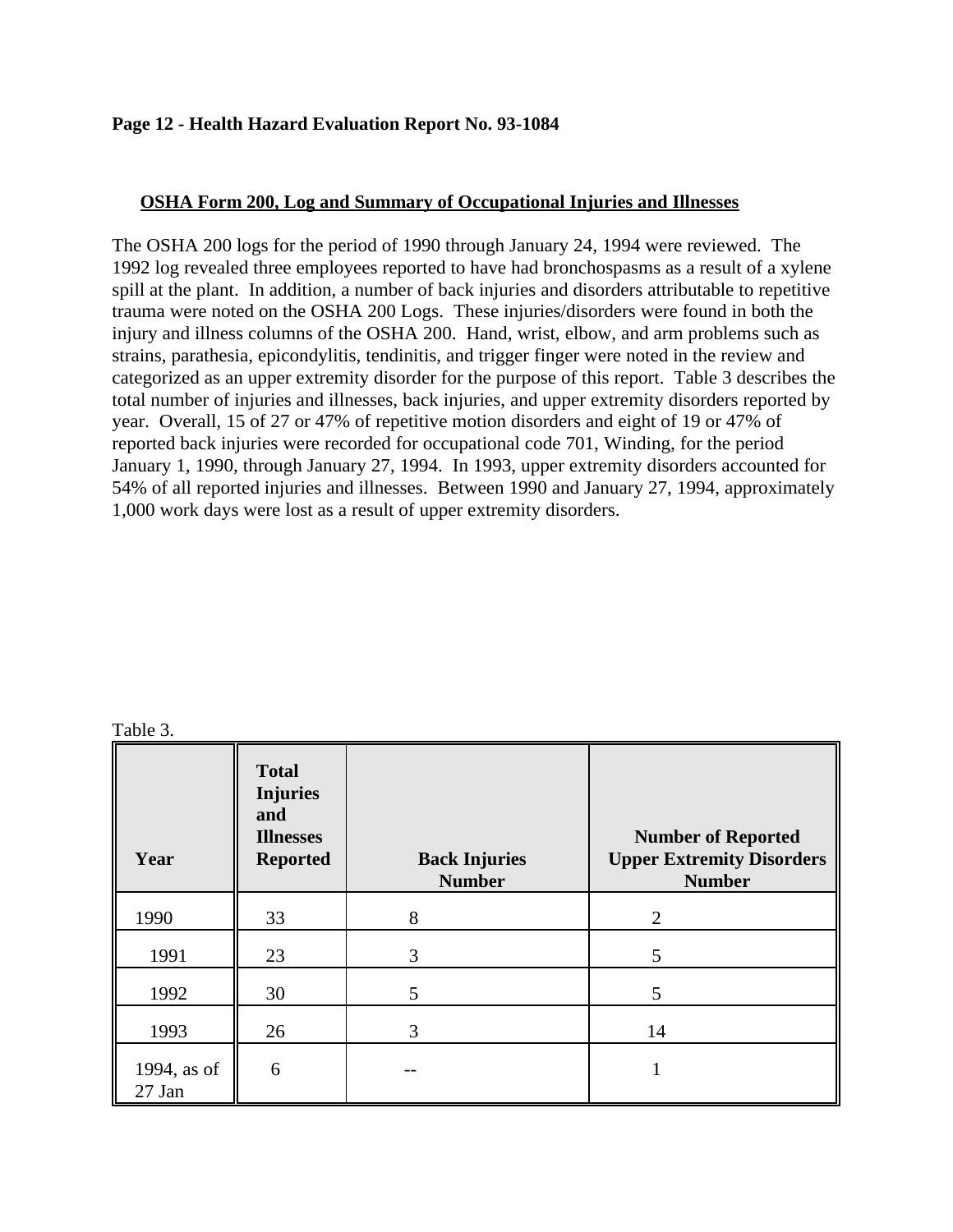### **Page 13 - Health Hazard Evaluation Report No. 93-1084**

### **Cancer Investigation**

The original list of cancer cases was maintained over the years by a union officer, names were added, either by the ill individual or by word-of-mouth, and no action was taken to confirm or refute the diagnosis of cancer.

Table 4 provides information on the number and types of cancer cases which accompanied the original request and those verified as the result of a management review of available records (medical,personnel, and benefit). As a result of this review five additional cases, not on the original union list, were added and 37 suspected cases were not verified for one of the following reasons: (a) There was no company record confirming the diagnosis (18); (b) Company records indicated medical leave or death from other causes; (4), (c) No medical record or death benefits information (9); (d) No record existed indicating they ever worked for the company (3); or (e) Personnel records indicate that workers left Reliance for other than medical reasons (3); Finally, Table 4 also indicates the number of workers employed at least ten years prior to diagnosis of cancer.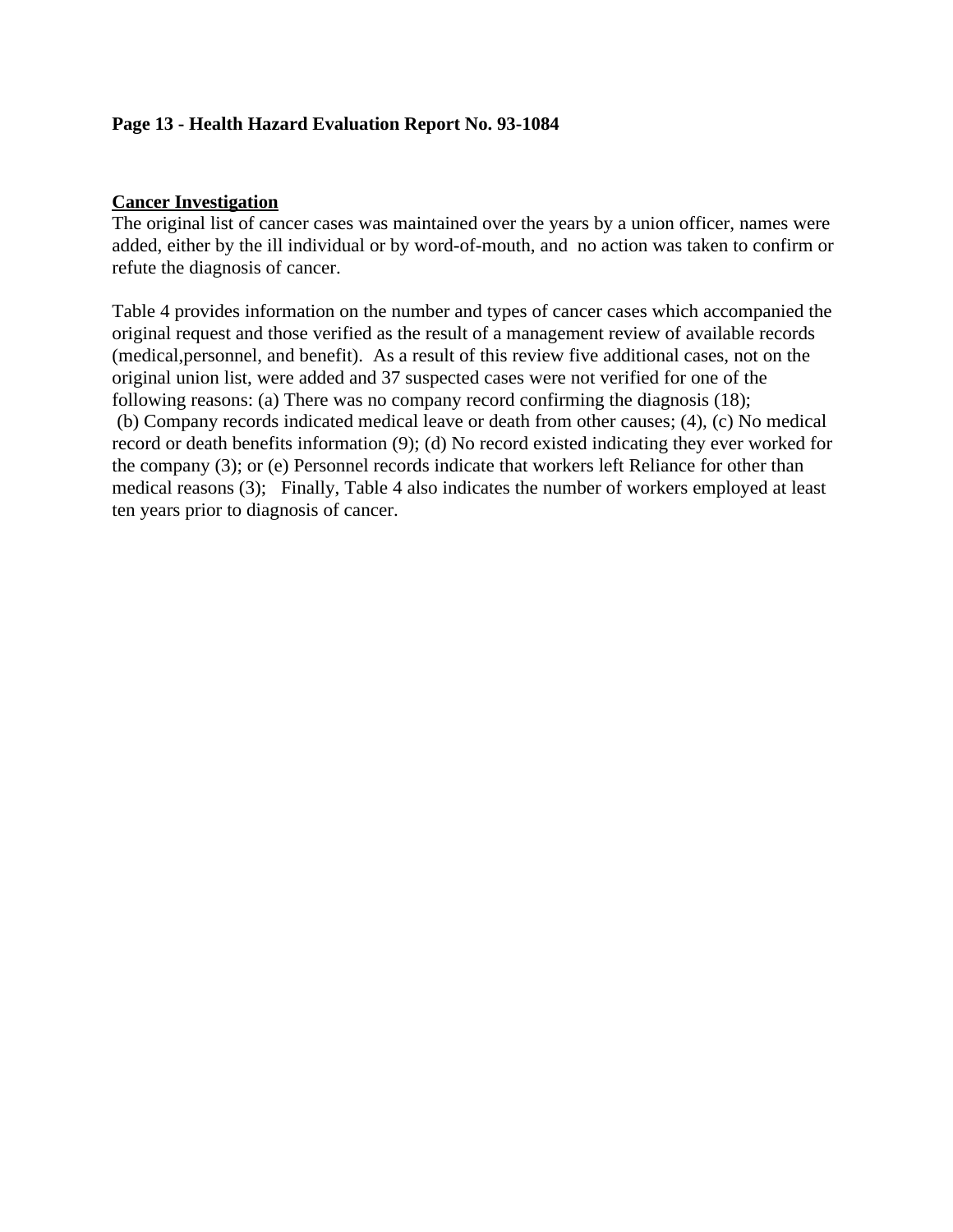# **Page 14 - Health Hazard Evaluation Report No. 93-1084**

| Table |  |  |
|-------|--|--|
|       |  |  |

|                         | <b>Comparison of Suspected Cancers Cases with Verified Cancer Cases by</b><br><b>Type</b> |                  |                  |  |  |
|-------------------------|-------------------------------------------------------------------------------------------|------------------|------------------|--|--|
| <b>Breast</b>           | 12                                                                                        | $\overline{7}$   | 7                |  |  |
| Lung                    | 9                                                                                         | $\overline{4}$   | $\overline{4}$   |  |  |
| <b>Alimentary Canal</b> | 5                                                                                         | 6                | 6                |  |  |
| Pancreas                | 8                                                                                         | $\overline{4}$   | $\overline{4}$   |  |  |
| Reproductive (Female)   | $\tau$                                                                                    | 6                | 3                |  |  |
| Skin                    | 8                                                                                         | $\overline{2}$   | $\overline{2}$   |  |  |
| Melanoma                | $\mathbf{1}$                                                                              | $\overline{4}$   | $\overline{4}$   |  |  |
| Thyroid                 | $\mathbf{1}$                                                                              | 1                | $\mathbf{1}$     |  |  |
| Hodgkins                | $\overline{2}$                                                                            | 1                | 1                |  |  |
| Prostate                | $\overline{2}$                                                                            | 1                | $\mathbf{1}$     |  |  |
| Leukemia                | $\overline{4}$                                                                            | $\boldsymbol{0}$ | $\boldsymbol{0}$ |  |  |
| Oral                    | 3                                                                                         | 3                | $\overline{2}$   |  |  |
| Kidney                  | $\overline{2}$                                                                            | 1                | 1                |  |  |
| Lymphoma                | 1                                                                                         | $\overline{2}$   | $\overline{2}$   |  |  |
| Unspecified             | 11                                                                                        | $\boldsymbol{0}$ | $\boldsymbol{0}$ |  |  |
| Reproductive (Male)     |                                                                                           | $\mathbf{1}$     | $\boldsymbol{0}$ |  |  |
| Bone                    |                                                                                           | $\mathbf{1}$     | $\mathbf{1}$     |  |  |
| Parathyroid             | --                                                                                        | $\mathbf{1}$     | $\boldsymbol{0}$ |  |  |
| TOTAL:                  | 77                                                                                        | 45               | 39               |  |  |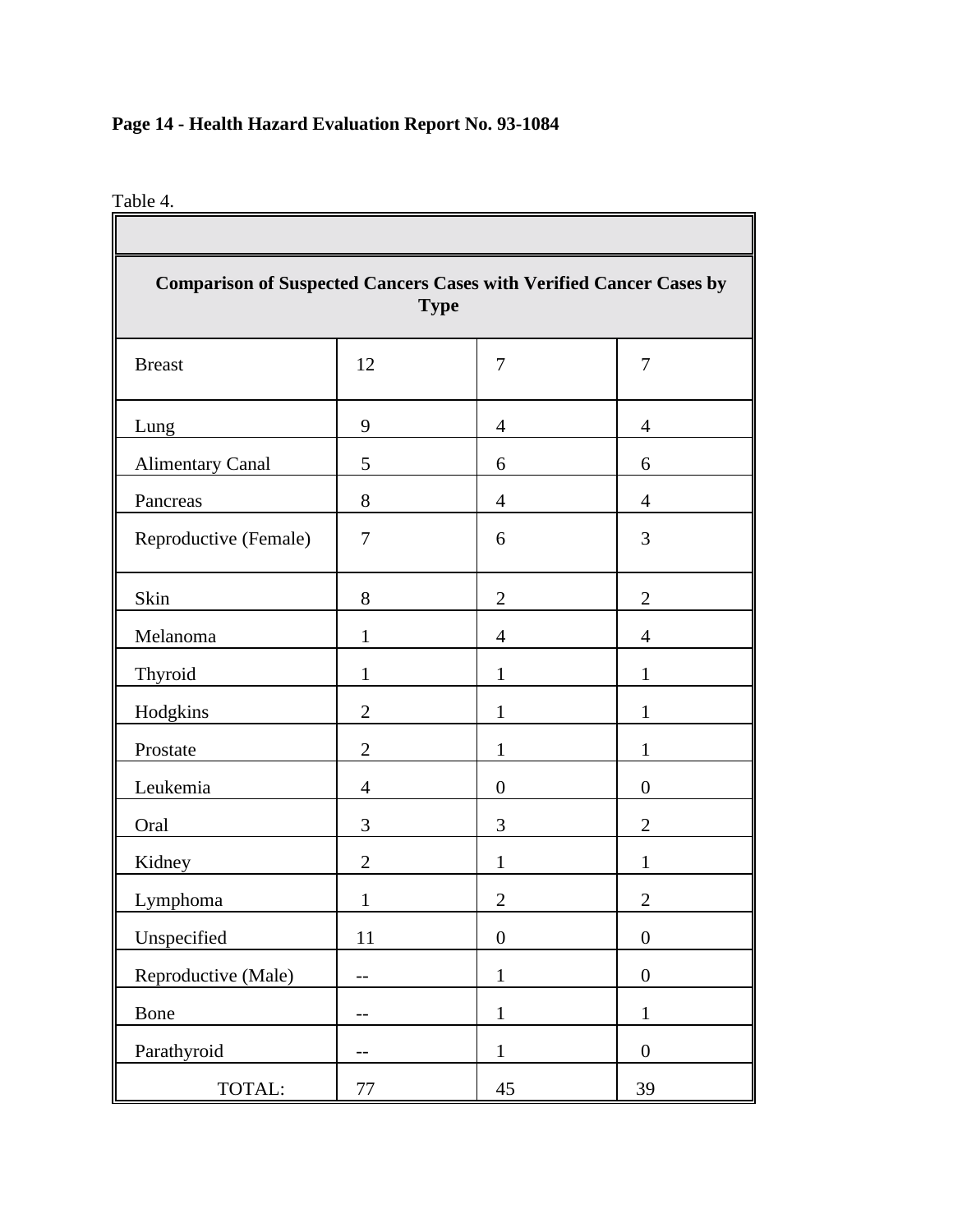#### **Page 15 - Health Hazard Evaluation Report No. 93-1084**

A review of the cancer data for the 39 workers employed at least ten years prior to diagnosis, medical leave or retirement/termination, indicated that the years of seniority at these time ranged from 10.1 to 40 years. Additionally, the age of the individuals at the same time ranged from 29.7 to 66 years of age. Fifty-four percent of the cases were women and 46% men.

Originally there was thought to be eight pancreatic cancers among Reliance workers. As a result of company record's review four were removed from analysis for the following reasons: 1) No medical or benefit records available on three, and 2) One individual was diagnosed with cancer of the esophagus not pancreas. Company records indicated that these individuals had worked for two to seven years at Reliance. The original union list did not have date of diagnosis or death on these employees either. Additionally, company records did not indicated that these individuals left Reliance for medical reasons but three workers left as a result of employee (2) and plant termination of employment (1).

Four cases of pancreatic cancer were confirmed as a result of company and death certificate review. Length of employment at Reliance for these individuals was 13 to 25 years, mean of 20.25 years. Age range at time of death for three of the individuals was 57 to 70 years and age

individuals showed that three of four had worked at some time during their tenure at Reliance in the same occupational code (701).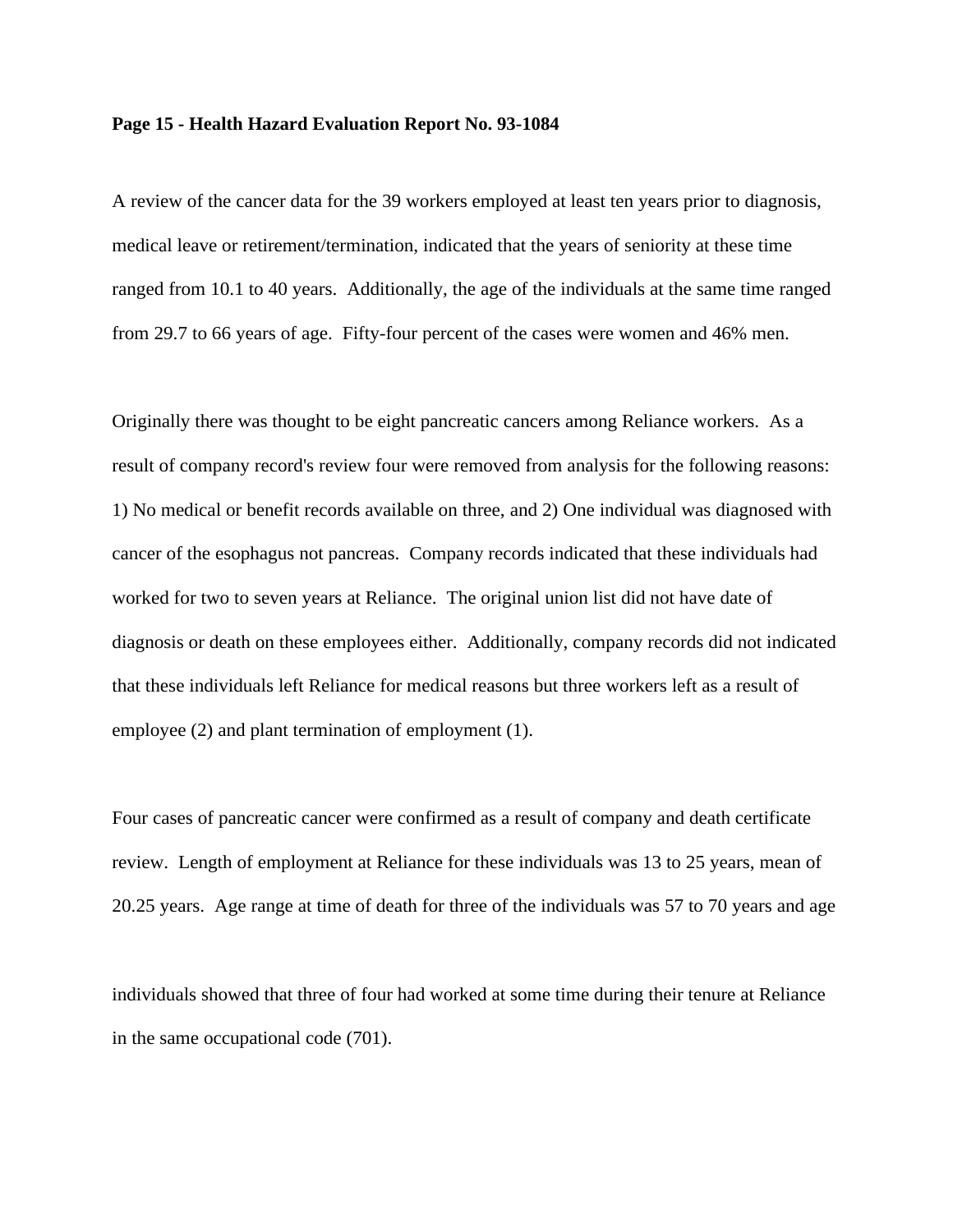#### **Page 16 - Health Hazard Evaluation Report No. 93-1084**

#### **Industrial Hygiene**

The results of the analysis of the GA air samples for formaldehyde are presented in Table 6. Eight hour TWA concentrations, calculated assuming zero exposure for the unsampled period, ranged from a trace concentration measured outside the building to 0.017 ppm measured in a sample collected on the table by the scratch brush in the winding area. A trace concentration is a value between the LOD and the LOQ and should be regarded with limited confidence in its accuracy. While the results of the area samples are well below the occupational exposure criteria for formaldehyde established by OSHA and the ACGIH, the fact that the concentrations measured inside the plant exceeded the trace concentration measured outside the plant indicate that a further reduction is both necessary and feasible in order to reach the NIOSH REL for formaldehyde of lowest feasible limit. Analysis of the GA air samples collected for total particulate in the same locations as the GA air samples for formaldehyde revealed total particulate concentrations less than the LOD of the method. These results indicate that the local exhaust ventilation systems in place at the two scratch brush operations are effective in controlling particulate emissions. On the day of the survey, the scratch brush operator in the winding area ground a total of 45 windings. Analysis of the PBZ air samples for formaldehyde collected in the breathing zones of the Young Brothers operator and the operator of the scratch brush in the winding area revealed only trace concentrations of formaldehyde. The Young Brothers operator stated that sampling represented a typical day. The results of the PBZ air samples for formaldehyde on dust collected in the breathing zones of the same employees were less than the LOD of the method.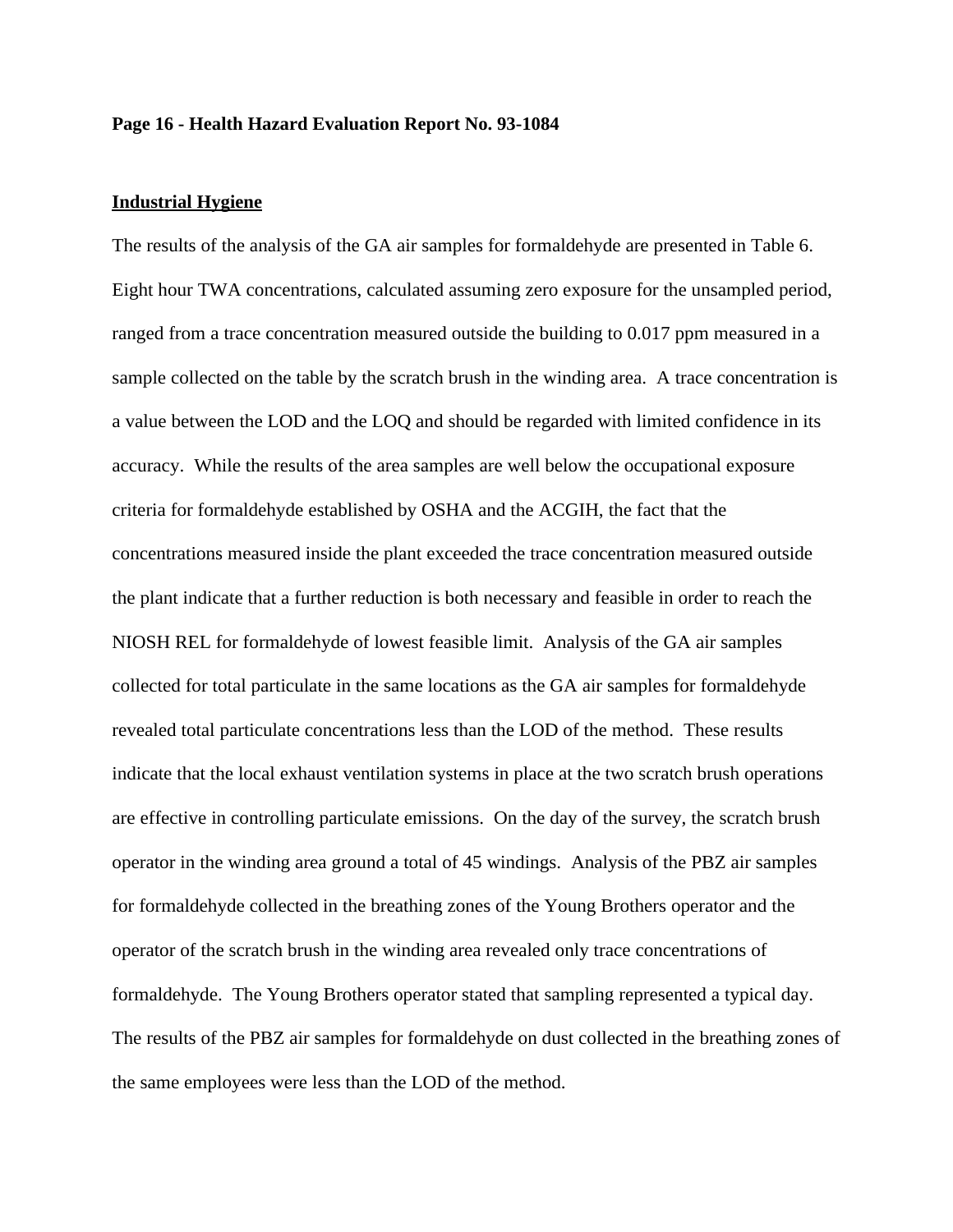#### **Page 17 - Health Hazard Evaluation Report No. 93-1084**

Table 7 provides the results of PBZ air sampling for metals. The results are all less than the occupational exposure criteria for the various metals with the exception of titanium dioxide (measured here as titanium), which NIOSH considers to be a potential occupational carcinogen.<sup>4</sup> While the measured concentrations are very low, they exceed the NIOSH REL of LFL for titanium dioxide. The results also indicate that although the MSDS, provided by the company for the Non-Toxic Blue-Green paint stated that the paint contained nickel, that MSDS was outdated, as the NIOSH investigators learned by calling the paint manufacturer. In the case of some of the metals in Table 7 listed as having no occupational exposure criteria, there are exposure criteria for the oxides of these metals. Those criteria apply to operations where metal oxide fumes are generated or where metal oxides are used to compound material, such as the use of titanium dioxide as an ingredient in paints. Metal oxide fumes are generated where metal is heated to a point where metal vapors are generated, which then condense to form metal oxide fumes. While this might occur during the rotor casting operation, it would not occur during painting of motor components.

The results of air sampling for xylene and naphtha in the breathing zone of the painters in department 716 and department 707 are given in Table 8. These results were well below the applicable evaluation criteria for xylene and naphtha. Table 9 provides the results of air sampling performed to assess employee exposures to xylene, naphtha, ethyl benzene, and 1-methoxy-2-propanol. Like the results for the other spray painters, the air samples indicated that exposures to these compounds were well below the relevant occupational exposure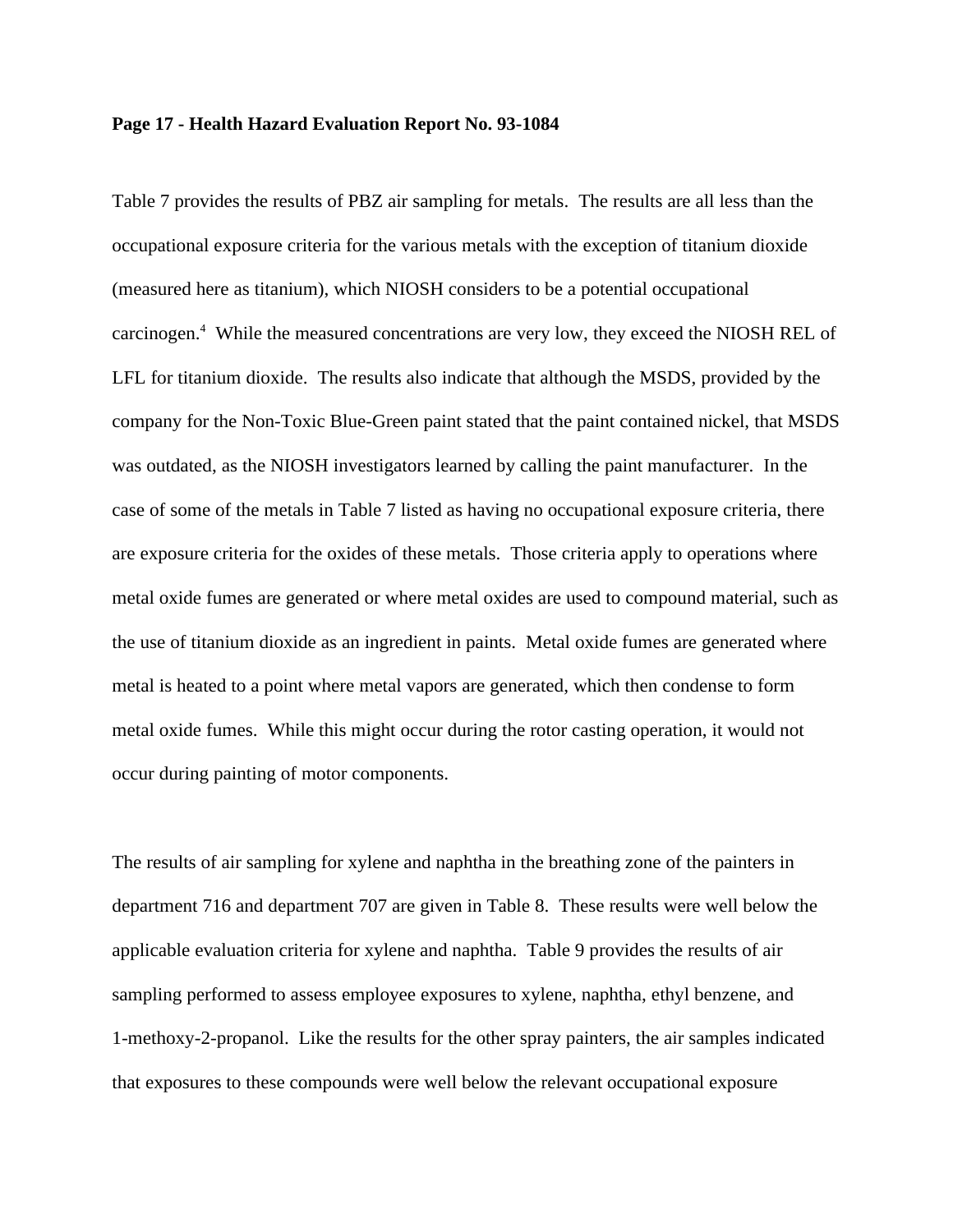#### **Page 18 - Health Hazard Evaluation Report No. 93-1084**

criteria. All of these results indicate that the work practices of the painters act in combination with effective local exhaust ventilation to control the painters' exposures.

The PBZ samples collected to assess the Young Brothers operator's exposure to xylene and mineral spirits revealed 8-hour TWA exposures of 11.1 ppm for xylene and 17.5 mg/m<sup>3</sup> for mineral spirits. On the day that samples were collected, this employee performed hand dipping as well as operating the Young Brothers machine. These results were also well below the occupational exposure criteria for xylene and mineral spirits. The results of the charcoal tube sample collected in the afternoon in the breathing zone of the rotor cast operator and submitted for qualitative analysis had no detectable peaks. The results of the other two charcoal tubes collected in the breathing zone of the 180 line painter and submitted for qualitative analysis are provided as reconstructed total ion chromatograms with identified peaks labelled in Figures 1 and 2. The major component on each tube was xylene. Other compounds detected were toluene,  $C_8$ - $C_9$  alkanes, and hexane.

The results of the quantitative analysis of the charcoal tube sample collected in the morning in the breathing zone of the rotorcast operator and the charcoal tube samples collected in Department 707 and on the 180 line are presented in Table 2. The results for toluene and  $C_8-C_9$ hydrocarbons, including xylene, were all very low in relation to the evaluation criteria for these compounds, again indicating that exposures to these compounds do not pose a hazard to the employees working in those areas.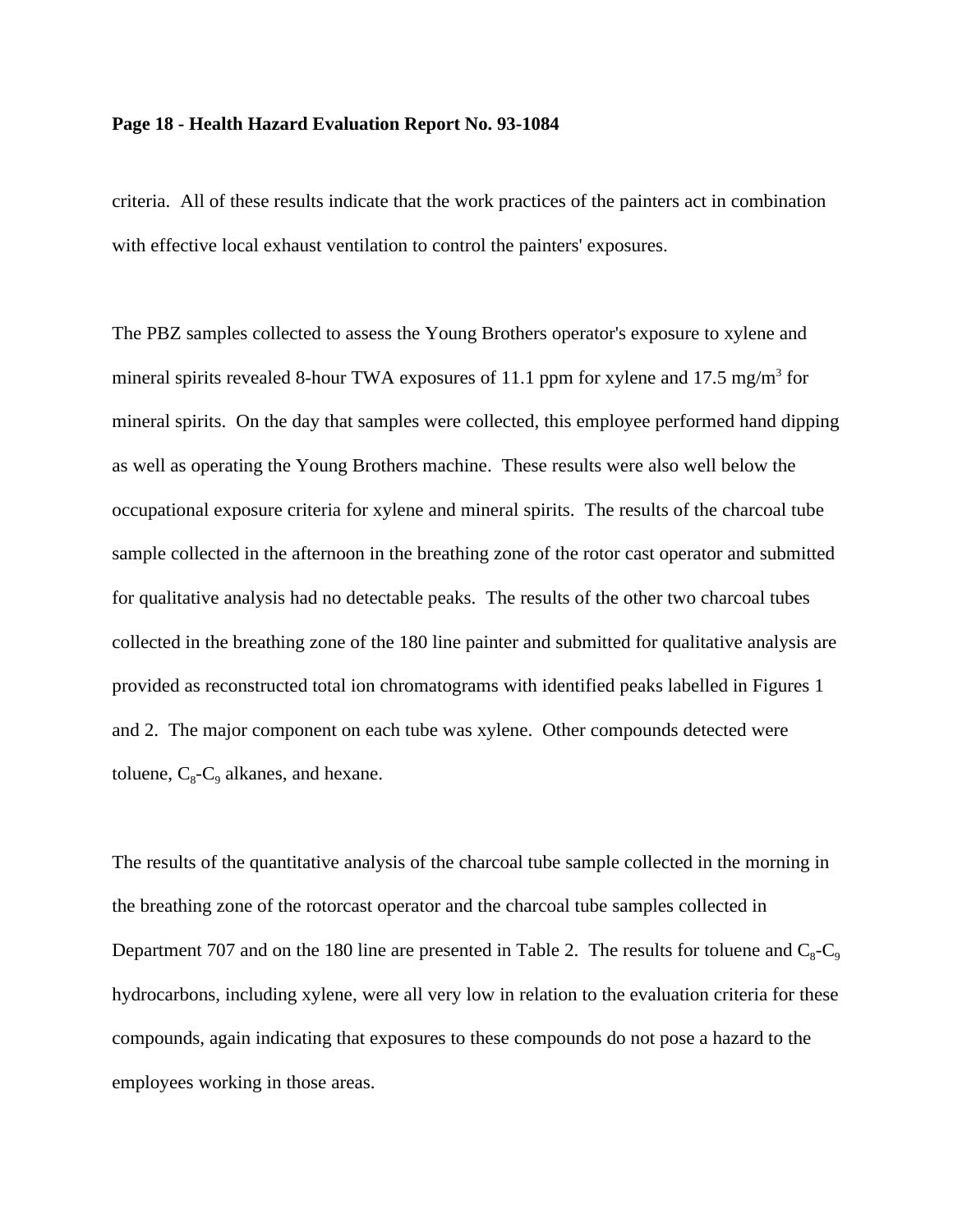#### **Page 19 - Health Hazard Evaluation Report No. 93-1084**

The request specifically mentioned several compounds, including a beryllium aluminum alloy, zinc chromate primer, polyamide PK-4. The use of all of these products had stopped prior to the NIOSH investigation. Other process changes included the elimination three years ago of a salt bath used to harden shafts, the removal of four die cast machines that had been used to cast aluminum end shields, the removal of an annealing furnace, a reduction in the number of end shields turned in the machining process, and the elimination many years ago of the use of a red lead primer. Hexachloroethane was used as an additive in aluminum melts, but its use was eliminated when casting was discontinued.

Review of air sampling records provided by the company revealed exposures at concentrations similar to the ones documented by the NIOSH industrial hygienist. A sample collected in 1987 to assess exposure to hexachloroethane found none. A sample collected while a welder welded nipples on an explosion proof motor revealed a concentration of nickel of  $0.0256$  mg/m<sup>3</sup> for a 125 minute sample. This result exceeded the NIOSH REL for nickel of 0.015 mg/m<sup>3</sup>, only if the exposure resulting from that activity continued at the measured concentration for the rest of the day.

Tempered replacement air is provided to the plant through units mounted in the walls of the plant and distributed through cloth ducts, which the employees refer to as blue bags. Employees complain that the blue bags bring in odors from outside the plant. A tour of the roof revealed that many of the exhaust stacks are relatively low in relation to the height of the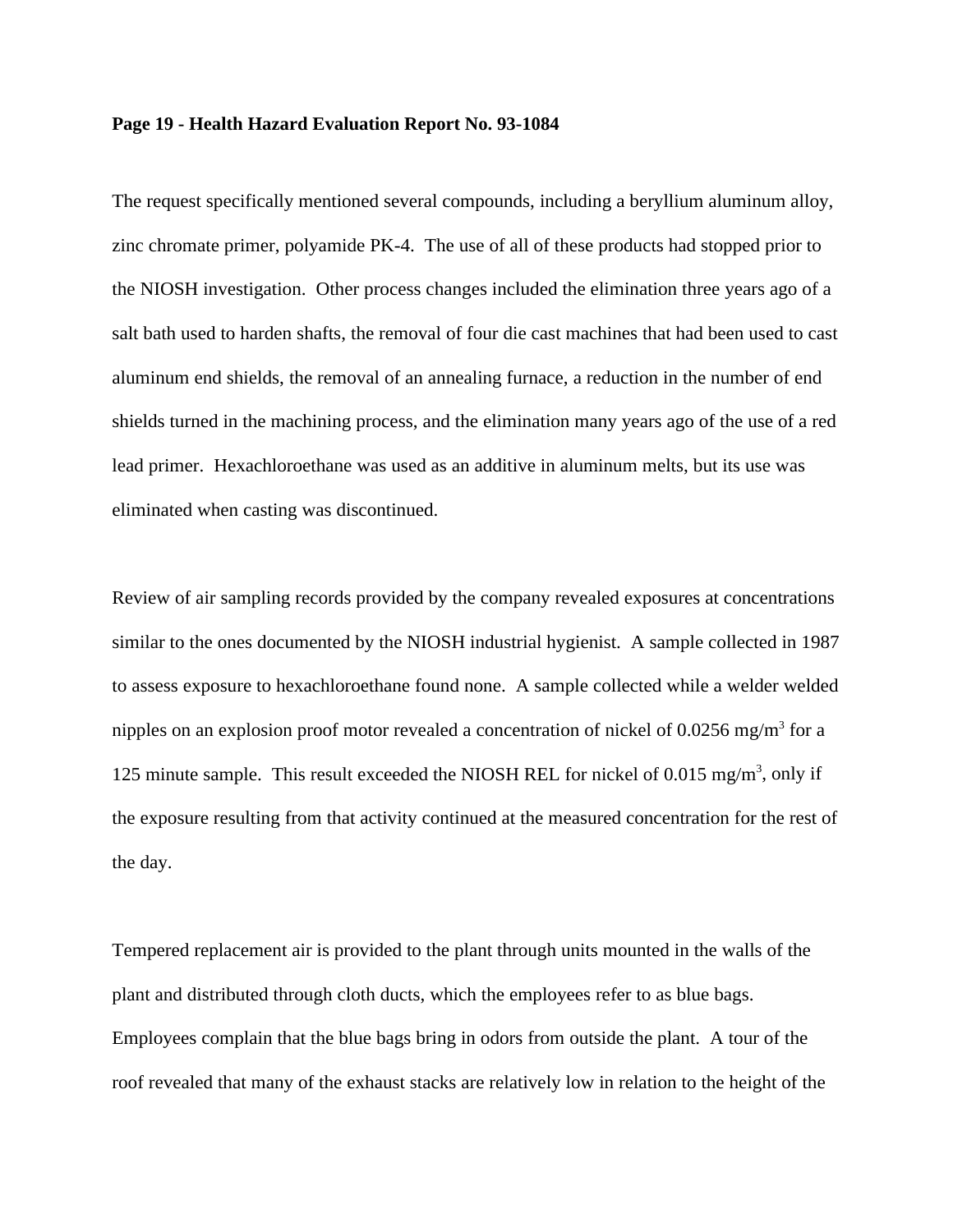#### **Page 20 - Health Hazard Evaluation Report No. 93-1084**

building. A combination of low stacks and wall-mounted replacement air units is an example of poor system design and has been shown to be prone to the reentrainment of stack emissions, as shown in Figure  $3.^{18}$ 

Finally, during the course of the investigation employees complained to the NIOSH investigators about odors emanating from an oven in which aluminum finned motors are heated. While the oven is ventilated, the effectiveness of the ventilation should be assessed in light of employee complaints.

### VI. **DISCUSSION AND CONCLUSIONS**

#### **Cancer**

Cancer is a group of diseases that share a common feature, the uncontrolled growth and spread of abnormal cells. Cancer is common in the United States. About one in three people will eventually develop cancer. One of every five deaths is from cancer. Among adults, cancer occurs more frequently among men than women, and the rate of occurrence increases with age.19

Cancer is a common disease thus it is predicted that some workers will develop cancer. As a work population ages, workers may sense that there are a greater number of cancers as their friends and family, of similar age, develop disease.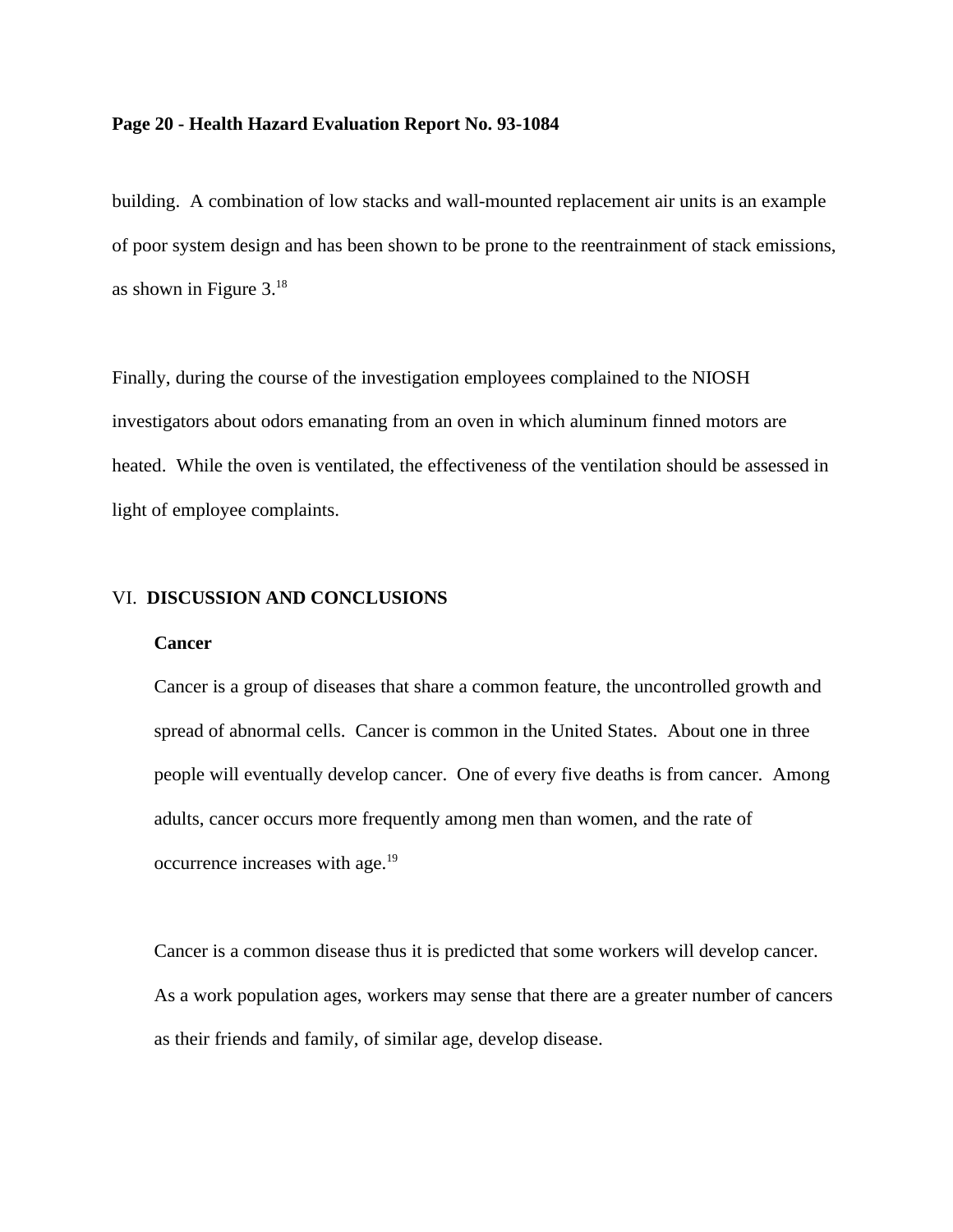### **Page 21 - Health Hazard Evaluation Report No. 93-1084**

Some of the causes of cancer are known; these include many different factors involving lifestyle, work, the environment, and heredity. Table 9 describes non-occupational cancer-causing exposures. For many types of cancer, however, the causes, remain unknown. $19$ 

Table 9.

| Non-Occupational Causes of Cancer $($ <sup>d</sup> $)$ |                                           |  |  |
|--------------------------------------------------------|-------------------------------------------|--|--|
| Cause                                                  | <b>Cancers</b>                            |  |  |
| Smoking                                                | Lung, mouth, esophagus, pancreas, larynx, |  |  |
|                                                        | liver, bladder, kidney                    |  |  |
| Sunlight                                               | Skin (melanoma & non-melanoma)            |  |  |
| Heavy alcohol use                                      | Mouth, larynx, throat, esophagus, liver   |  |  |
| Diets high in fat                                      | Colon, rectum, breast, prostate           |  |  |
| Reproductive history                                   | Breast, cervical, ovary                   |  |  |

Cancers often appear in clusters. Cases that are close together in time or space may have a common cause or may be the coincidental occurrence of unrelated causes. The number of cases may seem high, particularly among a small group people who have something in common with the cases, such as working in the same building.

<sup>&</sup>lt;sup>d.</sup> Abstracted from the New Jersey State Department of Health, Occupational Cancer and the Investigation of Reported Cancer Clusters at Work. May, 1991.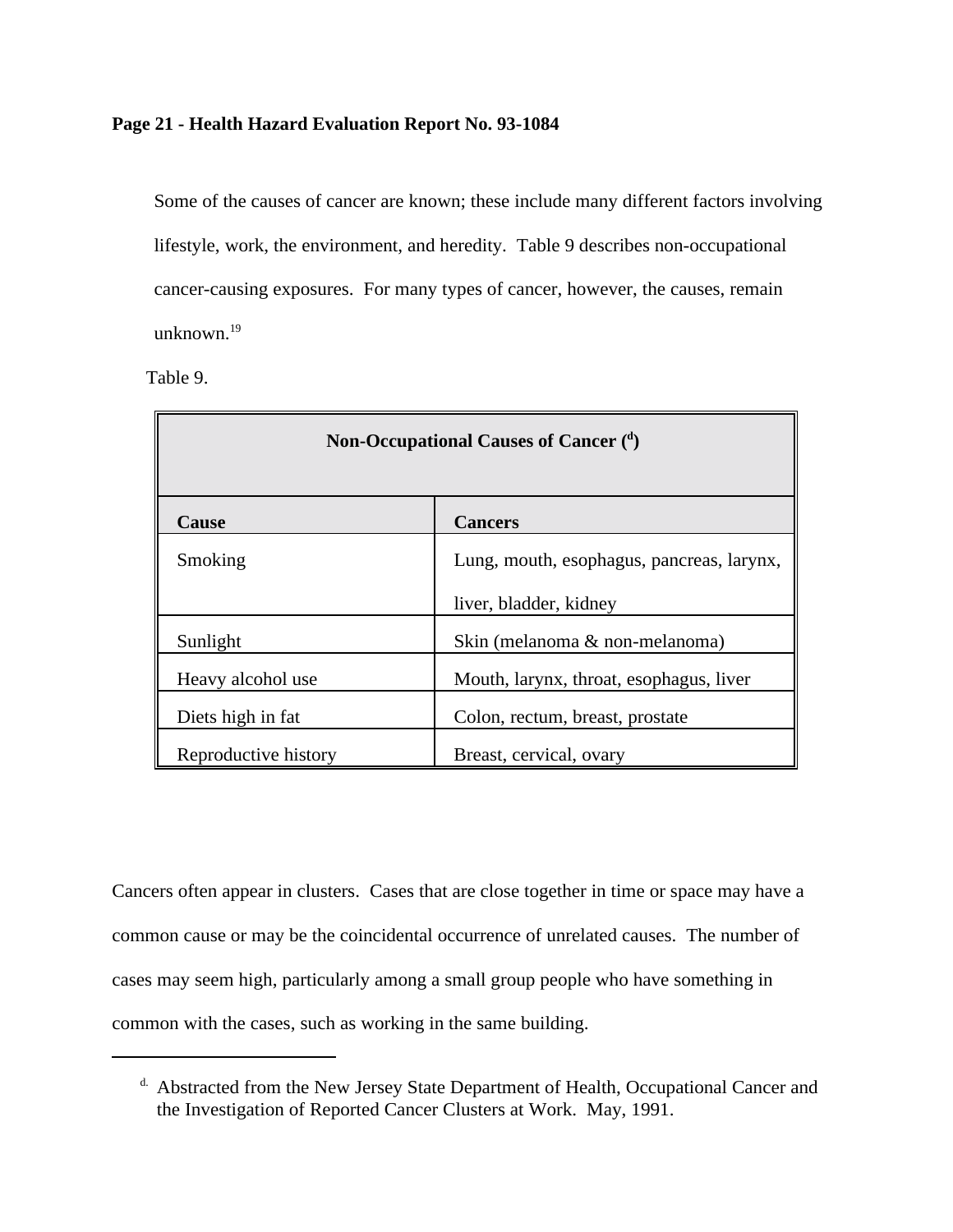#### **Page 22 - Health Hazard Evaluation Report No. 93-1084**

A cancer cluster is defined as an unusual concentration of cancer cases. The hallmark of a cancer cluster is a high number of cases of one or more specific types of cancer in a specific population during a certain time period. A cancer cluster may also consist of an unusual distribution of types of cancer, ages of cases, or sex.

Historically, cancer cluster investigations have provided clues to the causes of certain cancers. Most cluster investigations, however, have not been productive in furthering knowledge about the causes of cancer.

Since cancer is the second leading cause of death in the United States, determining whether exposures at a workplace are causally related to a cancer "cluster" can be difficult, especially when the types of cancer are multiple, the number of each type of cancer is few, the population defined to be "at risk" (e.g., exposed workers) is relatively smal, $l^{20}$ , and the period between the exposure to the suspected causal factor and the diagnosis is relatively short.

Over the years NIOSH has received many requests for assistance from people who are concerned about an apparent excess of cancer among employees in their workplaces. Several elements are required to establish that cancers that occur among employees are work-related. These elements include: (a) Establishing that the number of cancer cases is greater than would be expected in a similar population during the same time period; (b) Verifying that there is an unusual distribution of types of cancer or of the age or gender of the persons with cancer; (c)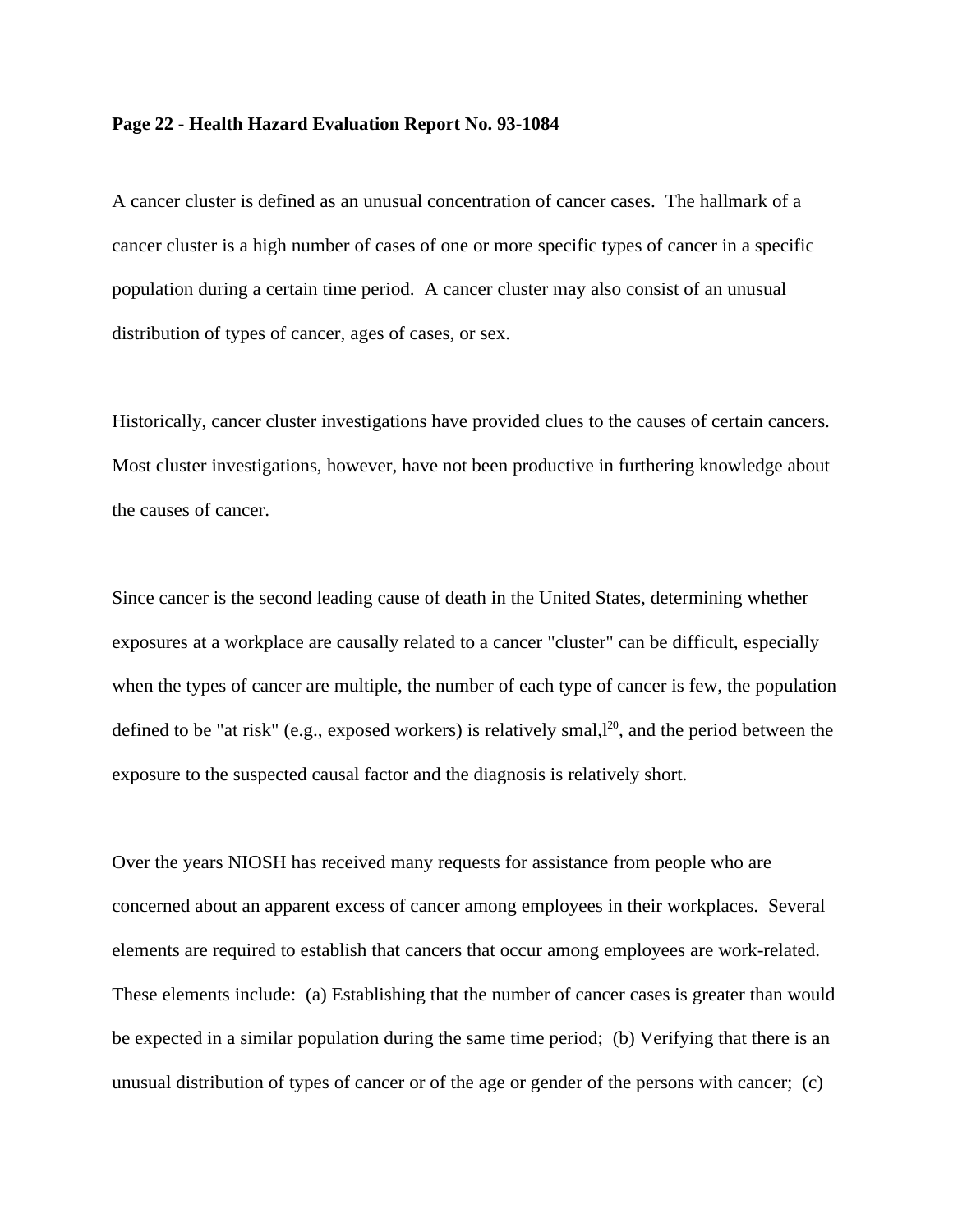#### **Page 23 - Health Hazard Evaluation Report No. 93-1084**

Determining whether the cancers have occurred about 15 to 20 years after first exposure or first employment in a building (typically, cancers of occupational origin require about 15 to 20 years to develop from the time of first exposure to the causative agent to clinical detection); and (d) Identifying a potential factor, such as exposure to a specific chemical or physical agents known or suspected of causing cancer. $^{21,22}$ 

To determine if there was an unusual distribution of cancer types, or of the age or gender of the persons with cancer, analysis of the cancer data was accomplished. Fifty-four percent of all verified cancers occurred in female employees, of these nine cases were breast or reproductive cancers for which there are no known occupational exposures. The age range was 29.7 to 66 years. Fifty-four percent of the cases were diagnoses in women and 46% in men. The ageand sex-distribution of the 39 verified cancer in individuals with ten years of more employment does not appear unusual.

Using a conservative estimate of cancer latency of ten years, the following was determined. A review of the cancer data for the 39 workers, employed at least ten years prior to diagnoses, indicated that the years of seniority at time of medical leave, diagnosis or death, ranged from less than 10.1 to 40 years with a mean of 21.3 years. Further analysis was undertaken to determine whether or not there was an unusual distribution of cancer types.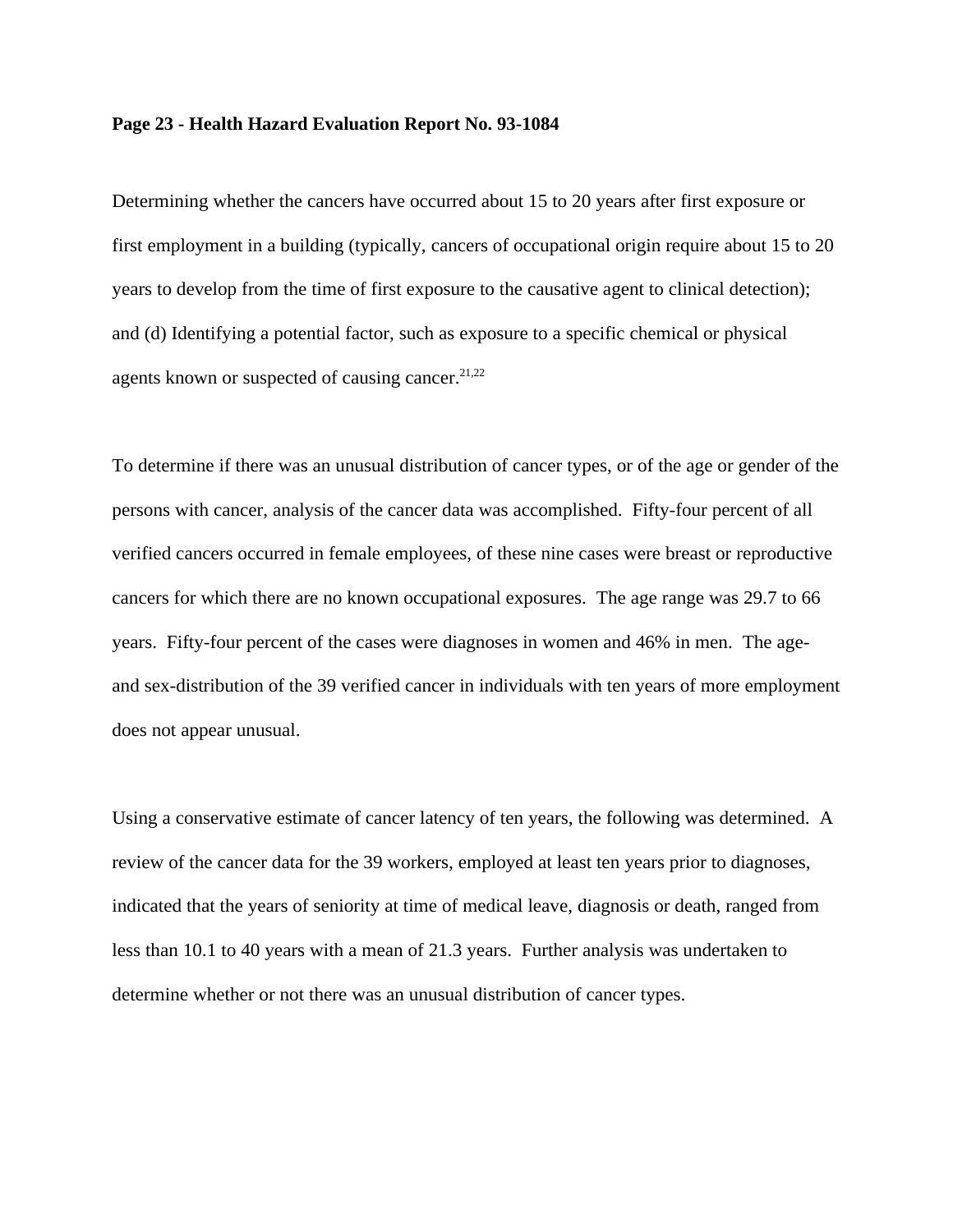#### **Page 24 - Health Hazard Evaluation Report No. 93-1084**

To analyze whether or not there was an unusual distribution of the types of cancer at Reliance, a crude standardized incidence rate based on estimated cancer incidence rates<sup>19</sup> in Indiana, and using U.S. census data, $^{23}$  were calculated for cancers with four or more cases as seen in Table III. The following assumptions were made for this analysis: 1) that the average population of Reliance was 450 persons over it's 20 years (1975 - 1994) of operation during which the 39 verified cases were reported, and 2) that Indiana incidence rates were applicable to this population. Age- or sex- (other than breast cancer) adjusted incidence rates were not calculated. Additionally, all cancer cases, whether a survivor or not, were used to determine the incidence rates. Table 10 shows the results of this analysis. A discussion on each type of cancer located either in the footnotes, or after the table.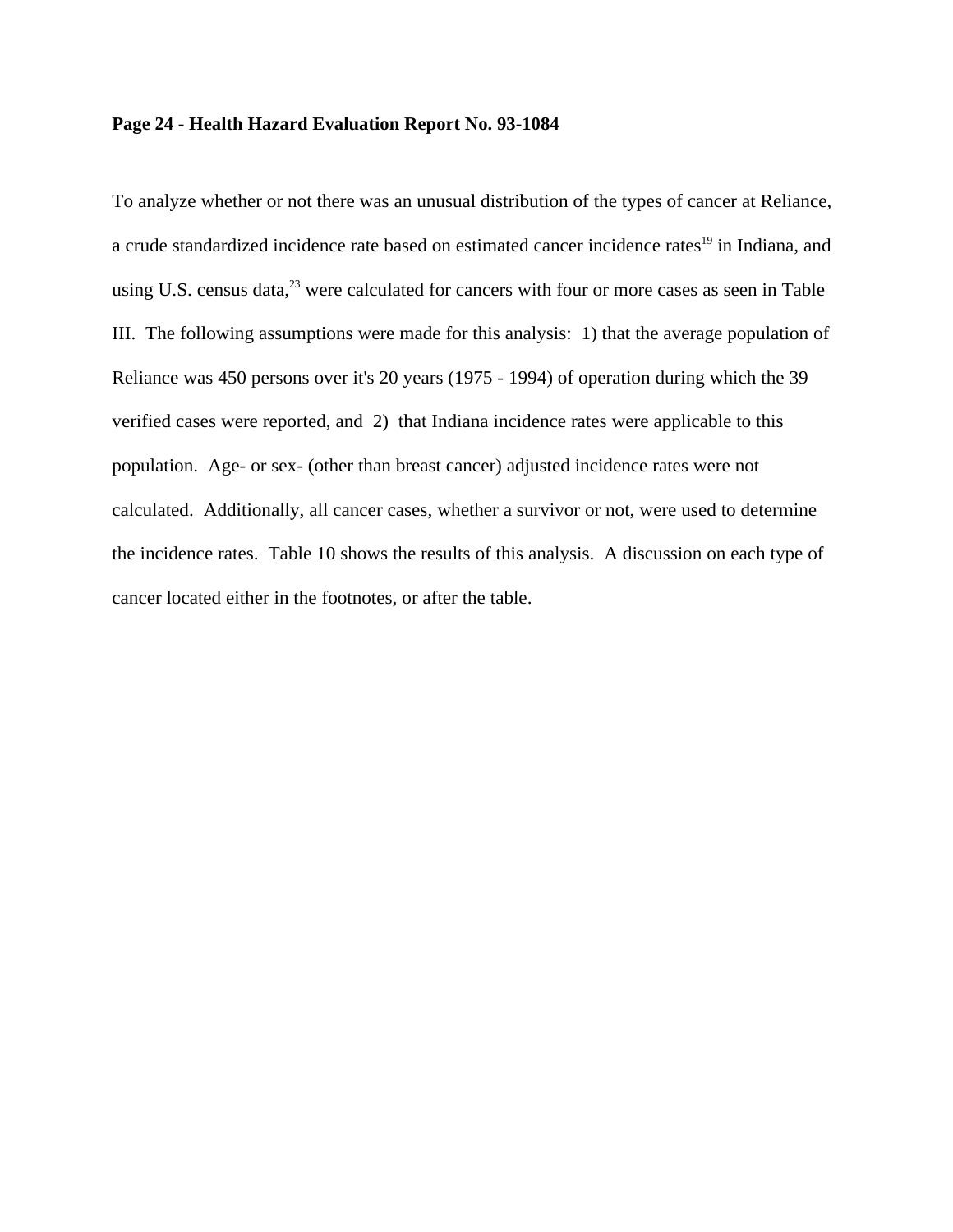### **Page 25 - Health Hazard Evaluation Report No. 93-1084**

Table 10.

| <b>Standardized Incidence Rate for Reliance employees</b> |                 |                 |                      |  |
|-----------------------------------------------------------|-----------------|-----------------|----------------------|--|
|                                                           |                 |                 | Standardized         |  |
|                                                           |                 |                 | Incidence Rate $(°)$ |  |
| <b>Type of Cancer</b>                                     | <b>Expected</b> | <b>Observed</b> |                      |  |
|                                                           |                 |                 | (Observed/Expected)  |  |
| <b>Breast</b>                                             | 6.83            | 7               | 1.02                 |  |
| Melanoma                                                  | .953            | 4               | 4.19                 |  |
| Pancreas                                                  | .874            | 4               | 4.575                |  |
| Lung                                                      | 6.67            | 4               | .599                 |  |
| <b>Alimentary Canal</b>                                   | 5.4             | 6               | 1.11                 |  |

Breast cancer is the most common cancer among women in the U.S., occurring in about one of every nine women. Risk factors include, but are not limited, to, being over age 40, and increases with age and familial history of breast cancer.<sup>19</sup> Generally, breast cancer is not known to have any association with environmental or occupational exposures other than ionizing radiation.<sup>24</sup>

 $^{\circ}$ . Estimated incidence rates are based on the most current (1987-89) data available from the Surveillance, Epidemiology and End Results (SEER) Program, Division of Cancer Prevention and Control.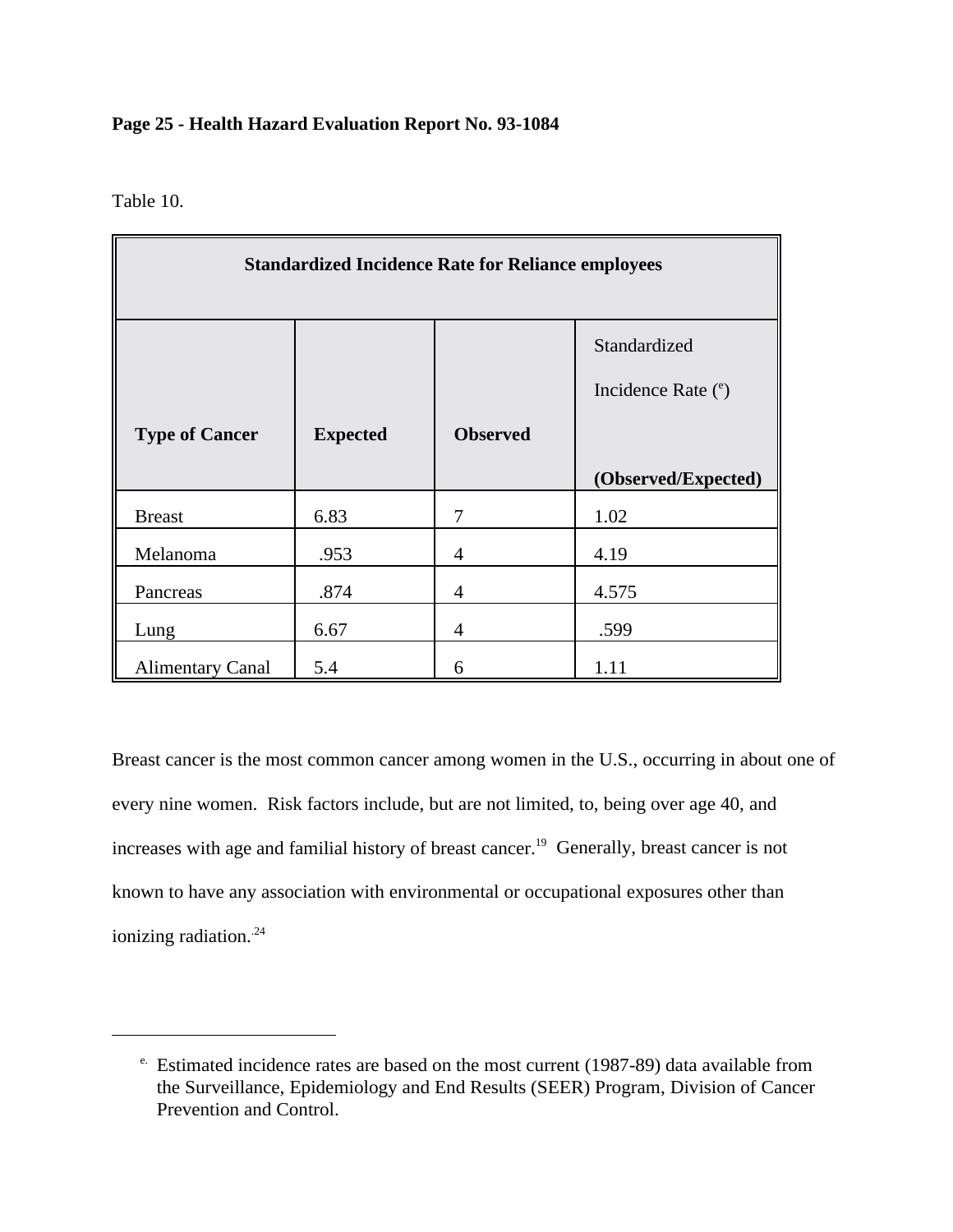#### **Page 26 - Health Hazard Evaluation Report No. 93-1084**

 Although epidemiologic studies have identified some factors that appear to be related to increased risk for breast cancer, much remains unknown about the causes of breast cancer. Recently, there have been some reports about a possible relationship between breast cancer and exposure to specific types of chemicals, including certain pesticides.<sup>25</sup> Although there is preliminary evidence to suggest that exposure to these chemicals in the general environmental (for example, through food sources) may play a role in the development of breast cancer, further studies are needed to establish a clear link. Based on the expected number of breast cancer in the Reliance population there is no statistically significant increase in the observed cases.

Melanoma is a serious type of skin cancer. People with lightly pigmented skin are more likely to develop this type of cancer. Caucasians are more than ten times more likely to develop this disease than blacks.<sup>19</sup> Occupational exposure to coal tar, pitch, creosote, arsenic compounds, or radium are associated with development of pancreatic cancer.<sup>19</sup> A strong risk factor for developing melanoma is early intermittent ultraviolet radiation exposure; in particular, exposure resulting from severe sunburns in childhood. Family history of dysplastic nevi is also an attributable risk factor of melanoma.<sup>26</sup> The number of melanomas verified in the plant were three times more than expected. None of the occupational exposures associated with melanoma are currently used at Reliance. No information was available about race or past ultraviolet radiation exposure of these individuals.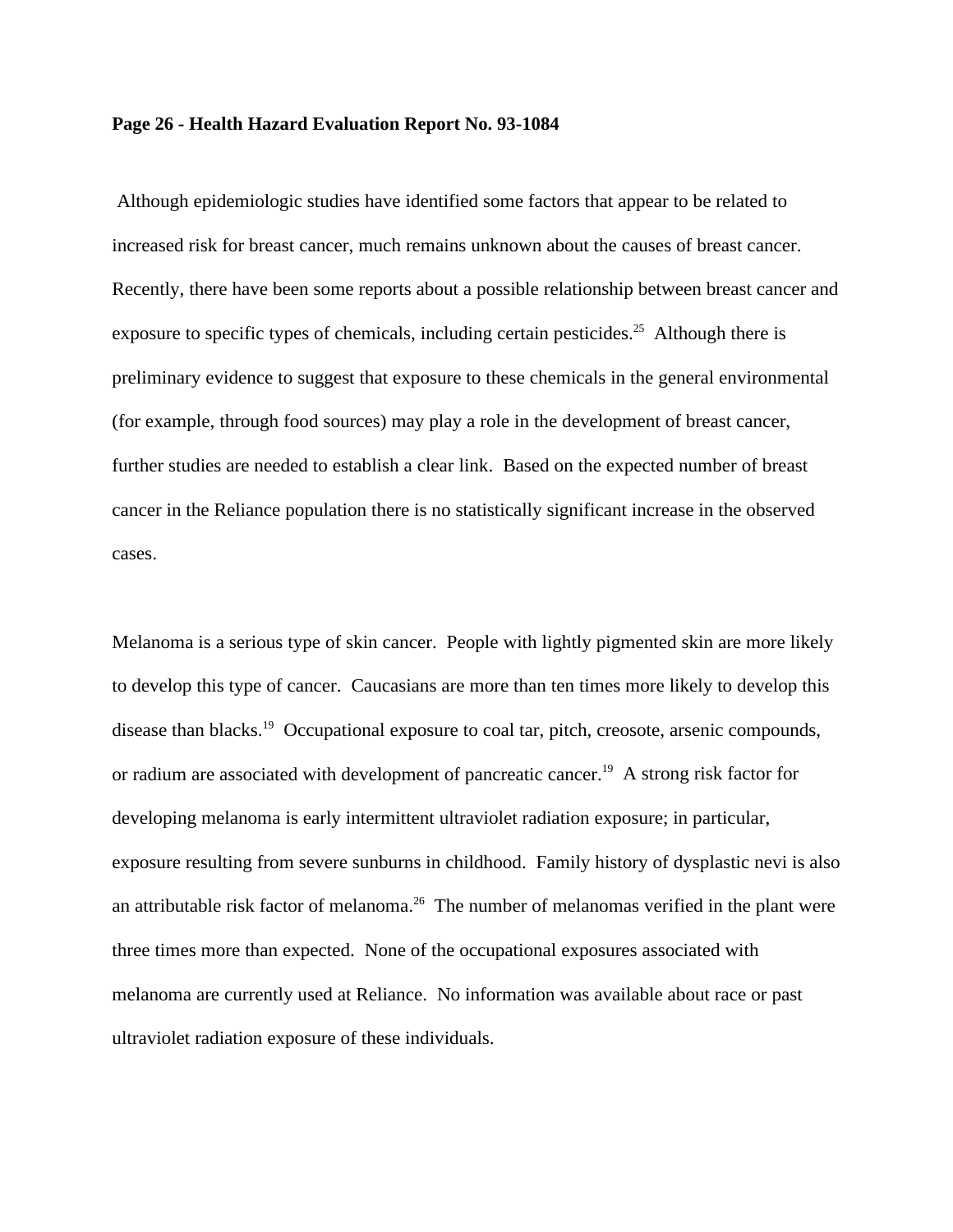#### **Page 27 - Health Hazard Evaluation Report No. 93-1084**

The four cases of pancreatic cancer is four times what was expected in this population. Little is known about cancer of the pancreas. The disease is diagnosed more frequently in men than women. Cases under the age of 30 are unusual; most occur after age  $50^{19,24}$  The age range for individuals diagnosed at Reliance was 47 to 70. Three of the four were over 50.

Occupational work histories for these four individuals showed that three of the four had worked at some time during their tenure at Reliance in the same occupational code (OC)(701). Length of employment in OC 701 ranged from two to 20 years. No specific job was held by the three employees.

An association with chronic pancreatitis, diabetes or cirrhosis has been proposed but not confirmed.<sup>27</sup> One study showed that men and women whose diets were high in fat were greater risk of developing pancreatic cancer.<sup>28</sup> Slight excesses of pancreatic cancer have been identified in certain occupational groups such as rubber and wood/paper workers.<sup>29</sup> The literature review did not identify any known exposures at Reliance associated with pancreatic cancer.

Twenty-two percent of all cancers diagnosed in men are of the lung.<sup>30</sup> As of 1993, lung cancer causes more deaths in women than breast cancer. Some of the risk factors for lung cancer are well known, e.g., cigarette smoking, asbestos exposure. Nonsmokers are also felt to be at risk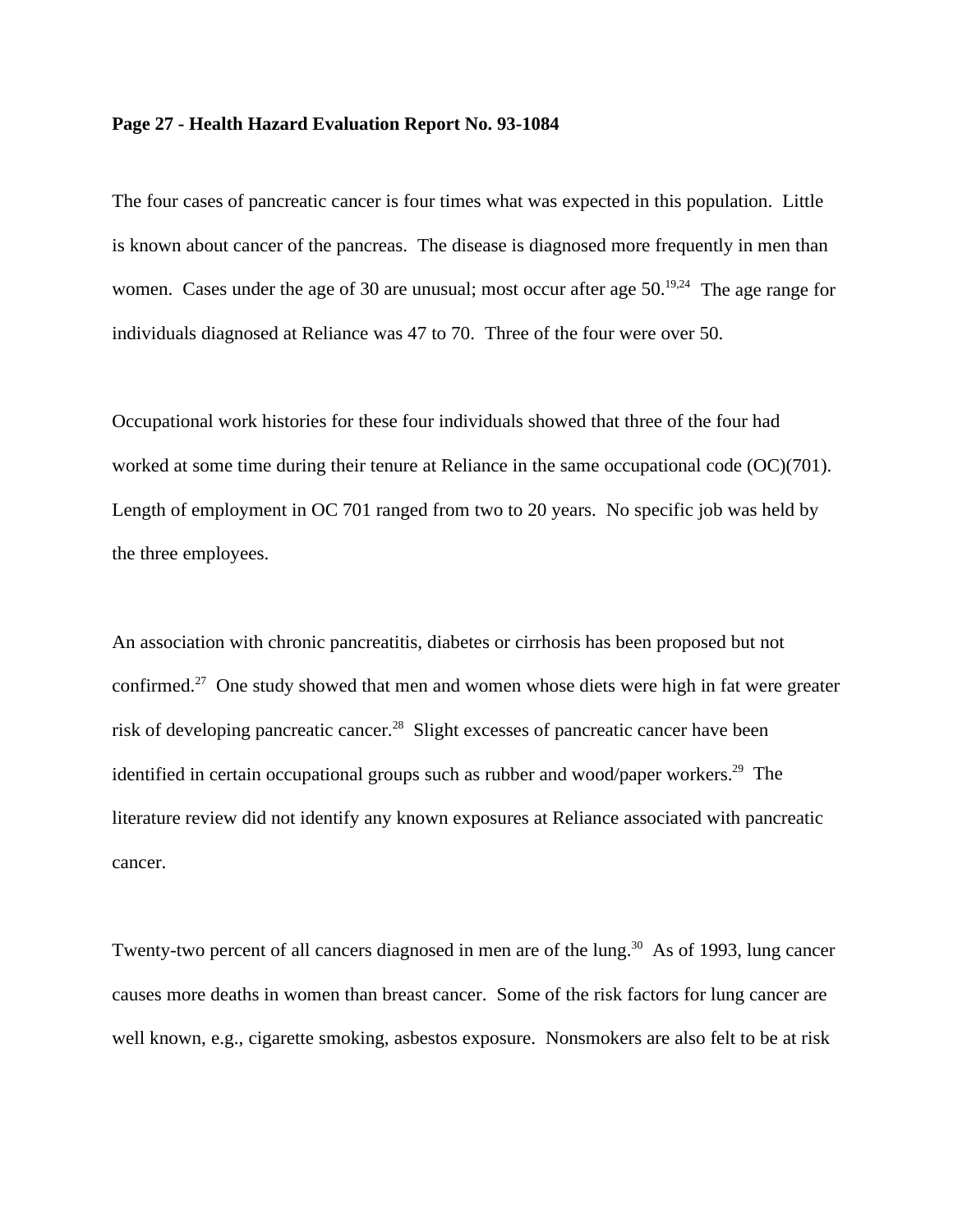#### **Page 28- Health Hazard Evaluation Report No. 93-1084**

as a result of exposure to sidestream cigarette smoking.<sup>19</sup> The number of lung cancer cases identified at Reliance was not statistically significant.

In the United States the American Cancer Society predicted there would be 109,000 new colon cancer cases diagnosed in 1993. Cancer of the colon and rectum is the third most common cause of cancer deaths in both men and women. A family history, high-fat and/or low carbohydrate diets and certain types of bowel disorders appear to place certain individuals at greater risk for disease. Other than asbestos exposure there are no identified occupational exposures which increase an individuals risk for developing colon and rectum cancer.<sup>19,24</sup>

To evaluate further the concern of these 39 verified cases of cancer representing a cancer cluster the following points were address. When a cancer cluster is identified among a group of workers, several questions are studied to determine if the cluster could be related to occupational exposures. Among these questions are: 1) Have other studies found an association between the potential exposure or work setting under investigation and the types of cancer in the cancer cluster?; 2) Are the workers with cancer concentrated in a particular job title or location?; and 3) Are there non-occupational causes for the types of cancer in the cluster?

Most cancer-causing substances are known to cause only one or two different types of cancer. The reported cancer cluster at Reliance Electric included multiple types of cancers, a small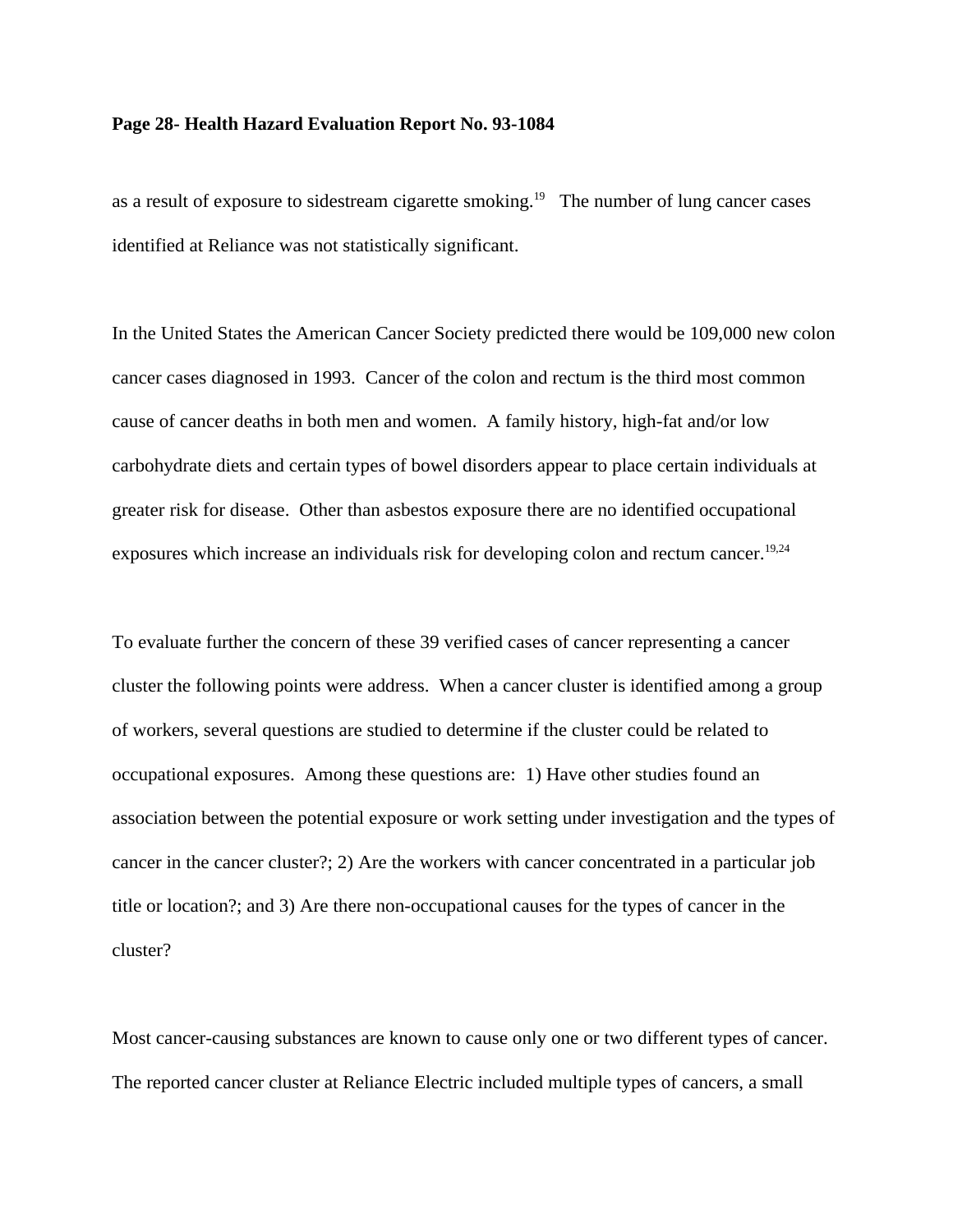#### **Page 29 - Health Hazard Evaluation Report No. 93-1084**

number of each type of cancer diagnosed, and a relatively small "at risk" population. All of these are unfavorable conditions for documenting an association between the cancers and a work-place exposure.

 Evaluation as to whether or not there was a concentration of cancer in a particular work area was accomplished. Overall, including the melanoma cases (based on last known occupational code), the verified cancers occurred among management and plant workers and were not concentrated in particular occupational code. Of the four cases of pancreatic cancer, as mentioned previously, three had worked in the occupational code, 701 for varying lengths of time.

Other than the pancreas cancers and melanomas, the distribution of types of cancer cases reported among Reliance employees is not unusual. Neither the distribution of cancer types nor the demographic characteristics (i.e., age, sex, race) of the persons with cancer does not appear to be unusual. Breast, and skin cancer such as melanoma are among the most common types of cancer in the U.S. population.

The exposures (e.g., titanium oxide, formaldehyde, and nickel) identified by NIOSH investigators are not associated with cancer of the pancreas or melanoma. Based on the lack of evidence of medically significant exposures to chemical or physical agents, it is unlikely that the cases of cancer can be attributed to the environment of Reliance Electric.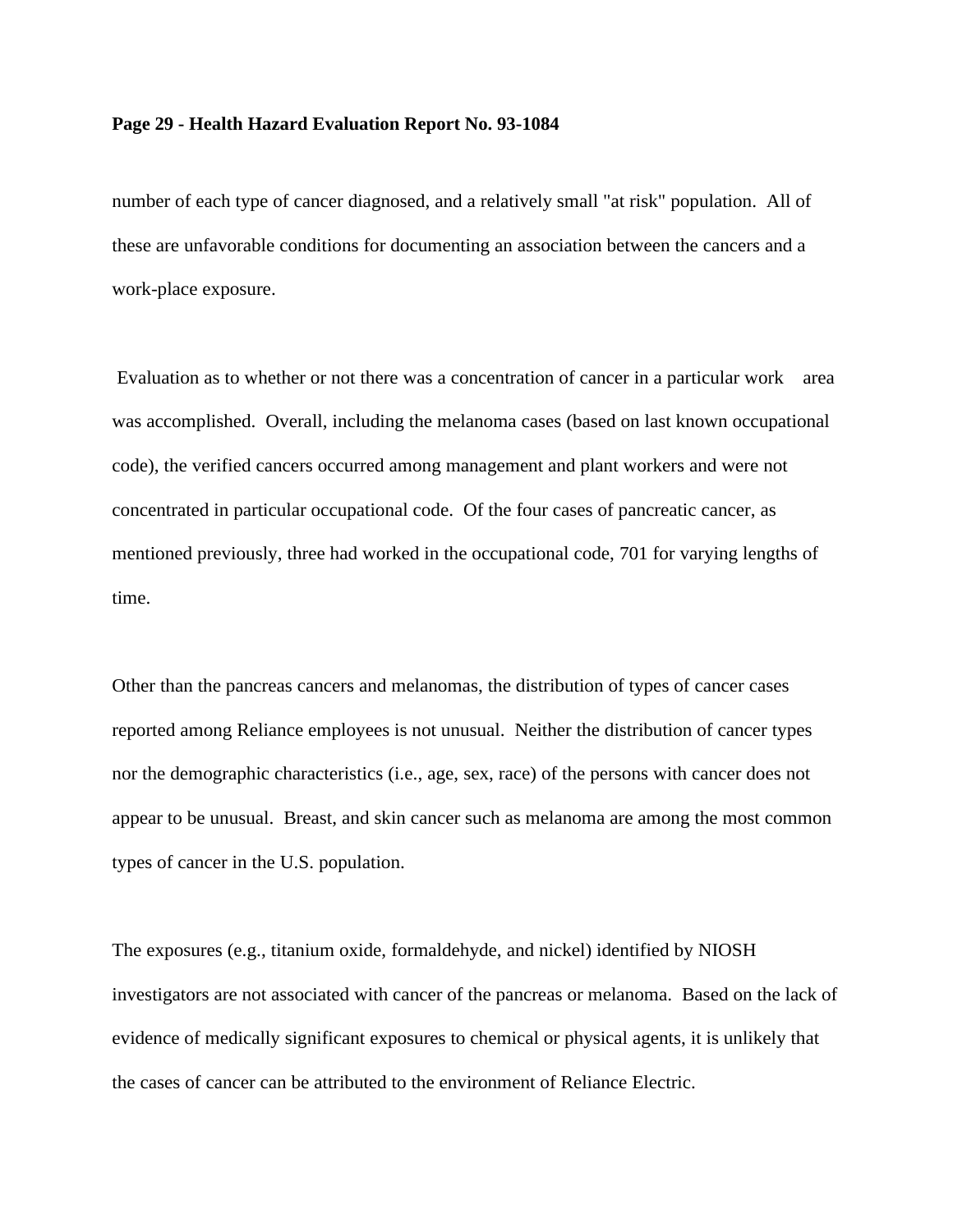#### **Page 30 - Health Hazard Evaluation Report No. 93-1084**

#### **Reported Symptoms**

Eye, nose, and throat (e.g., cough and sore throat) irritation, were reported by workers interviewed. These symptoms were consistent with health effects which could be related exposures found at Reliance such as formaldehyde, tobacco smoke, and xylene.

Central nervous system symptoms reported by employees such as headaches, tiredness, dizziness, and one who reported change in mood and personality are consistent with health effects related to inhalation exposure to formaldehyde.

### **Musculoskeletal Findings**

Repetitive, forceful motions or awkward positions of the hand, wrist, arm, and/or shoulder in the performance of job tasks are associated with cumulative trauma disorders. The predominance of the reported repetitive motion disorders occurred in the Winding occupational center. Activities accomplished in this occupational center were not evaluated. Evaluation of and preventive measures should be undertaken to decrease the risk of developing cumulative trauma disorders among workers.

#### **Conclusions**

With the exception of exposure to formaldehyde and titanium dioxide above their NIOSH RELs of LFL, the NIOSH industrial hygiene sampling did not reveal any overexposures to any of the compounds sampled. The walkthrough tour of the plant revealed some deficiencies in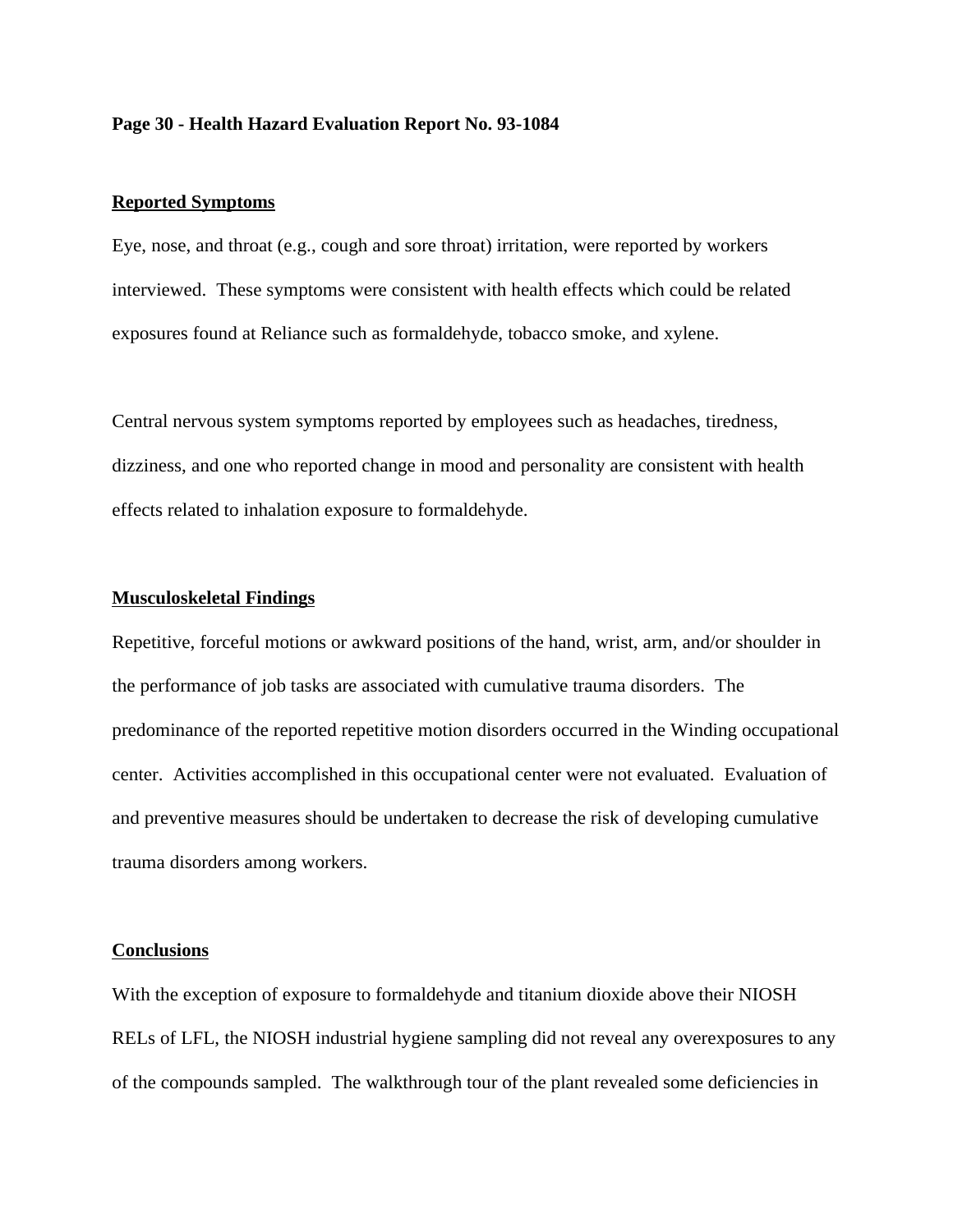#### **Page 31 - Health Hazard Evaluation Report No. 93-1084**

the ventilation system. The outdated MSDS the company had on hand for the Non-Toxic Blue-Green paint revealed a problem with the hazard communication program. In light of the nickel exposure documented by the company, the effectiveness of the local exhaust ventilation used when welding nickel-containing allows should be assessed. Recommendations to deal with these issues are provided in Section VIII.

It should be noted that after the NIOSH visit in December 1993 a number of recommendations were instituted by Reliance Electric. Corrective actions such as the stack in the rotocast area was changed; paint residue was removed; the old respirators were disposed of; and management met unsuccessfully with the local union regarding Reliance becoming a tobaccofree workplace.

### VII. **Recommendations**

- 1. A more active role by medical personnel to identify and investigate spected or unusual disease clusters and health concerns occurring among workers and management should work with the safety committee to provide information concerns regarding these to employees is recommended.
- 2. The majority of the employees at Reliance are in the age range in which the American Cancer Society recommends routine screening for certain types of cancer. Enclosed for their information is a copy of the summary of 1993 ACS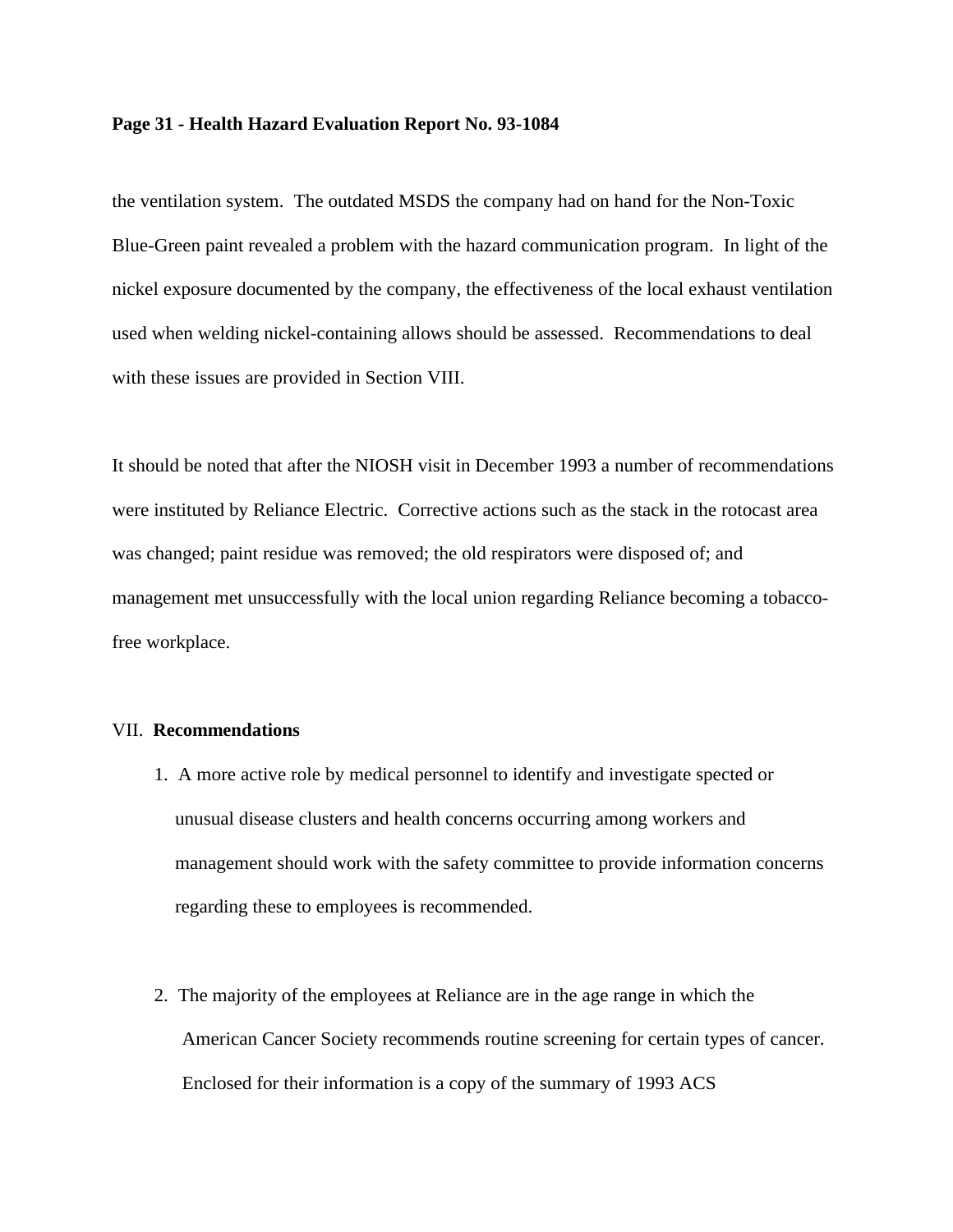### **Page 32 - Health Hazard Evaluation Report No. 93-1084**

recommendations for cancer screening taken from CA-A Cancer Journal for Clinicians, January/February 1993, volume 43, number 1.

3. It is recommended that medical personnel provide literature or training on skin cancer prevention to workers.

4. A program for the prevention of cumulative trauma disorders should be developed. Such a program should include the following<sup>31</sup>:

a. Worksite analysis to recognize and identify ergonomic hazards.

b. Hazard prevention and control, to include:

 (1) Selection of tools and handles designed to eliminate or minimize chronic muscle contraction or steady force, extreme or awkward finger/hand/arm positions, repetitive forceful motions, and excessive gripping pinching, and pressing with the hand and fingers.

(2) Work practice controls

(3) Administrative controls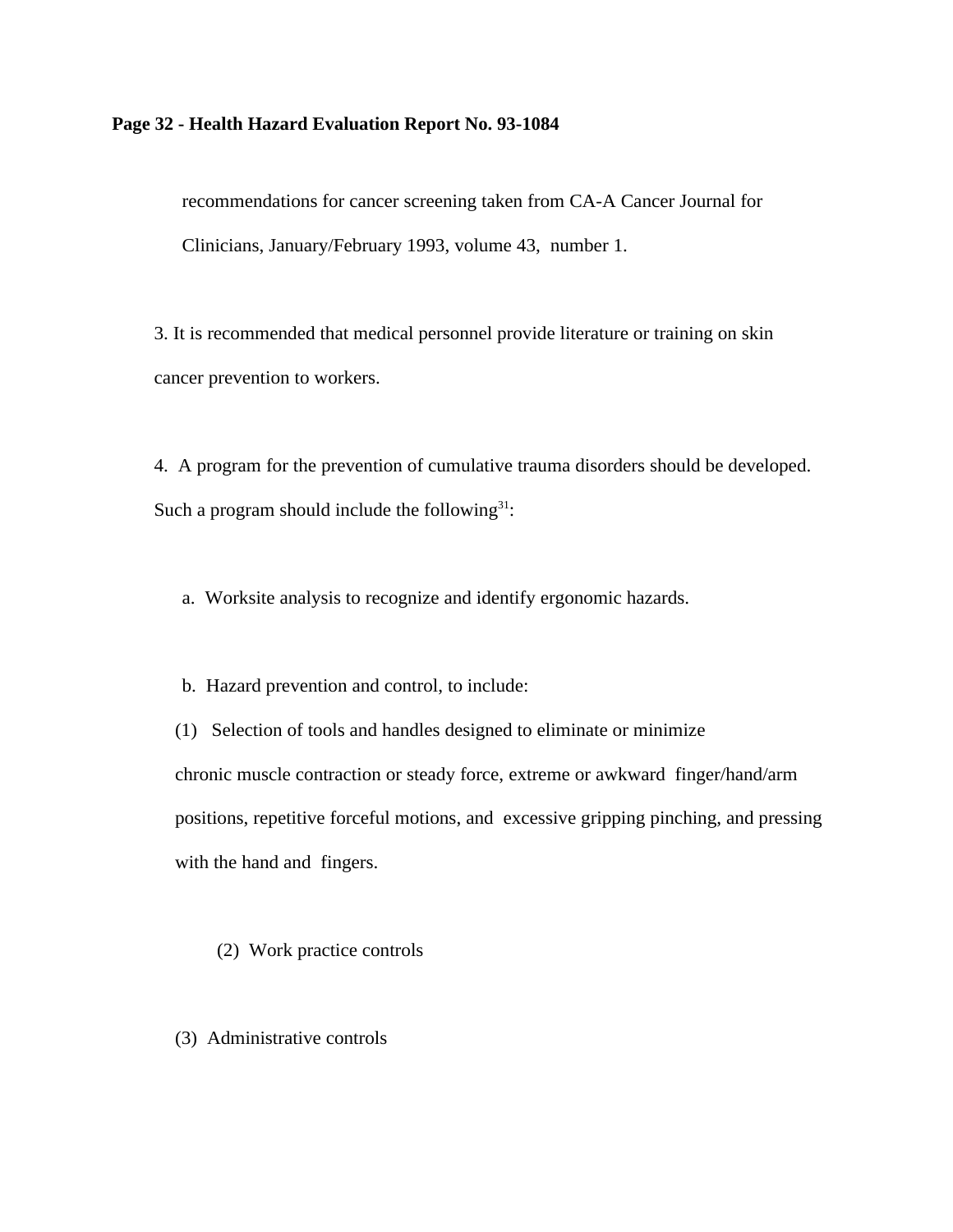#### **Page 33 - Health Hazard Evaluation Report No. 93-1084**

 c. Medical management, to include recordkeeping, early recognition and reporting, systematic evaluation and referral, conservative treatment, conservative return to work, and systematic monitoring.

 d. Training and education for employees, supervisors, managers, and health care providers.

- 5. Occupational medical examination requirements should appropriate for the exposure. These examinations requirements should be evaluated periodically.
- 6. NIOSH investigators observed several respirators stored in a paint locker near the paint booth in Department 719. The respirators were dirty and were lying on a shelf in the cabinet. Respirators should be regularly cleaned and disinfected, and should be stored in a convenient, clean, and sanitary location.<sup>32</sup> The respirators in the paint locker should be cleaned (or discarded and replaced), and stored in a sanitary container, such as a plastic bag. Ziploc™-type bags, drawstring bags, and bags secured with twist -ties are often used for this purpose.
- 7. Although a respiratory protection program is in place, certain elements, (e.g., respirator storage, examine requirements, employee training) were deficient; thus, if respirator use is necessary, implement a Respiratory Protection Program that provides medical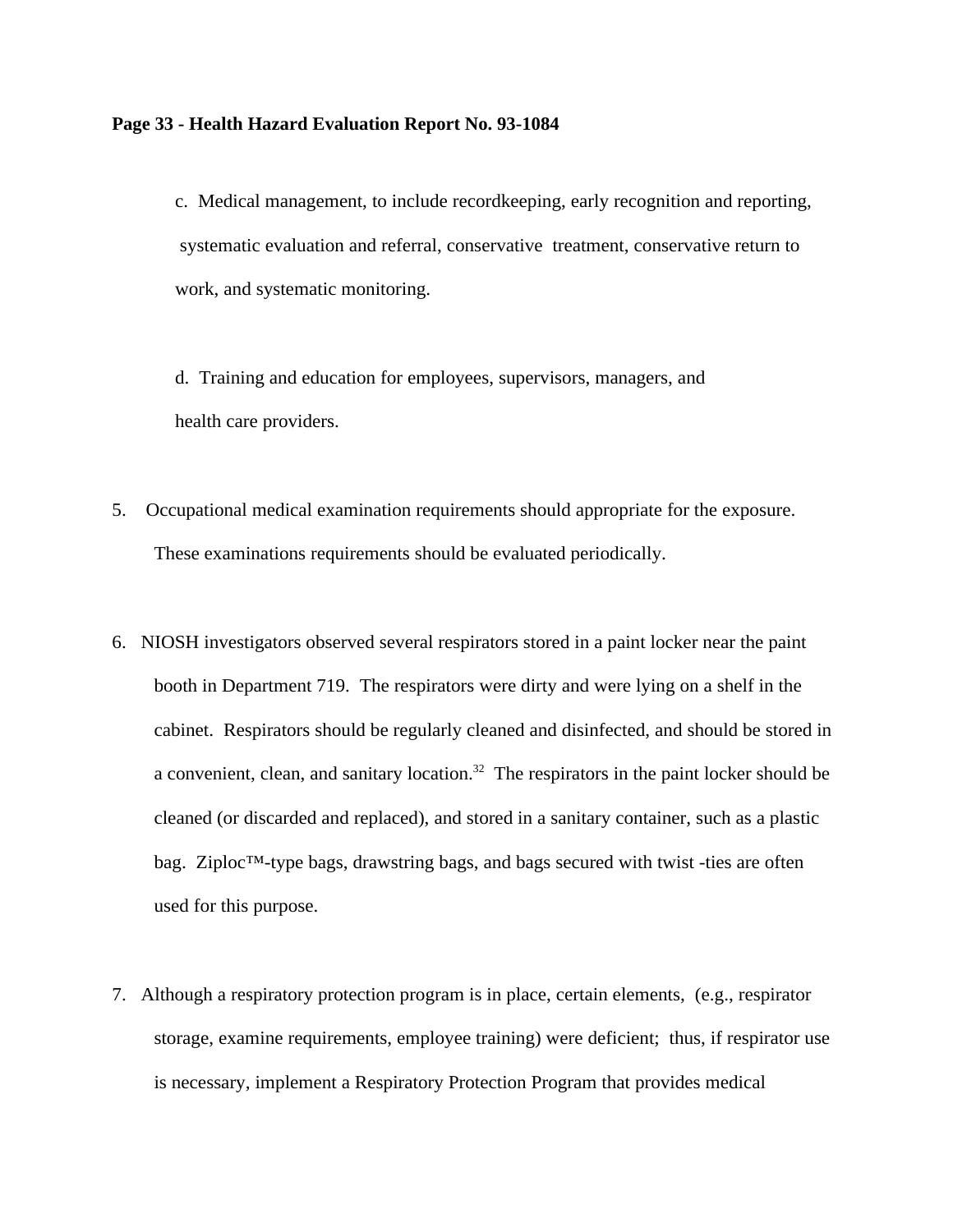#### **Page 34 - Health Hazard Evaluation Report No. 93-1084**

surveillance and fit-testing for employees who use respirators, in accordance with the requirements described in 29 CFR 1910.134.32 Publications developed by NIOSH which should also be referenced when developing an effective respirator program, include NIOSH Respirator Decision Logic and the NIOSH Guide to Industrial Respiratory Protection.<sup>33,34</sup>

- 8. The automated paint booth near the booth, described above, contained accumulations of paint residue. Spraying areas should be kept as free from the accumulation of deposits of combustible residues as possible, with cleaning conducted daily if necessary. Scrapers and other such tools used for cleaning should be made of non-sparking material.<sup>35</sup>
- 9. The NIOSH investigators observed several employees smoking on the plant floor. NIOSH recommends that workers should not be involuntarily exposed to tobacco smoke.<sup>36</sup> Exposure to environmental tobacco smoke (ETS) may be responsible for irritant symptoms and can exacerbate allergic symptoms. Further, NIOSH has determined that ETS poses an increased risk of lung cancer and possibly heart disease to occupationally exposed workers.  $36$  The best method for controlling worker exposure to ETS is to eliminate tobacco use from the workplace and to implement a smoking cessation program. Until tobacco use can be completely eliminated, the employer should make efforts to protect nonsmokers from ETS by isolating areas where smoking is permitted. Restricting smoking to smoking areas outside the building (away from entrances, air intakes, and operable windows) or in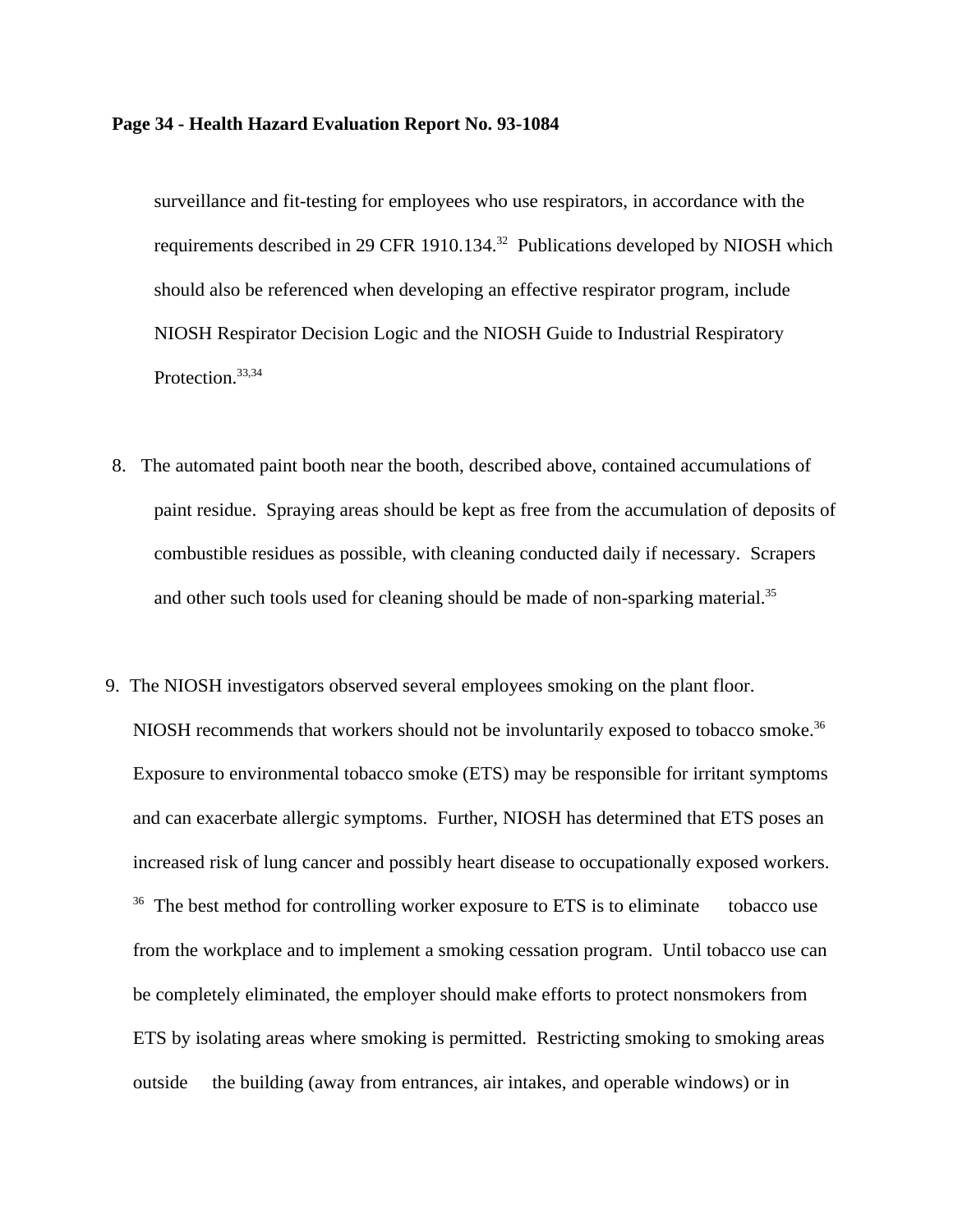separate smoking areas with dedicated ventilation are two ways to this. Air from smoking areas should be exhausted directly outside and not recirculated within the building or mixed with the general dilution ventilation for the building. The American Society of Heating, Refrigerating and Air-Conditioning Engineers (ASHRAE) recommends 60 cubic feet per minute (cfm) per person of outside, or transfer air, be supplied to the smoking area. A negative pressure should be provided to prevent airflow back into the non-smoking workplace.<sup>36,37</sup>

- 10. During the walk-through tour, an employee expressed concern about lead exposures and the "smog hog" device used to filter and recirculate air from a soldering operation. While soldering with a gun or iron typically occurs at temperatures too low to generate a significant concentration of lead fume, the OSHA lead standard requires that the employer assure that the system has a high efficiency filter with a reliable back-up filter; and controls to monitor the concentration of lead in the return air and bypass the recirculation system automatically if it fails.<sup>38,39</sup> The "smog hog" should be evaluated to ensure that it satisfies these requirements.
	- 11. The exhaust ventilation system on the rotor cast machine consists of a fan and a short length of duct on the top of the machine, and a roof exhauster well above the end of this duct. Replacement air is provided to the area. While the replacement air is an excellent design feature, the four-cavity die cast machine could be better exhausted if the duct ran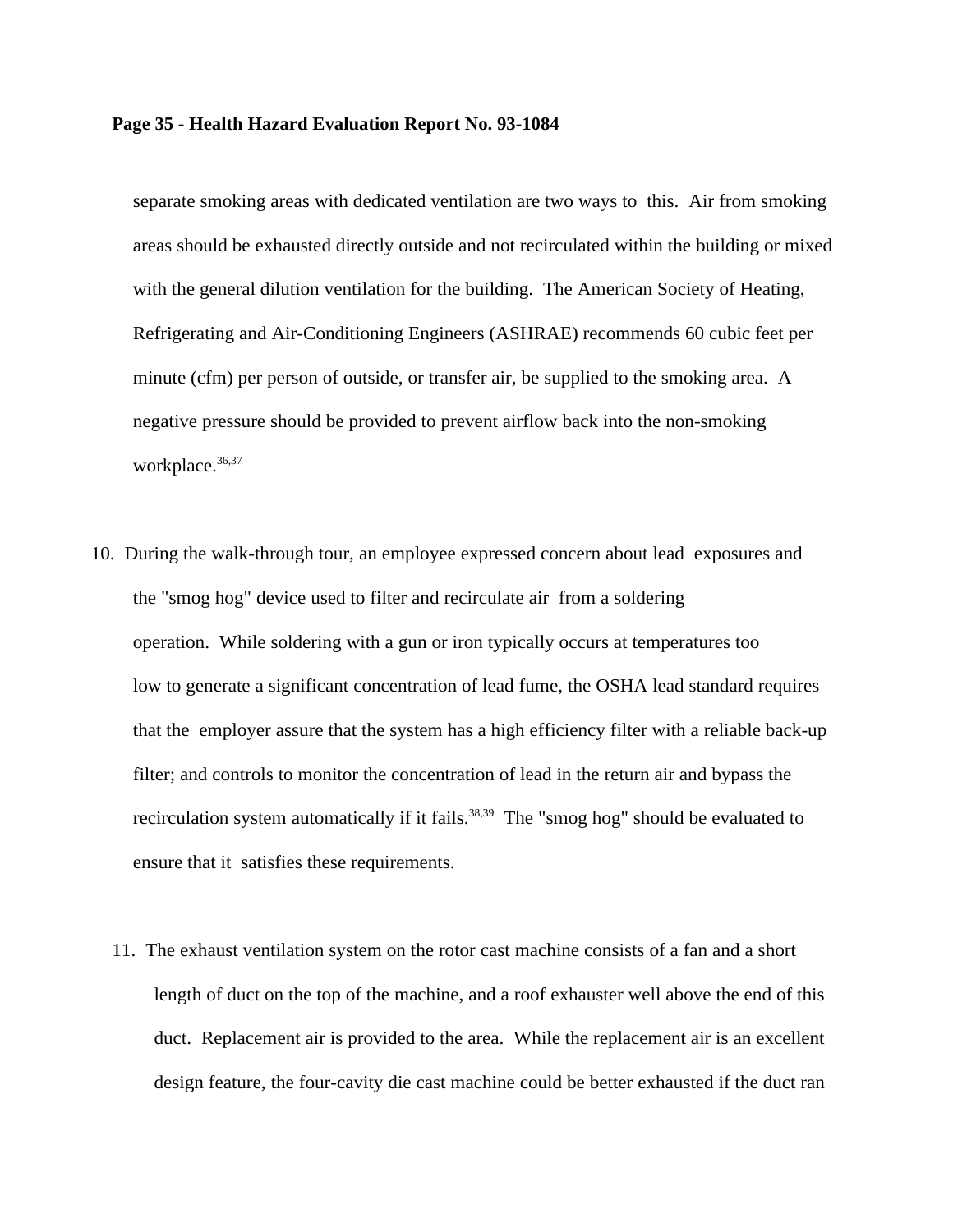from the machine to the exterior of the roof, thus carrying emissions out of the plant. In addition, the fan should be installed at the exhaust end of the duct. The duct would then be under a negative pressure, ensuring that any leakage in the duct would cause air to move to the duct, rather than into the facility. Consult a ventilation reference such as the latest edition of Industrial Ventilation for guidance.<sup>18</sup>

- 12. The concentration of formaldehyde measured in the area samples collected inside the plant may be reduced in several ways. A varnish which does not release formaldehyde during the curing process might be substituted for the Isonel 32-RF varnish now in use. If this is not feasible, the effectiveness of local exhaust ventilation on the Young Brothers machine and around the hand-dip tanks might be improved. Finally, additional tempered replacement air could be introduced into the areas where the varnish cures to dilute the concentration of formaldehyde to acceptable levels. The concentration of titanium dioxide measured in the PBZ samples collected during spray painting at the booths in Departments 707 and 719 could be reduced by following an analogous series of steps.
- 13. As a result of the problem encountered with the MSDS for the Non-Toxic Blue-Green paint, the hazard communication program should be reviewed to ensure that all of the MSDSs on hand reflect current product formulations. The procedure to update MSDSs should be reviewed to ensure that it is adequate.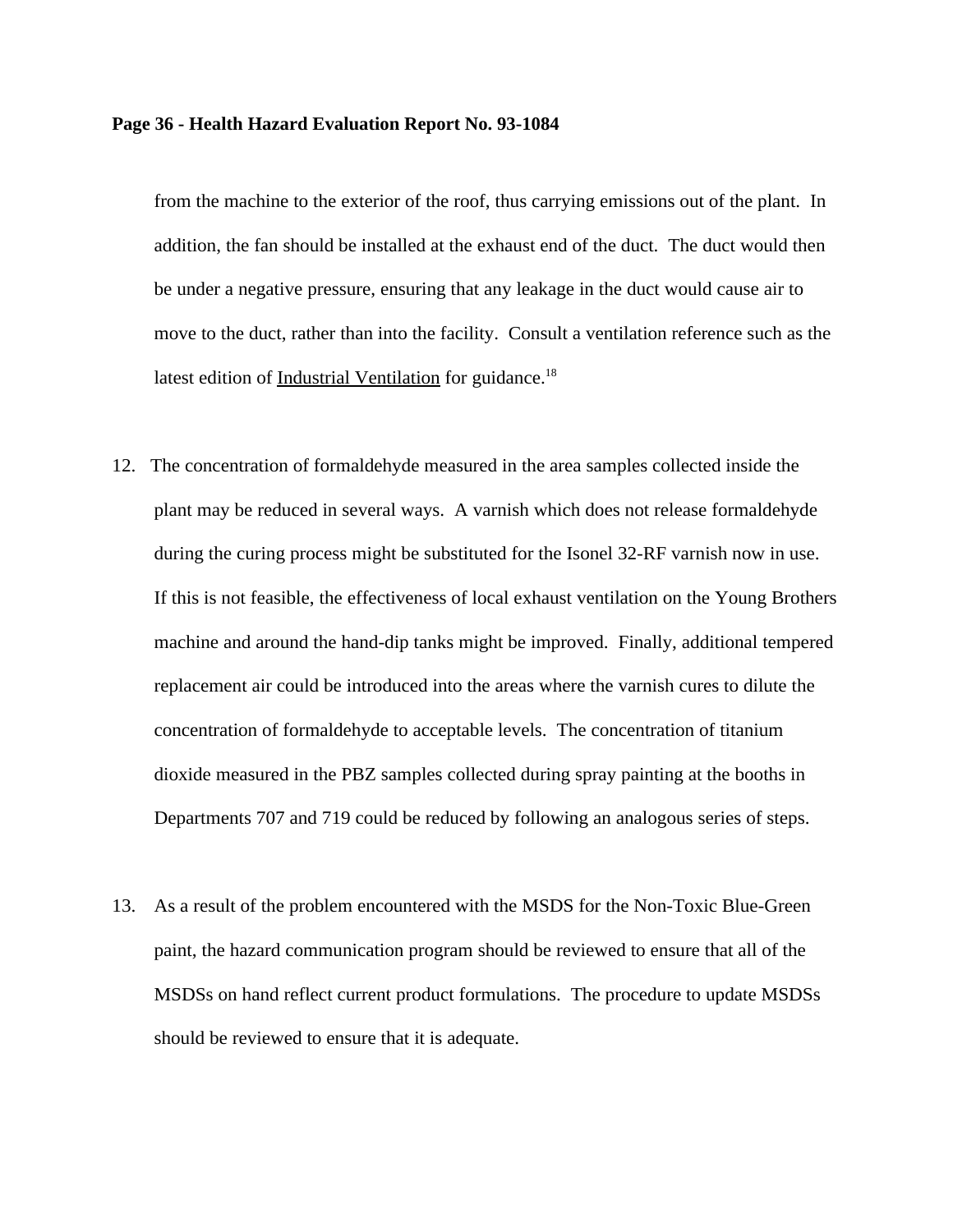#### **Page 37 - Health Hazard Evaluation Report No. 93-1084**

- 14. Local exhaust ventilation used when welding nipples on explosion proof motors should be assessed to ensure that it is adequate to control employee exposure to nickel, and that the system is used in accordance with its design.
- 15. The height of building discharge stacks should be raised. Current guidelines indicate that the stack height plus building height equal to 1.3 to 2.0 times the height of the building is preferred, and that low discharge stacks relative to building height and air inlets should be avoided.40

16. The exhaust ventilation in place on the oven used to heat aluminum-finned motors should be assessed to ensure that it is performing to its design values and that the design is adequate. The ventilation should create a negative pressure sufficient to capture emissions that are released when the oven door is opened to remove parts. It may be necessary to provide supplemental ventilation to remove contaminants released as the parts cool.

### **IX References**

.

1. NIOSH [1989]. Eller PM, ed. NIOSH manual of analytical methods. 3rd rev. ed. Cincinnati, OH: U.S. Department of Health and Human Services, Public Health Service, Centers for Disease Control, National Institute for Occupational Safety and Health. DHHS (NIOSH) publication No. 84-100.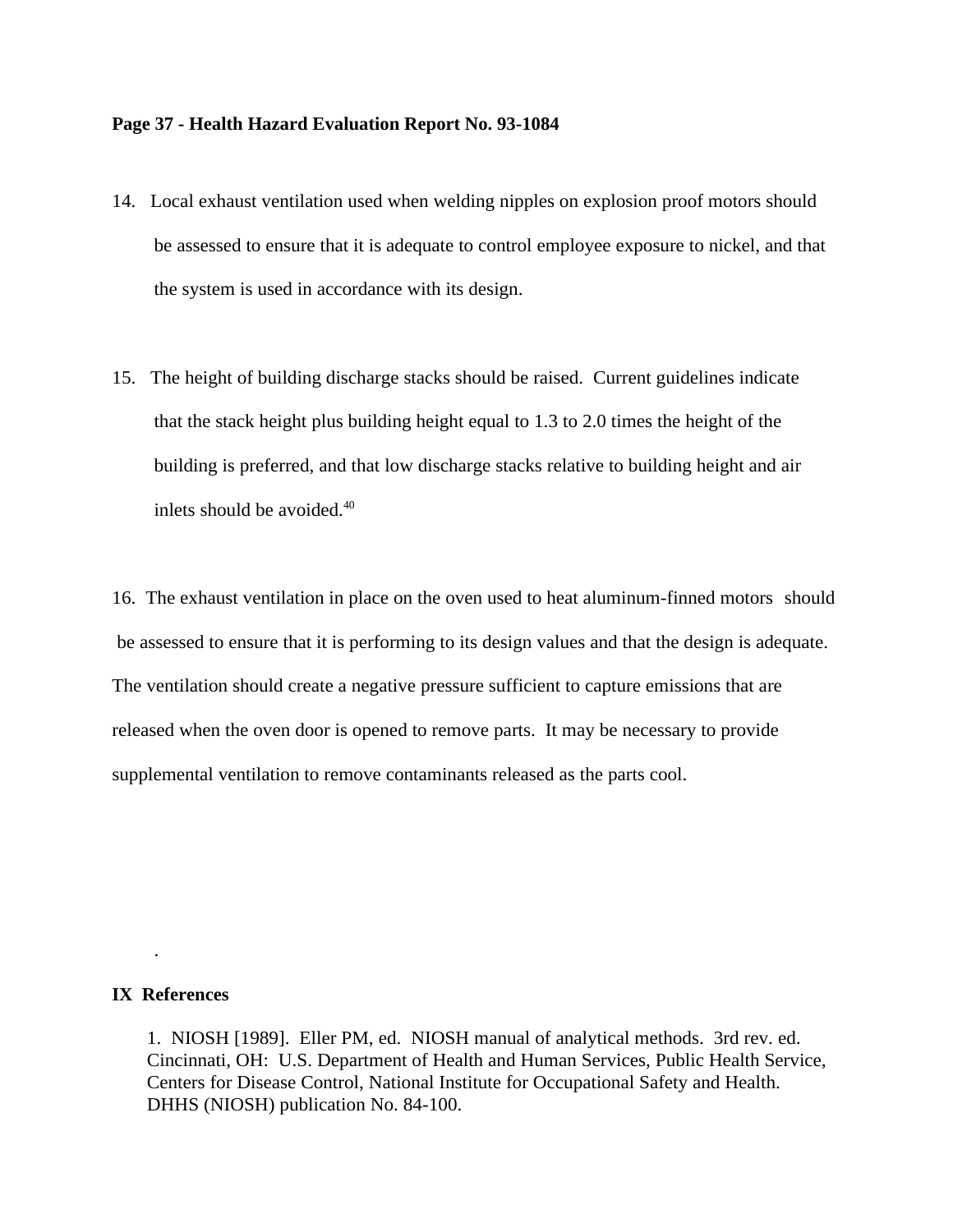### **Page 38 - Health Hazard Evaluation Report No. 93-1084**

2. Mark D, Vincent JH [1986]. A new personal sampler for airborne total dust in workpl aces. Ann Occ Hyg *30*:89-102.

3. ACGIH [1993]. Threshold limit values and biological exposure indices for 1993-1994. Cincinnati, OH: American Conference of Governmental Industrial Hygienists.

4. NIOSH [1992]. Recommendations for occupational safety and health. Cincinnati, OH: U.S. Department of Health and Human Services, Public Health Service, Centers for Disease Control and Prevention, National Institute for Occupational Safety and Health. DHHS (NIOSH) publication No. 92-100.

5. 58 Fed. Reg. 35338 [1993]. Occupational Safety and Health Administration: Air contaminants; final rule.

6. NIOSH [1977]. Criteria for a recommended standard: occupational exposure to formaldehyde. Cincinnati, OH: U.S. Department of Health, Education, and Welfare, Public Health Service, Centers for Disease Control, National Institute for Occupational Safety and Health, DHEW (NIOSH) Publication No. 77-126.

7. Stayner L, Smith AB, Reeve G, Blade L, Keenlyside R, Halperin W [1985]. Proportionate mortality study of workers exposed to formaldehyde. Am J Ind Med 7:229- 40.

8. 57 Fed. Reg. 22290 [1992]. Occupational Safety and Health Administration: occupational exposure to formaldehyde; final rule. (To be codified at 29 CFR 1910.1048).

9. ACGIH [1992]. Documentation of threshold limit values and biological exposure indices for chemical substances and physical agents. Cincinnati, OH: American Conference of Governmental Industrial Hygienists.

- 10. NIOSH [1992]. Health hazard evaluation report: American Petroleum Institute, Washington, D.C. Cincinnati, OH: U.S. Department of Health and Human Services, Public Health Service, Centers for Disease Control and Prevention, National Institute for Occupational Safety and Health, NIOSH Report No. 88-304-2326.
- 11. Proctor NH, Hughes JP, Fischman ML [1989]. Chemical hazards of the workplace. 2nd ed. Philadelphia, PA: Van Nostrand Reinhold.
- 12. NIOSH [1975]. Criteria for a recommended standard: occupational exposure to xylene. Cincinnati, OH: U.S. Department of Health and Human Services, Public Health Service, Centers for Disease Control and Prevention, National Institute for Occupational Safety and Health, DHEW (NIOSH) Publication No. 75-168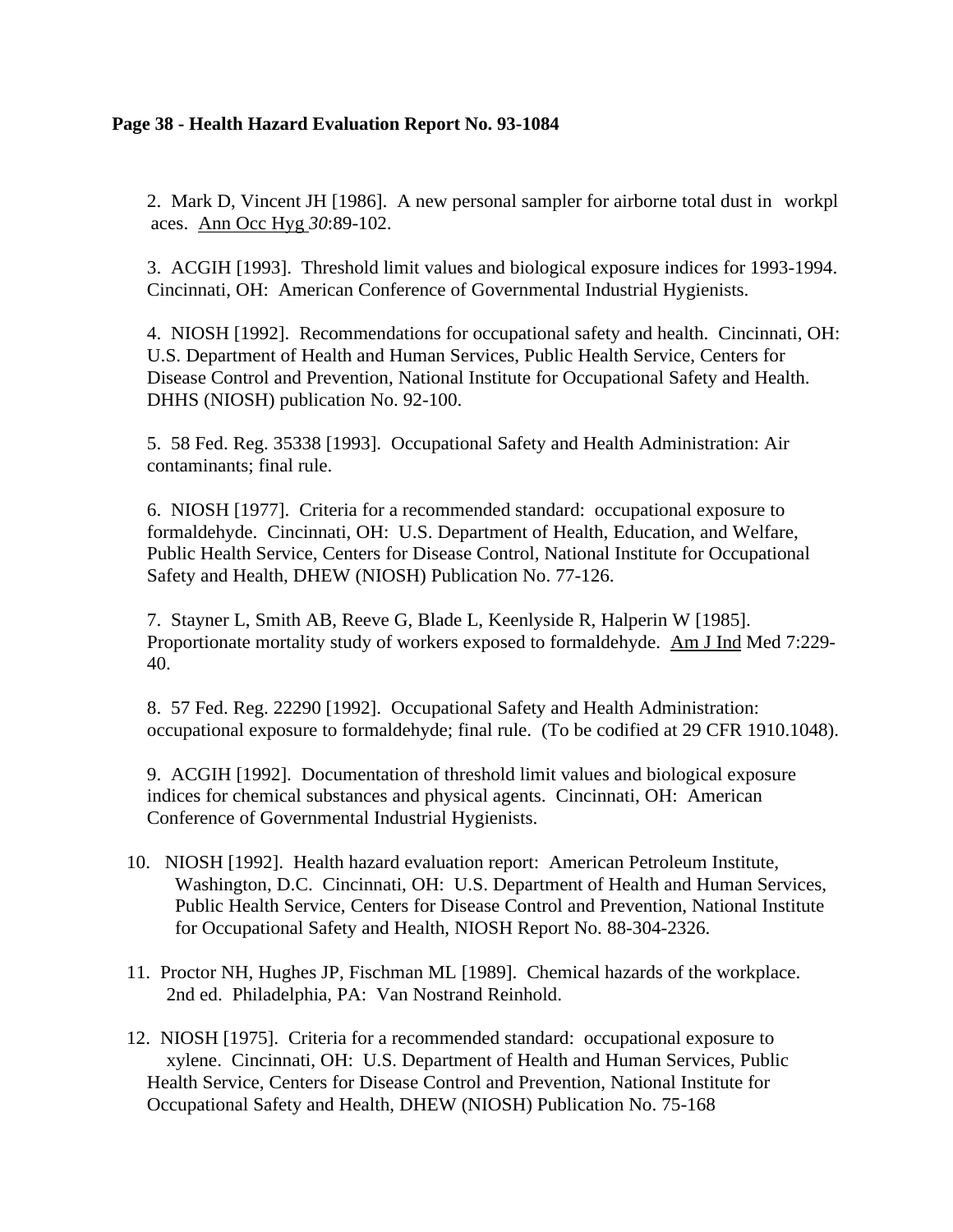### **Page 39 - Health Hazard Evaluation Report No. 93-1084**

13. NIOSH [1977]. Occupational diseases: a guide to their recognition. Cincinnati,OH: National Institute for Occupational Safety and Health, DHEW (NIOSH) Publication No. 77- 181.

14. Von Burg R [1982]. Toxicology updates. Xylene. J Appl Toxicol 2:269-271.

15. Ellenhorn MJ, Barcelous DG [1988]. Medical toxicology: diagnosis and treatment of human poisoning. New York, NY: Elsevier, 1000-1001.

16. Hathaway GJ, Proctor NH, Hughes JP, Fischman ML [1991]. Proctor and Hughes' chemical hazards of the workplace. 3rd ed. New York, NY: Van Nostrand Reinhold Company.

17. Lee KP, Trochimowicz HJ, Reinhardt CF [1985]. Pulmonary response of rats exposed to titanium dioxide  $(TiO<sub>2</sub>)$  by inhalation for two years. Tox. and Appl. Pharm. *79*:179-192.

18. ACGIH [1982]. Industrial ventilation, a manual of recommended practice. 17th ed. Cincinnati, OH: American Conference of Governmental Industrial Hygienists.

19. American Cancer Society [1993]. Cancer facts and figures - 1993.

20. Kheifets LI [1993]. Cluster analysis: a perspective. Statistics in Medicine 12:1755- 1756.

21. Shulle PA, Ehrenberg RL, Singal M [1987]. Investigations of occupational cancer clusters: theory and practice. AJPH 77:52-56.

22. New Jersey State Department of Health [1991]. Occupational cancer and the investigation of reported cancer clusters at work.

23. U.S. Department of Commerce. Statistical abstract of the United States [1993]. 113th Edition.

24. Schottenfeld and Fraumeni [1982]. Cancer Epidemiology and prevention. W. B. Sanders Co.

25. Wolff MS, Toniolo PG, Lee EW, et al [1993]. Blood levels of organochlorine residues and risk of breast cancer. Journal of the National Cancer Institute; 85:648-652.

26. DHHS, CDC [1994]. Program announcement 468. Skin cancer primary prevention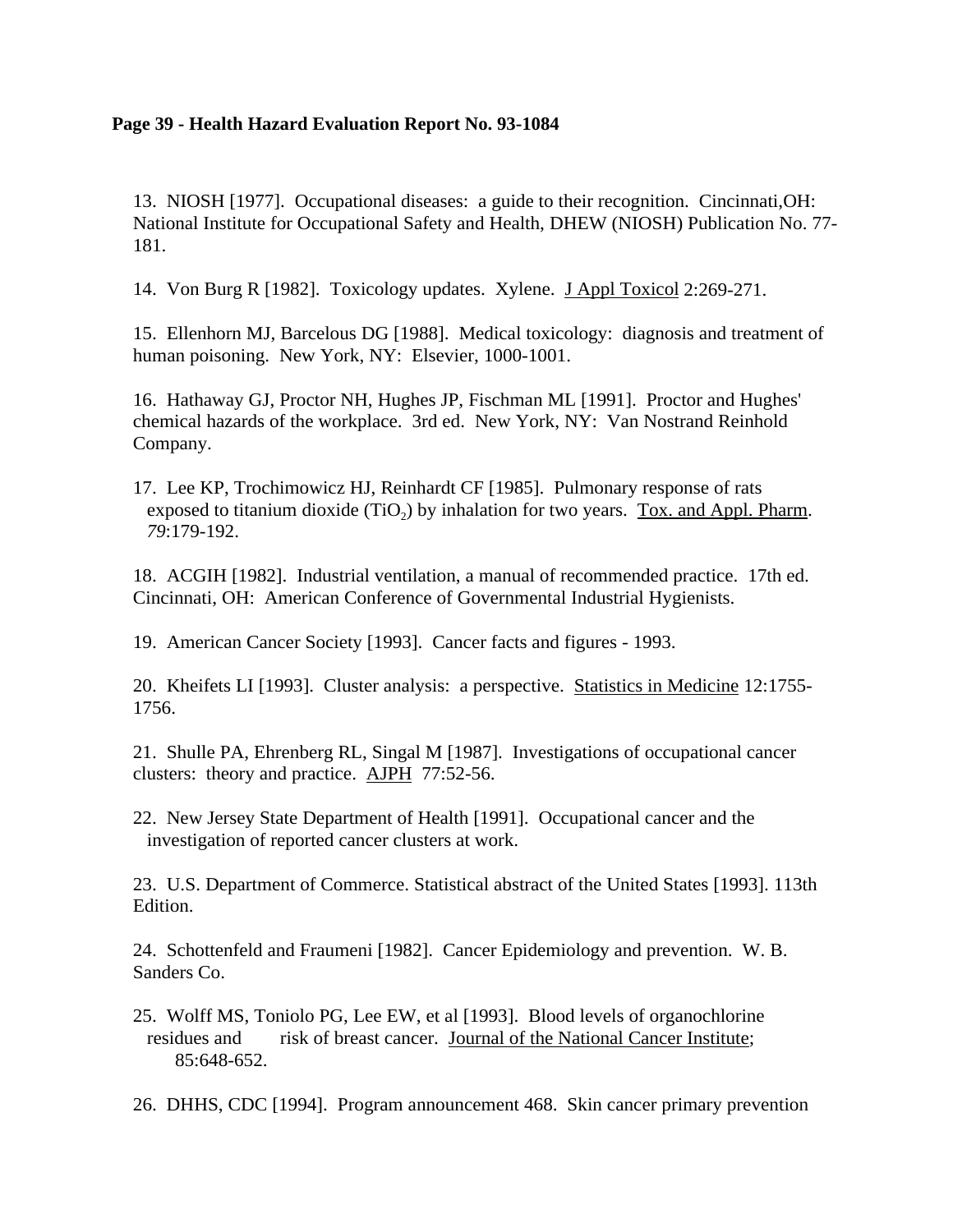### **Page 40 - Health Hazard Evaluation Report No. 93-1084**

education projects.

27. Ekborn A, McLaughlin JK, Karlsson BM, et al [1994]. Pancreatitis and pancreatic cancer: a population -based study. Journal of the National Cancer Institute 86:625-627.

28. Lyn JL, Slattery ML, Mahoney AW et al [1993]. Dietary Intake as a risk factor for cancer of the exocrine pancreas. Cancer Epidemiology, Biomarkers and Prevention 2:513- 518.

29. Neugut AI, Wylie P, Brandt-Rauf PW [1987]. Occupational cancers of the gastrointestinal tract. Occupational Medicine: State of the Arts Reviews 2:137-142.

30. American Cancer Society [1983]. Clinical oncology for medical students and physicians.

31. OSHA [1991]. Ergonomics program management guidelines for meatpacking plants. Washington, DC: U.S. Department of Labor, Occupational Safety and Health Administration, OSHA 3132.

32. Code of Federal Regulations [1992]. 29 CFR 1910.134. Washington, DC: U.S. Government Printing Office, Federal Register.

33. NIOSH [1987]. NIOSH respirator decision logic. Cincinnati, OH: U.S. Department of Health and Human Services, Public Health Service, Centers for Disease Control, National Institute for Occupational Safety and Health, DHHS (NIOSH) Publication No. 87-108.

34. NIOSH [1987]. NIOSH guide to industrial respiratory protection. Cincinnati, OH: U.S. Department of Health and Human Services, Public Health Service, Centers for Disease Control, National Institute for Occupational Safety and Health, DHHS (NIOSH) Publication No. 87-116.

35. Code of Federal Regulations [1992]. 29 CFR 1910.107. Washington, DC: U.S. Government Printing Office, Federal Register.

36. NIOSH [1991]. Environmental tobacco smoke in the workplace: Lung cancer and other health effects. Cincinnati OH: U.S. Department of Health and Human Services, Public Health Service, Centers for Disease Control, National Institute for Occupational Safety and Health, DHHS (NIOSH) Publication No. 91-108.

37. ASHRAE [1990]. Ventilation for acceptable indoor air quality. Atlanta, GA: American Society of Heating, Refrigerating, and Air-conditioning Engineers. ANSI/ASHRAE Standard 62-1989.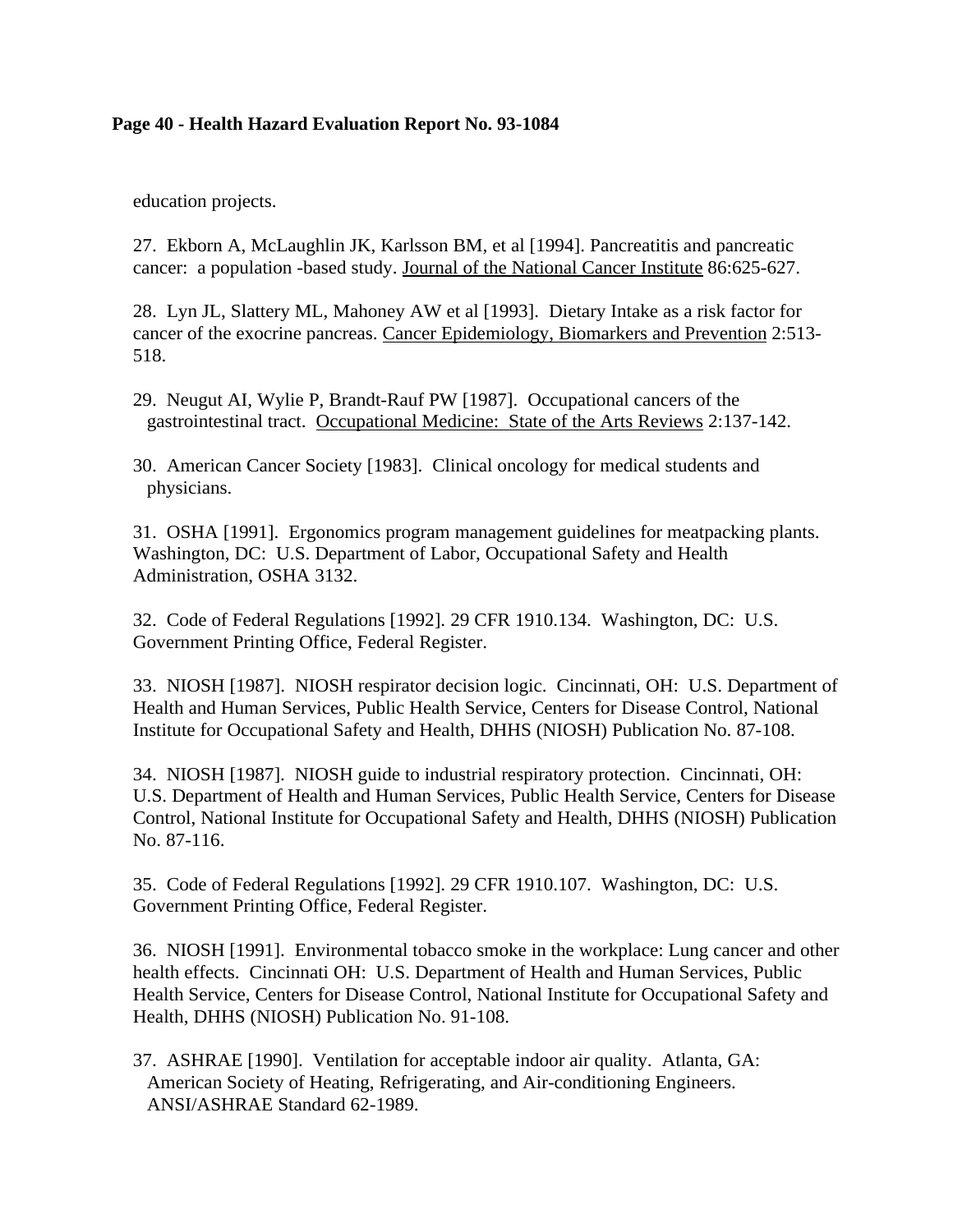## **Page 41 - Health Hazard Evaluation Report No. 93-1084**

38. Burgess WA [1981]. Recognition of health hazards in industry. New York, NY: John Wiley & Sons.

39. Code of Federal Regulations [1992]. 29 CFR 1910.1025. Washington, DC: U.S. Government Printing Office, Federal Register.

40. ACGIH [1992]. Industrial ventilation, a manual of recommended practice. 21st ed. Cincinnati, OH: American Conference of Governmental Industrial Hygienists.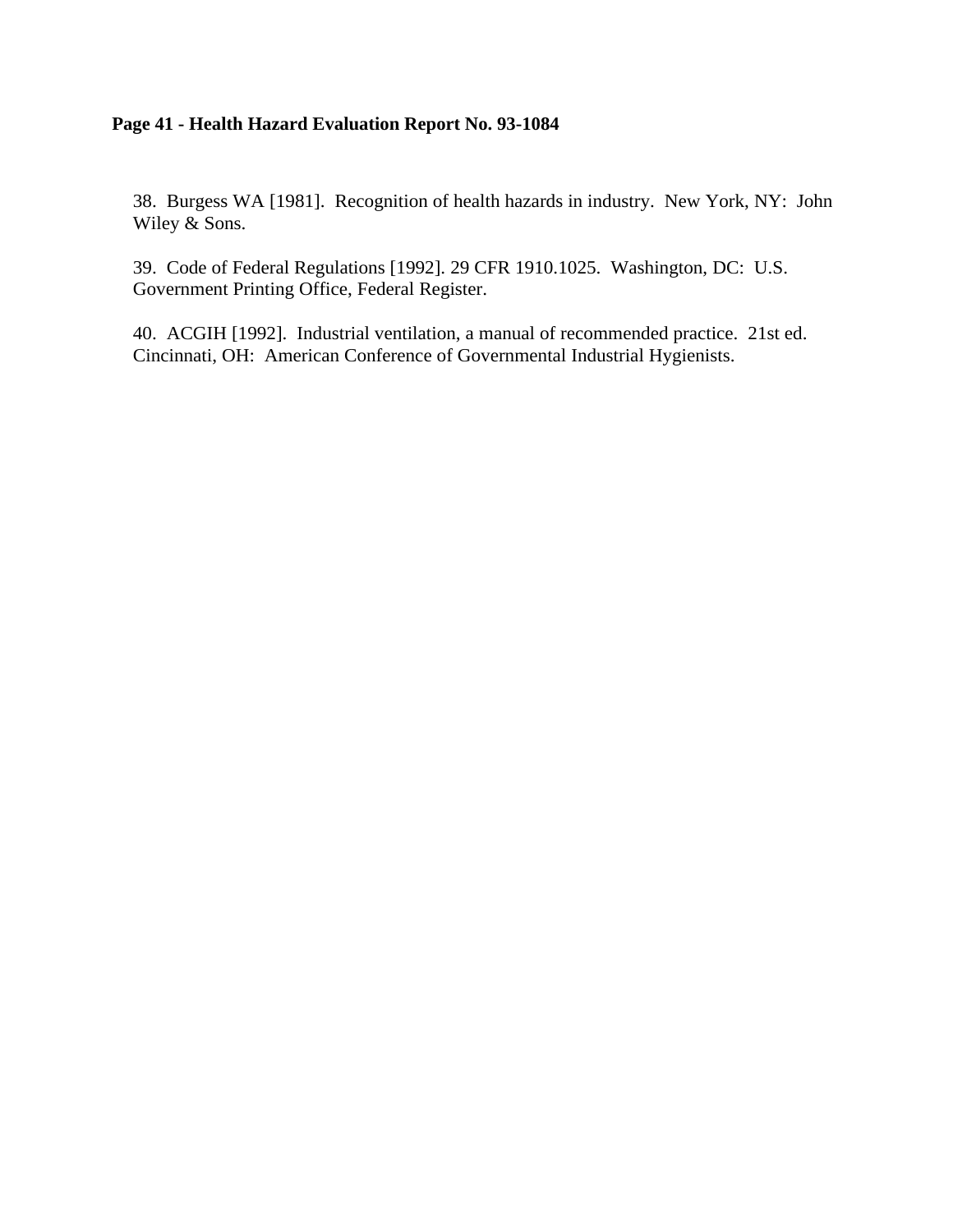### **Page 42 - Health Hazard Evaluation Report No. 93-1084**

X. Authorships & Acknowledgements

| <b>Report Prepared by:</b> | Julie N. Robinson, RN, MPH<br>Alan Echt, MPH, CIH                                                                              |
|----------------------------|--------------------------------------------------------------------------------------------------------------------------------|
| Field Assistance by:       | Boris Lushniak, MD, MPH<br>Greg Burr,                                                                                          |
| Originating Office:        | Hazard Evaluations and Technical Assistance Branch<br>Division of Surveillance, Hazard Evaluations and<br><b>Field Studies</b> |

### **XI. Distribution & Availability of Report**

**Copies of this report may be freely reproduced and are not copyrighted. Single copies of this report will be available for a period of 90 days from the date of this report from NIOSH Publications Office, 4676 Columbia Parkway, Cincinnati, Ohio 45226. To expedite your request, include a self-addressed mailing label along with your written request. After this time, copies may be purchased from the National Technical Information Service (NTIS), 5285 Port Royal Road, Springfield, Virginia 22161. Information regarding the NTIS stock number may be obtained from the NIOSH Publications Office at the Cincinnati address.**

**Copies of this report have been sent to:** 

1. 2. 3.

**For the purpose of informing affected employees, copies of this report shall be posted by the employer in a prominent place accessible to the employees for a period of 30 calendar days**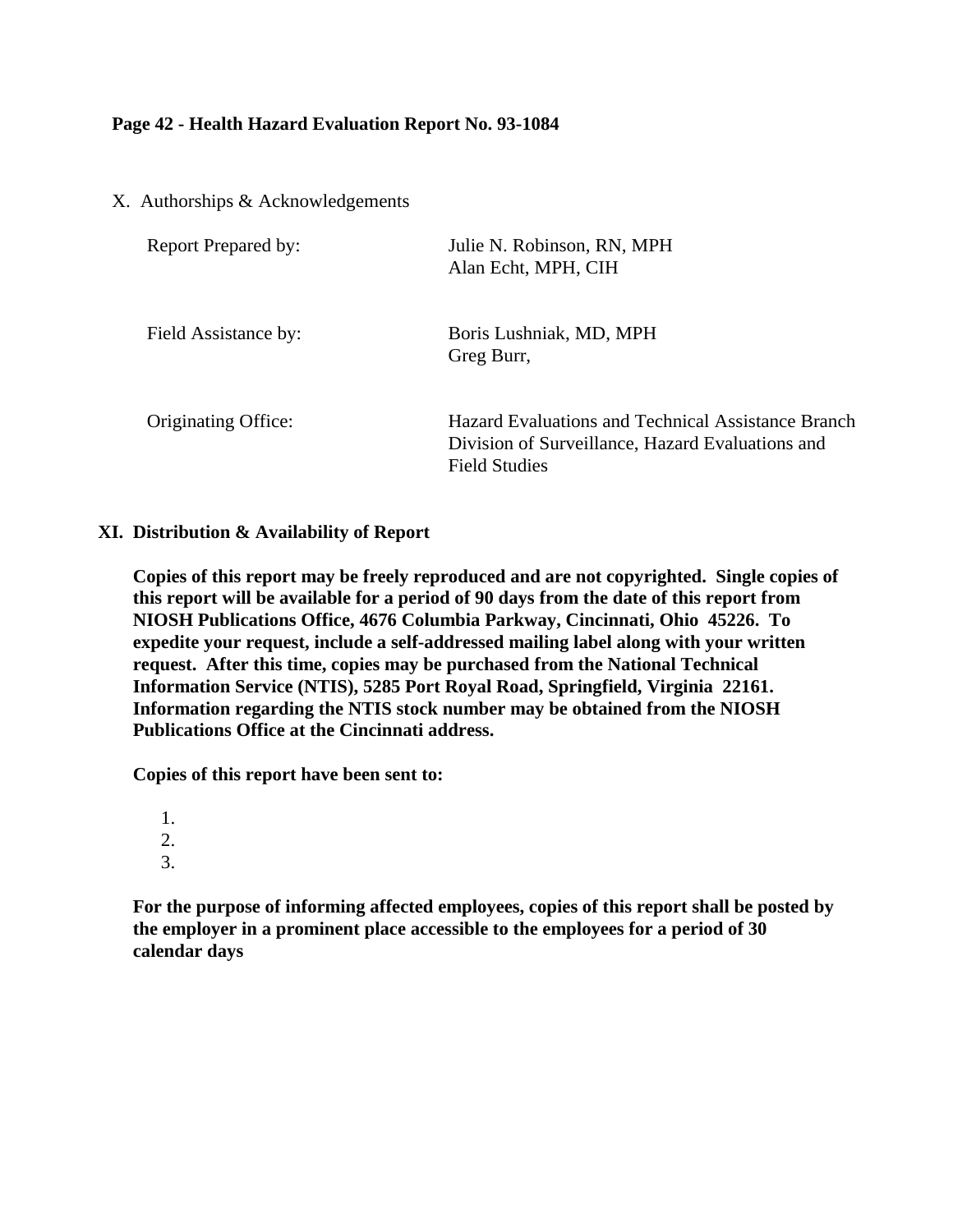**Table 1 Analytical Limits for Analysis of Metals Reliance Electric Company Madison, Indiana February 22, 1994 HETA 93-1084**

| <b>Analyte</b><br>(elemental symbol) | <b>LOD</b><br>µg/filter | LOQ<br>µg/filter | <b>MDC</b><br>$mg/m^3$ | <b>MQC</b><br>mg/m <sup>3</sup> |
|--------------------------------------|-------------------------|------------------|------------------------|---------------------------------|
| Aluminum (Al)                        | $\overline{2}$          | 5.6              | 0.003                  | 0.0071                          |
| Arsenic (As)                         | 3                       | 8.2              | 0.004                  | 0.010                           |
| Barium (Ba)                          | 0.08                    | 0.25             | 0.0001                 | 0.00032                         |
| Beryllium (Be)                       | 0.04                    | 0.12             | 0.00005                | 0.00015                         |
| Cadmium (Cd)                         | 0.2                     | 0.35             | 0.0003                 | 0.00044                         |
| Cobalt (Co)                          | 0.4                     | 1.2              | 0.0005                 | 0.0015                          |
| Chromium (Cr)                        | 3                       | 7.0              | 0.004                  | 0.0089                          |
| Copper (Cu)                          | 0.4                     | 1.1              | 0.0005                 | 0.0014                          |
| Iron $(Fe)$                          | $\overline{2}$          | 6.5              | 0.003                  | 0.0082                          |
| Lithium (Li)                         | 0.2                     | 0.42             | 0.0003                 | 0.00053                         |
| Magnesium (Mg)                       | $\overline{2}$          | 4.6              | 0.003                  | 0.0058                          |
| Manganese (Mn)                       | 0.09                    | 0.29             | 0.0001                 | 0.00037                         |
| Molybdenum (Mo)                      | 0.2                     | 0.35             | 0.0003                 | 0.00044                         |
| Nickel (Ni)                          | $0.8\,$                 | 2.7              | 0.001                  | 0.0034                          |
| Lead (Pb)                            | $\overline{2}$          | 4.0              | 0.003                  | 0.0051                          |
| Phosphorous (P)                      | $\overline{4}$          | 13               | 0.005                  | 0.016                           |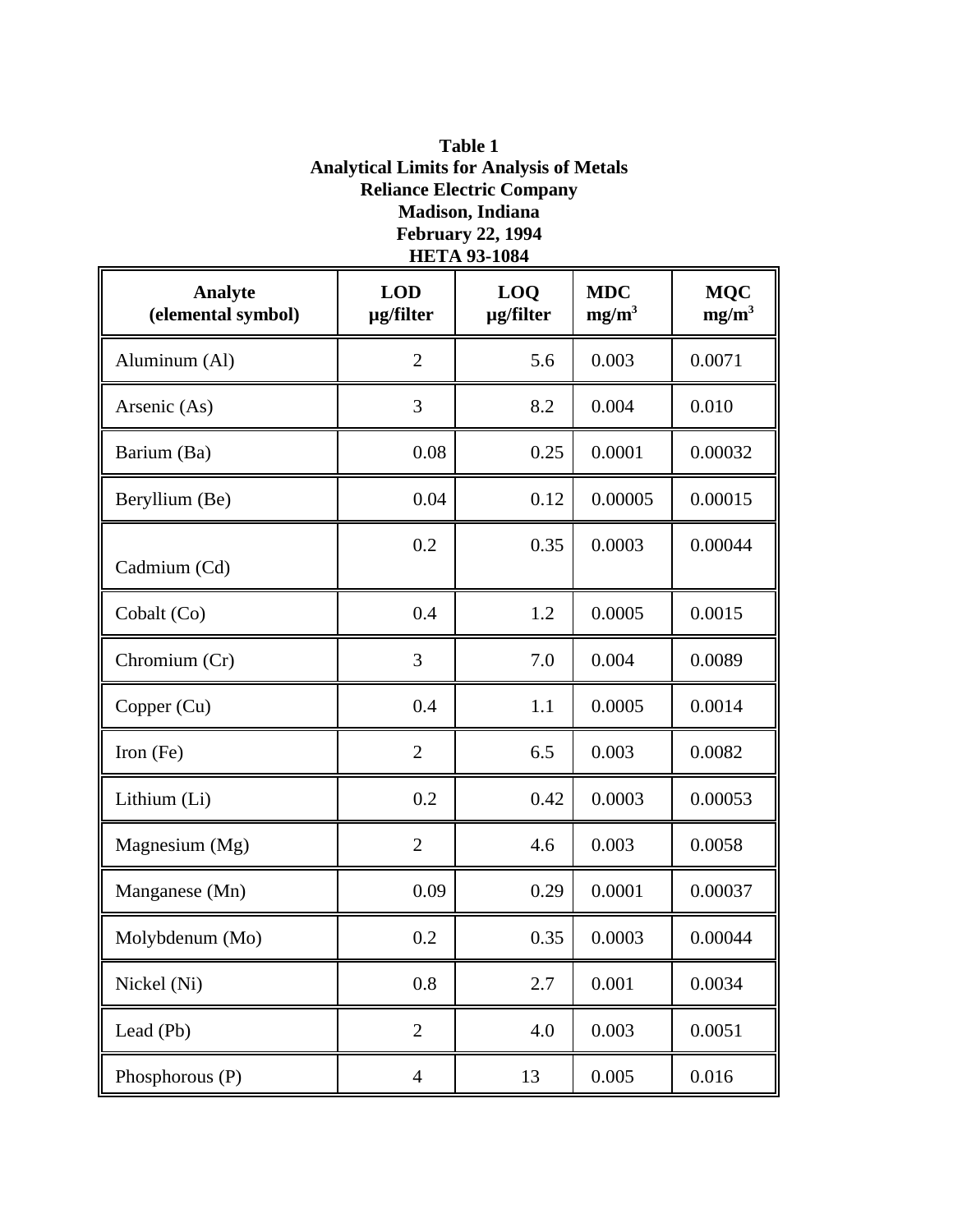| Platinum (Pt)            | 3              | 7.7  | 0.004  | 0.0097  |
|--------------------------|----------------|------|--------|---------|
| Selenium (Se)            | 3              | 8.9  | 0.004  | 0.011   |
| Silver $(Ag)$            | 0.09           | 0.28 | 0.0001 | 0.00035 |
| Tellurium (Te)           | $\overline{2}$ | 6.4  | 0.003  | 0.0081  |
| Thallium (Tl)            | 3              | 9.4  | 0.004  | 0.012   |
| Titanium (Ti)            | 0.2            | 0.61 | 0.0003 | 0.00077 |
| Vanadium (V)             | 0.4            | 1.3  | 0.0005 | 0.0016  |
| Yttrium (Y)              | 0.07           | 0.21 | 0.0001 | 0.00027 |
| $\text{Zinc}(\text{Zn})$ | 0.9            | 2.9  | 0.001  | 0.0037  |
| Zirconium (Zr)           | 0.2            | 0.66 | 0.0003 | 0.00084 |

**Page 45 - Health Hazard Evaluation Report No. 93-1084**

Notes: LOD means limit of detection. LOQ means limit of quantitation. MDC is the minimum detectable concentration, based upon the LOD and a maximum sample volume of 790 liters for this sample set. MQC is the minimum quantifiable concentration, derived from the LOQ and the 790 liter sample volume.  $\mu$ g means micrograms. mg/m<sup>3</sup> is the abbreviation for milligrams of analyte per cubic meter of sampled air.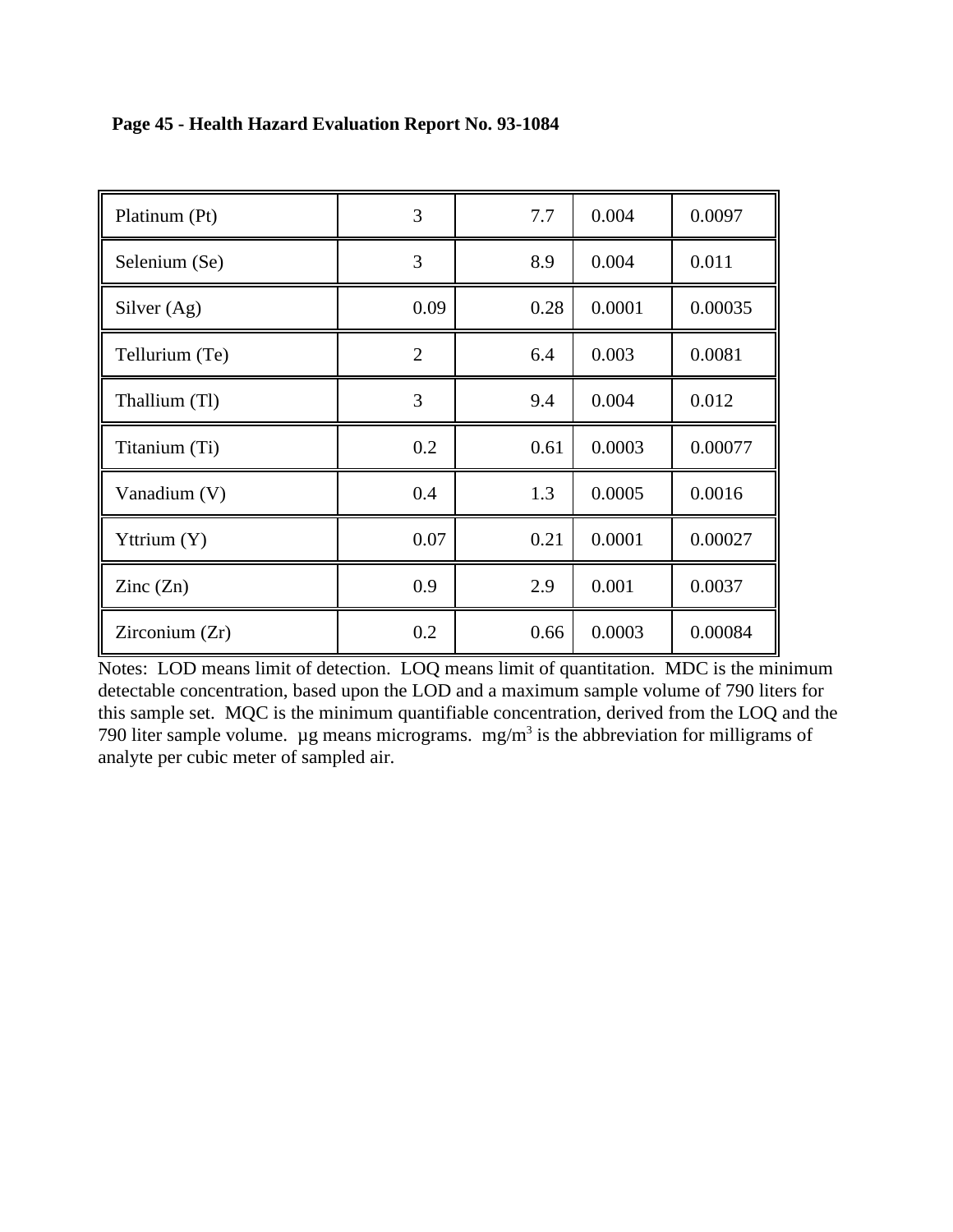Table 2: Results of Quantitative Analysis of Air Samples for Toluene and C<sub>8</sub>-C<sub>9</sub> Hydrocarbons\*, Department 707, 180 Line, and **Rotorcast, Reliance Electric Company, Madison, Indiana, February 22, 1994, HETA 93-1084**

| <b>Job Title or Activity</b>                               |      | <b>Sample Duration (minutes)</b> | <b>Sample Volume (liters)</b> |                                                          | <b>8-hour Time Weighted</b><br><b>Average Results</b> |                                                |
|------------------------------------------------------------|------|----------------------------------|-------------------------------|----------------------------------------------------------|-------------------------------------------------------|------------------------------------------------|
|                                                            | a.m. | p.m.                             | a.m.                          | p.m.                                                     | <b>Toluene</b><br>(ppm)                               | $C_8$ - $C_9$<br>Hydrocarbon<br>s $(mg/m^3)^*$ |
| Assemble Motors, Dept 707,<br>Line 1, Station 2            | 247  | 108                              | 24.7                          | 10.8                                                     | < 0.02                                                | 2.1                                            |
| Running Bearing Press,<br>Dept 707, Near 180 Line          | 253  | 113                              | 25.3                          | 11.3                                                     | < 0.02                                                | 3.2                                            |
| Assemble Motors, Dept 707,<br>Line 2, Station 3            | 249  | 111                              | 24.9                          | 11.1                                                     | < 0.03                                                | 3.5                                            |
| Assemble Motors, Dept 707,<br>Line 3, 1st Bench, Station 1 | 238  | 112                              | 23.8                          | 11.2                                                     | < 0.02                                                | 3.3                                            |
| Assemble Motors, Dept 707,<br>Line 5, Station 1            | 245  | 112                              | 24.5                          | 11.2                                                     | 0.04                                                  | 3.4                                            |
| Painter, 180 Line**                                        | 186  | $---$                            | 18.6                          | $---$                                                    | 0.02                                                  | 5.4                                            |
| Rotorcast Operator***                                      | 287  | $---$                            | 28.7                          | ---                                                      | 0.02                                                  | 0.41                                           |
| Area Sample, Assembler,<br>180 Line                        | 385  | ****                             | 38.5                          | ****                                                     | trace                                                 | 4.0                                            |
| Area Sample, Tester, 180<br>Line                           | 388  | ****                             | 38.8                          | ****                                                     | trace                                                 | 5.0                                            |
| <b>NIOSH Recommended Exposure Limit</b>                    |      |                                  |                               |                                                          | 100 TWA,<br><b>150 STEL</b>                           | 435 TWA,<br>655 STEL                           |
| <b>OSHA Permissible Exposure Limit</b>                     |      |                                  |                               | 200 TWA,<br>300 Ceiling,<br>500 Peak, for<br>10 min/8hrs | 435 TWA                                               |                                                |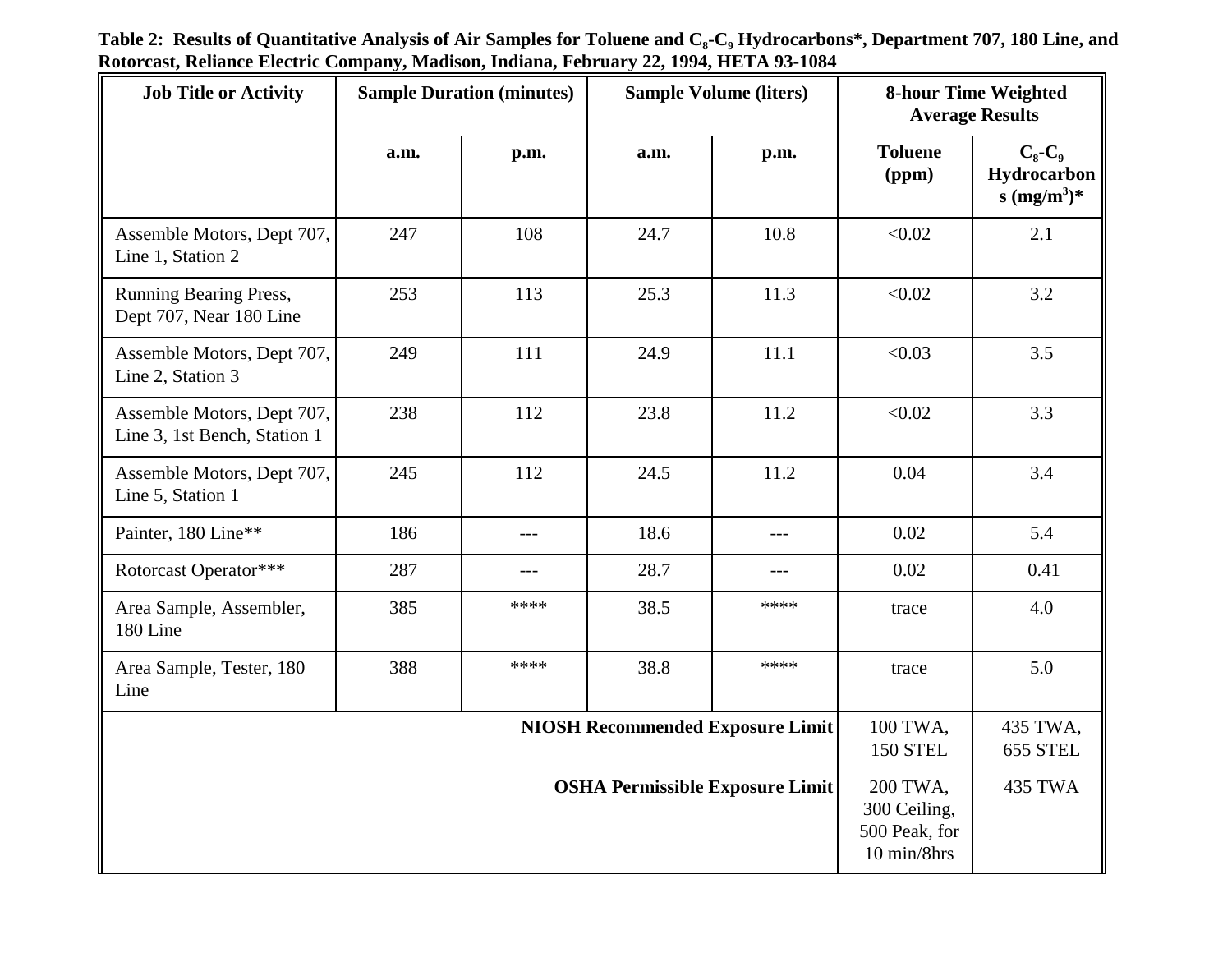| <b>ACGIH Threshold Limit Value</b> 50 TWA (skin) | 434 TWA<br><b>STEL</b> |
|--------------------------------------------------|------------------------|
|                                                  |                        |

Notes: 8-hour time weighted average (TWA) exposures were calculated assuming no exposure occurred during the unsampled portion of the shift. ppm is parts per million. mg/m<sup>3</sup> is milligrams of analyte per cubic meter of sampled air.  $C_8$ -C<sub>9</sub> hydrocarbons are expressed as mg/m<sup>3</sup> because these are a mixture of hyrocarbons, STEL is a short term exposure limit. C indicates a ceiling limit, one which should not be exceeded during any part of the work day. A trace value is one which lies between the minimum detectable concentration and the minimum quantfiable concentration, of limited accuracy. \* including xylene. \*\* Employee left at 10:30 a.m. \*\*\* Results for a.m. sample only, the sample collected in the p.m. was submitted for qualitative analysis. \*\*\*\* The area samples were full-shift samples. < Indicates that the afternoon samples contained no toluene. The MDC and MQC for toluene were 0.006 ppm and 0.016 ppm, respectively, based upon a maximum sample volume of 38.8 liters. The MDC and MQC for  $C_8$ -C<sub>9</sub> hydrocarbons were 0.02 mg/m<sup>3</sup> and  $0.074$  mg/m<sup>3</sup>, respectively, based upon the same maximum sample volume. The evaluation criteria provided in the rightmost column are for xylene, since xylene was included in this mixture.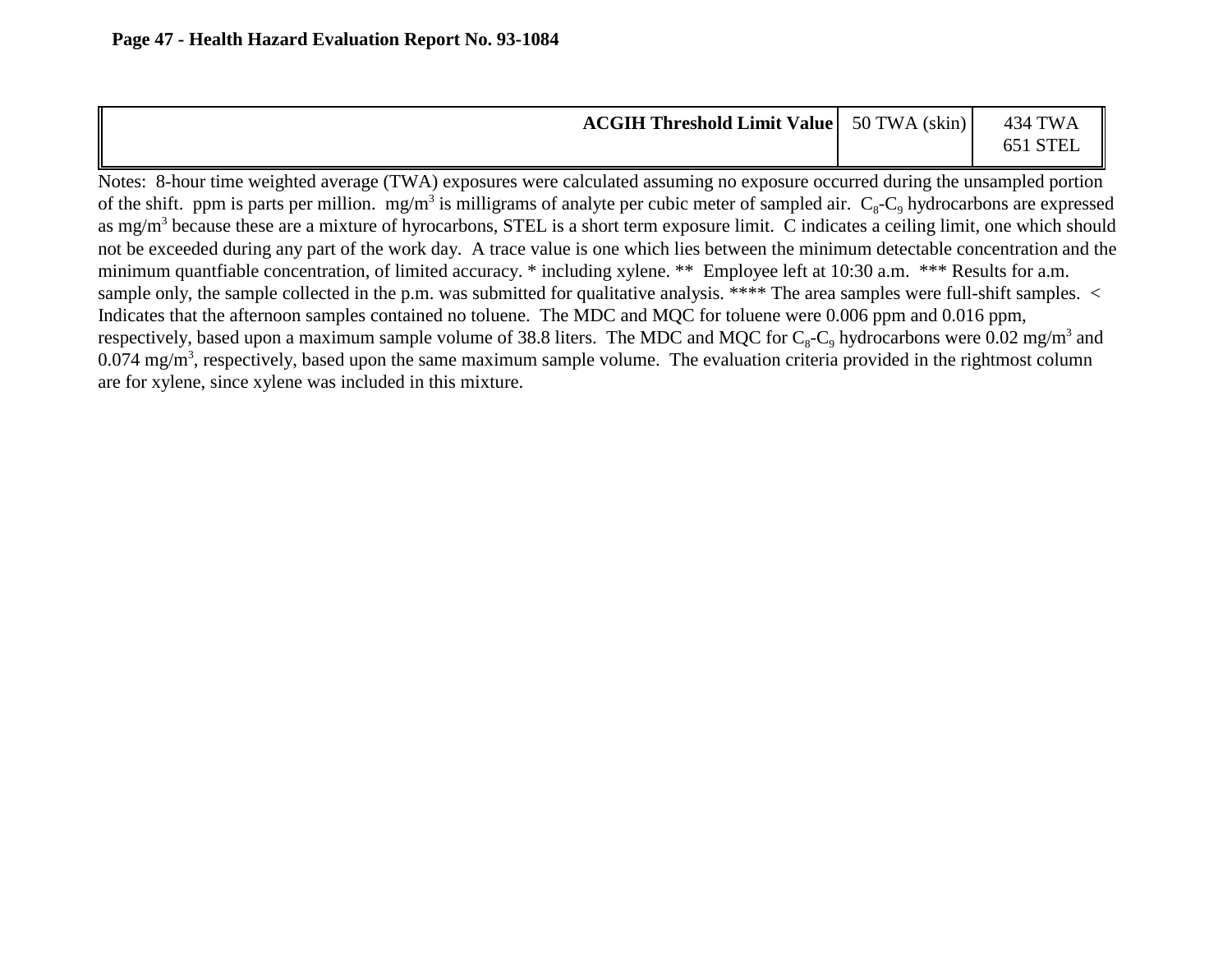### **Table 5 Results of General Area Samples for Formaldehyde Reliance Electric Company Madison, Indiana February 22, 1994 HETA 93-1084**

| Location                                             | <b>Sample Duration</b><br>(minutes) | <b>Sample Volume</b><br>(liters) | <b>Results</b><br>(ppm formaldehyde) | <b>8-Hour TWA results</b><br>(ppm formaldehyde) |
|------------------------------------------------------|-------------------------------------|----------------------------------|--------------------------------------|-------------------------------------------------|
| Table by Scratch<br>Brush, Winding Area              | 347                                 | 330                              | 0.023                                | 0.017                                           |
| Top of Scratch Brush<br>by Young Brothers<br>Machine | 343                                 | 343                              | 0.016                                | 0.011                                           |
| On Desk by Hand Dip<br><b>Varnish Tanks</b>          | 341                                 | 324                              | 0.019                                | 0.013                                           |
| <b>Outside Building</b>                              | 338                                 | 338                              | trace                                | trace                                           |

Notes: ppm means parts per million. 8-hour TWA means the 8-hour time weighted average concentration of formaldehyde. Trace means the results were between the minimum detectable concentration (MDC) and the minimum quantifiable concentration (MQC). The MDC for these samples was 0.0007 ppm, based upon the maximum sample volume of 343 liters (L) for this set of samples. The MQC for these samples was 0.002 ppm, based upon a maximum sample volume of 343 L. NIOSH recommends that formaldehyde concentrations be reduced to the lowest feasible level. The OSHA Permissible Exposure Limit for formaldehyde is 0.75 ppm as an 8 hour TWA. The ACGIH Threshold Limit Value for formaldehyde is 0.3 ppm as a ceiling limit. A ceiling limit is a concentration which should not be exceeded during any part of the working exposure.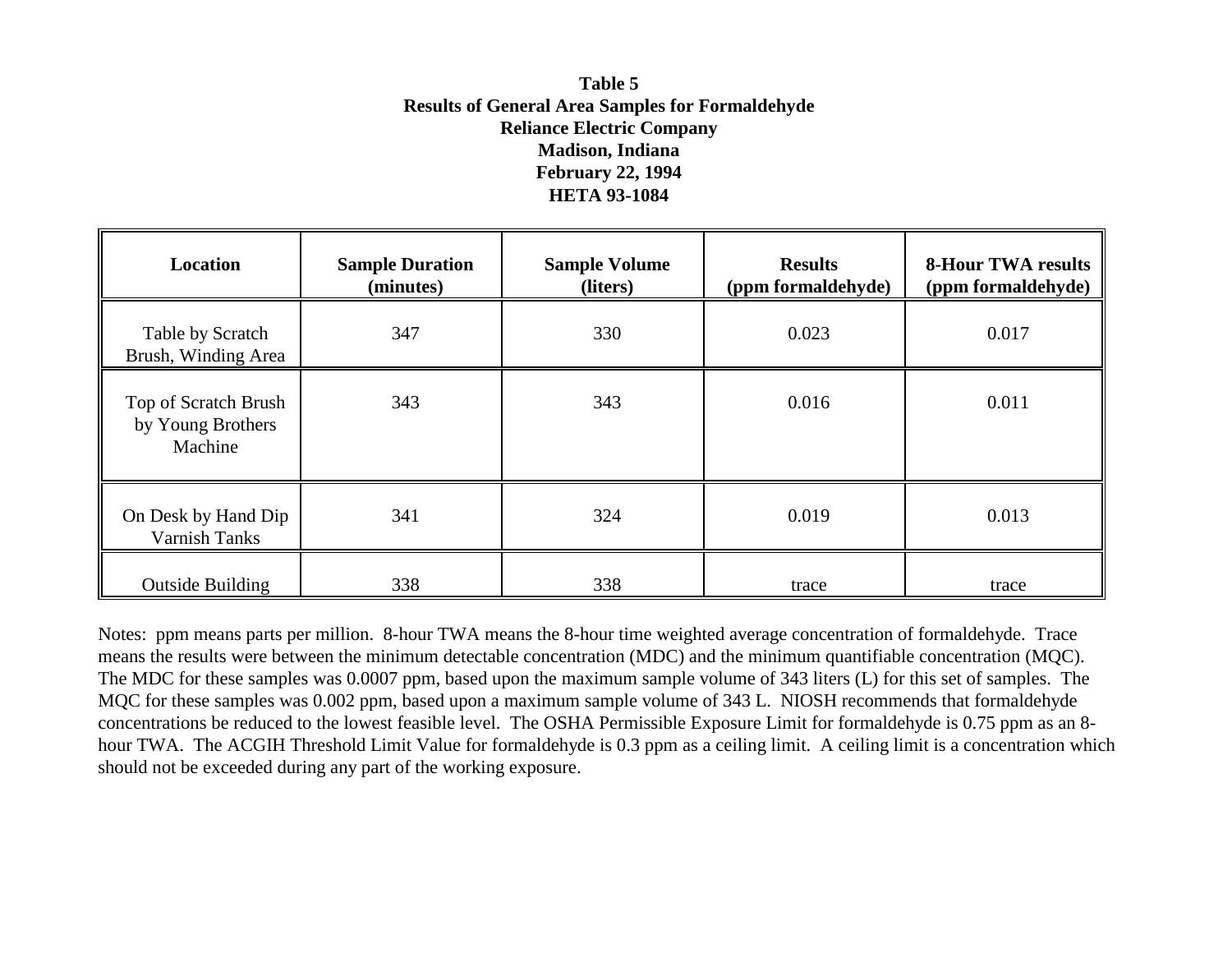# **Table 6 Results of Personal Breathing Zone Air Samples for Metals Reliance Electric Company Madison, Indiana February 22, 1994 HETA 93-1084**

| <b>Job Title or Activity</b>            | <b>Sample</b><br><b>Duration</b> | <b>Sample</b><br><b>Volume</b> | 8-Hour Time Weighted Average Results $(mg/m3)$ |           |                |           |                  |           |                         |           |                                 |
|-----------------------------------------|----------------------------------|--------------------------------|------------------------------------------------|-----------|----------------|-----------|------------------|-----------|-------------------------|-----------|---------------------------------|
|                                         | (minutes                         | (liters)                       | <b>Al</b>                                      | Ba        | Fe             | Mg        | Mn               | Mo        | Ti                      | Zn        | Zr                              |
| Rotor Cast Operator                     | 395                              | 790                            | <b>ND</b>                                      | <b>ND</b> | trace          | <b>ND</b> | trace            | <b>ND</b> | <b>ND</b>               | <b>ND</b> | <b>ND</b>                       |
| Spray Painter, 707 Booth                | 338                              | 676                            | ND                                             | trace     | trace          | 0.00<br>7 | trace            | trace     | 0.000<br>$\overline{7}$ | 0.01      | ND                              |
| Spray Painter, 719 Booth                | 383                              | 766                            | ND                                             | <b>ND</b> | 0.00<br>7      | ND        | trace            | <b>ND</b> | ND                      | trace     | ND                              |
| Spray Painter, 719 Booth                | 386                              | 772                            | trace                                          | trace     | trace          | <b>ND</b> | trace            | <b>ND</b> | 0.003                   | <b>ND</b> | 0.001                           |
| Spray Painter, 716 Booth                | 395                              | 790                            | <b>ND</b>                                      | <b>ND</b> | trace          | <b>ND</b> | trace            | <b>ND</b> | trace                   | <b>ND</b> | <b>ND</b>                       |
| <b>NIOSH Recommended Exposure Limit</b> |                                  |                                | 10                                             | 0.5       | 5              | none      | 1 TWA,<br>3 STEL | none      | LFL                     | none      | 5<br>TWA,<br>10<br>${\it STEL}$ |
| <b>OSHA Permissible Exposure Limit</b>  |                                  |                                | 15                                             | 0.5       | none<br>$\ast$ | none      | 5 Ceiling        | 15        | 15                      | none      | 5                               |
| <b>ACGIH Threshold Limit Value</b>      |                                  |                                | 10                                             | 0.5       | none<br>$\ast$ | none      | 5                | 10        | 10                      | none      | 5<br>TWA,<br>10<br><b>STEL</b>  |

Notes: mg/m<sup>3</sup> means milligrams of analyte per cubic meter of sampled air. ND (not detected) indicates a concentration less than the minimum quantifiable concentration. The TWA concentration was calculated assuming that no further exposure occurred during the unsampled period. Trace indicates a value between the minium detectable concentration and the minimum quantifiable concentration and should be regarded with limited confidence in its accuracy. STEL means short term exposure limit. A ceiling limit is one which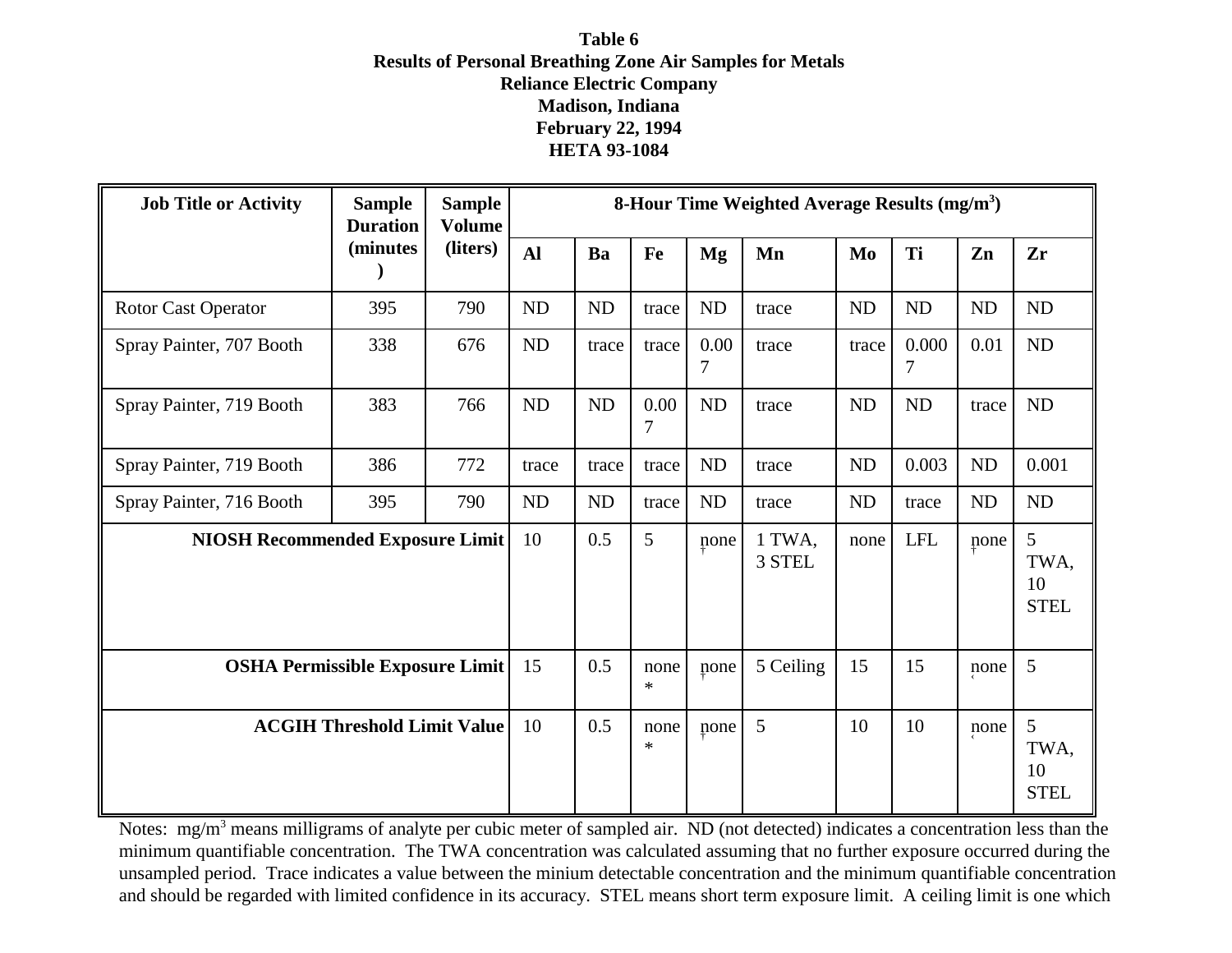### **Page 50 - Health Hazard Evaluation Report No. 93-1084**

should not be exceeded during any part of the work day. None indicates that there is no occupational exposure criterion, or that the established criterion applies to the metal oxide fume, which was not believed to be applicable to the painting processes sampled. \* The OSHA PEL of 10 mg/m<sup>3</sup> and the ACGIH TLV of 5 mg/m<sup>3</sup> for iron oxide fume would apply to the rotor cast operation. ‹Although the evaluation criteria for metal oxides would apply to the rotor cast operation, the criteria are not listed since these metals were not detected in the rotor cast samples.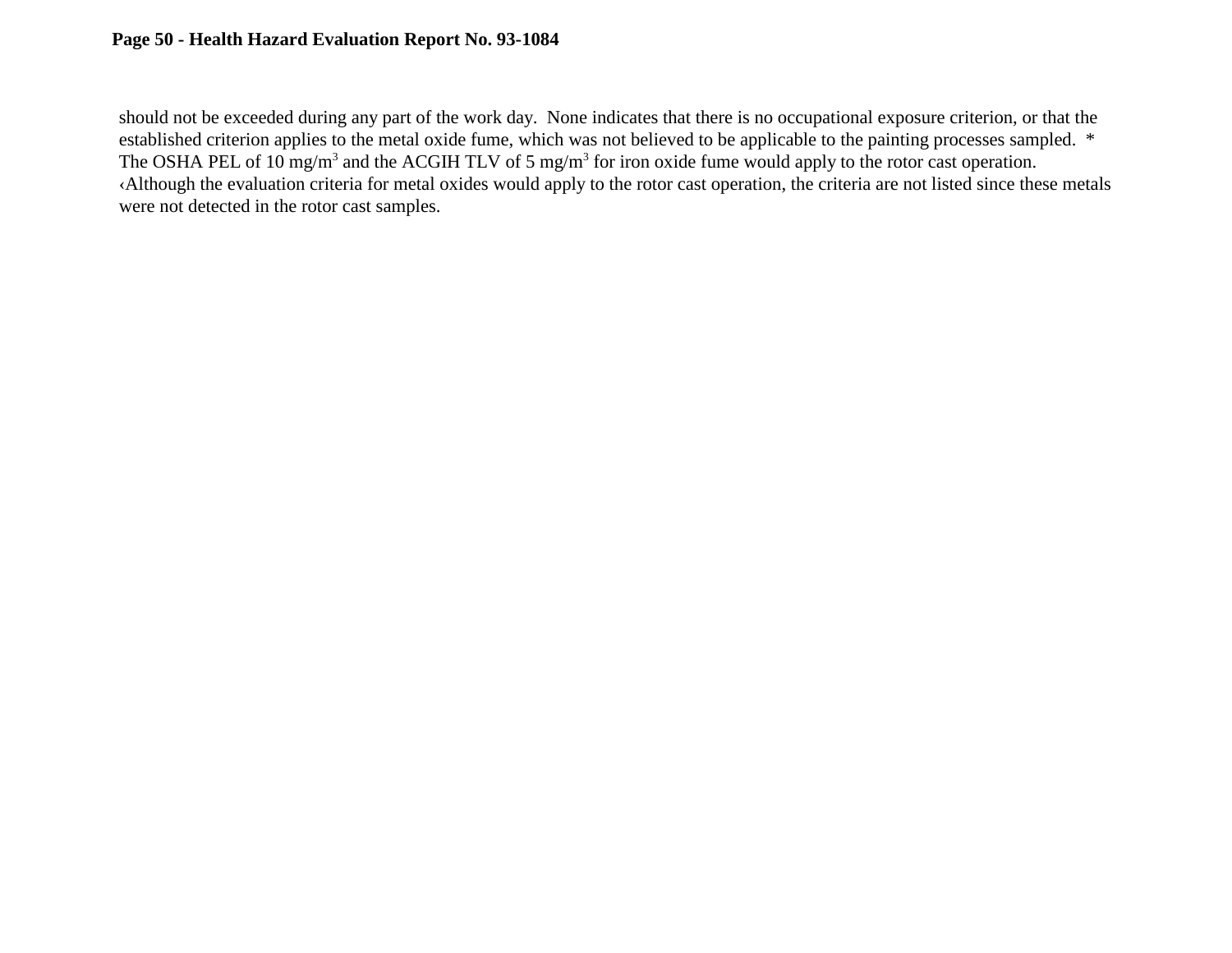# **Table 7 Results of Personal Breathing Zone Air Samples for Xylene and Naphtha Spray Painters, Departments 716 and 707 Reliance Electric Company Madison, Indiana February 22, 1994 HETA 93-1084**

| <b>Job Title or Activity</b> |                             | <b>Sample Duration (minutes)</b> |      | <b>Sample Volume (liters)</b> | <b>8-hour Time Weighted</b><br><b>Average Results</b> |                              |  |
|------------------------------|-----------------------------|----------------------------------|------|-------------------------------|-------------------------------------------------------|------------------------------|--|
|                              | a.m.                        | p.m.                             | a.m. | p.m.                          | <b>Xylene</b><br>(ppm)                                | <b>Naphtha</b><br>$(mg/m^3)$ |  |
| Spray Painter, 716 Booth     | 288                         | 107                              | 28.8 | 10.7                          | < 0.5                                                 | trace                        |  |
| Spray Painter, 707 Booth     | 230                         | 116                              | 23.0 | 11.6                          |                                                       | trace                        |  |
|                              | 100 TWA,<br><b>150 STEL</b> | 350 TWA,<br>1800 C               |      |                               |                                                       |                              |  |
|                              | <b>100 TWA</b>              | 2000 TWA                         |      |                               |                                                       |                              |  |
|                              | 100 TWA,<br><b>150 STEL</b> | 1370 TWA                         |      |                               |                                                       |                              |  |

Notes: Eight-hour time weighted average (TWA) exposures were calculated assuming that no exposure occurred during the unsampled portion of the shift. ppm means parts per million. mg/m<sup>3</sup> means milligrams of analyte per cubic meter of sampled air. Values for naphtha are expressed as mg/m<sup>3</sup> because naphtha is a mixture of hyrocarbons, while xylene is a compound with a defined formula, and thus a specific molecular weight. Molecular weight must be known to calculate ppm. STEL is a short term exposure limit. C indicates a ceiling limit, one which should not be exceeded during any part of the work day. A trace value is one which lies between the minimum detectable concentration and the minimum quantfiable concentration, of limited accuracy. < indicates that the results of the afternon sample used to compute the TWA was a trace value.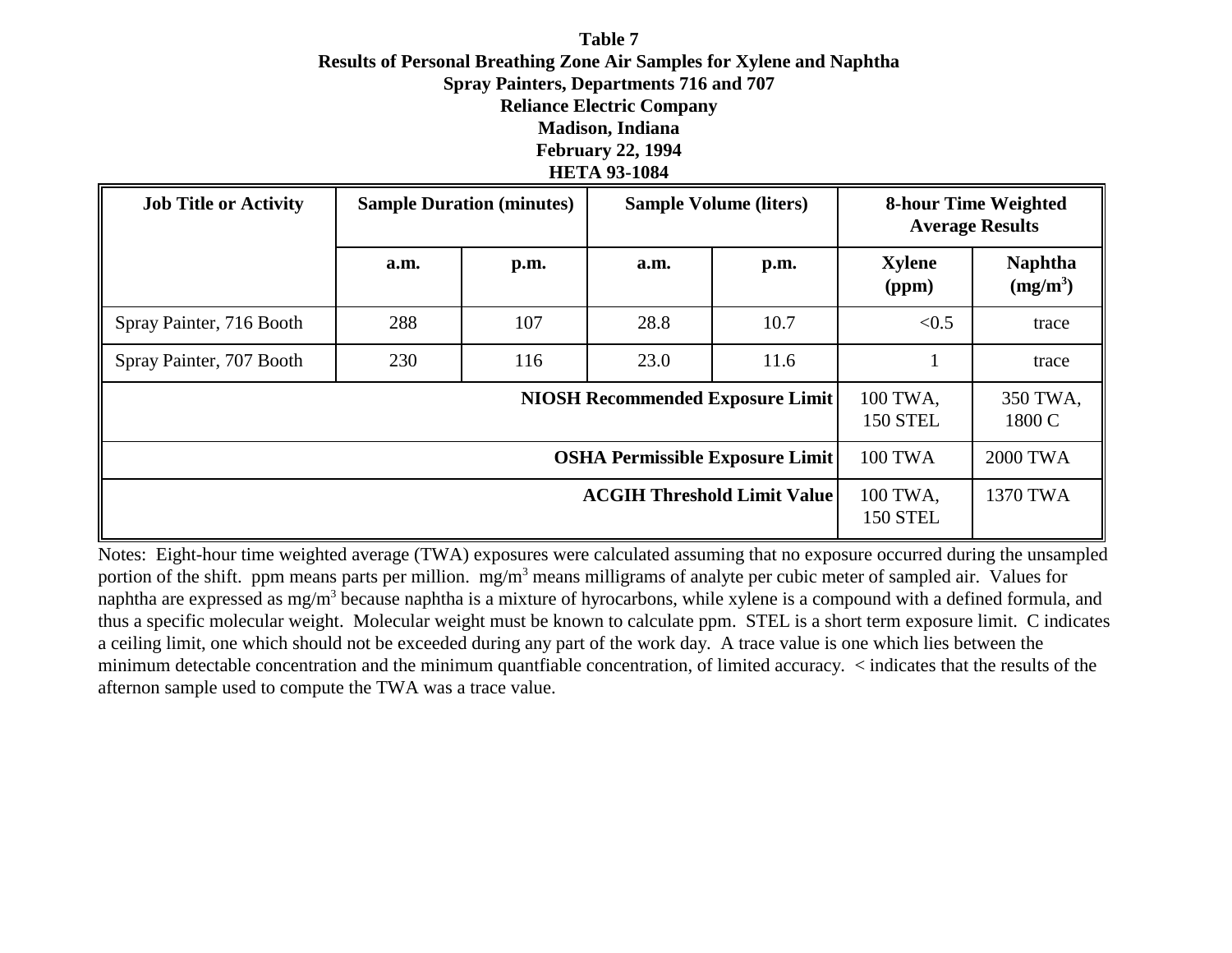# **Table 8 Results of Personal Breathing Zone Air Samples for Xylene, Naphtha, Ethyl Benzene, and 1-Methoxy-2-Propanol Spray Painters, Department 719**

**Reliance Electric Company**

**Madison, Indiana February 22, 1994**

**HETA 93-1084**

| <b>Job Title or Activity</b>            | <b>Sample</b><br><b>Duration</b><br>(minutes) |                             | <b>Sample</b><br><b>Volume</b><br>(liters) |                                      | <b>8-hour Time Weighted Average Results</b> |                              |                                         |                                   |  |  |
|-----------------------------------------|-----------------------------------------------|-----------------------------|--------------------------------------------|--------------------------------------|---------------------------------------------|------------------------------|-----------------------------------------|-----------------------------------|--|--|
|                                         | a.m<br>$\bullet$                              | p.m<br>$\bullet$            | a.m<br>$\bullet$                           | p.m<br>$\bullet$                     | <b>Xylene</b><br>(ppm)                      | <b>Naphtha</b><br>$(mg/m^3)$ | <b>Ethyl</b><br><b>Benzene</b><br>(ppm) | 1-Methoxy-<br>2-Propanol<br>(ppm) |  |  |
| Spray Painter, 719 Booth                | 288                                           | 98                          | 28.8                                       | 9.8                                  | < 0.34                                      | <3.2                         | trace                                   | trace                             |  |  |
| Spray Painter, 719 Booth                | 286                                           | 97                          | 28.6                                       | 9.7                                  | < 0.46                                      | <4.4                         | ND                                      | N <sub>D</sub>                    |  |  |
| <b>NIOSH Recommended Exposure Limit</b> |                                               |                             |                                            |                                      | 100 TWA,<br><b>150 STEL</b>                 | 350 TWA,<br>1800 C           | <b>100 TWA</b><br>125<br><b>STEL</b>    |                                   |  |  |
| <b>OSHA Permissible Exposure Limit</b>  |                                               |                             |                                            |                                      | <b>100 TWA</b>                              | 2000<br><b>TWA</b>           | <b>100 TWA</b>                          |                                   |  |  |
| <b>ACGIH Threshold Limit Value</b>      |                                               | 100 TWA,<br><b>150 STEL</b> | 1370<br><b>TWA</b>                         | <b>100 TWA</b><br>125<br><b>STEL</b> |                                             |                              |                                         |                                   |  |  |

Notes: Eight-hour time weighted average (TWA) exposures were calculated assuming that no exposure occurred during the unsampled portion of the shift. ppm means parts per million. mg/m<sup>3</sup> means milligrams of analyte per cubic meter of sampled air. Values for naphtha are expressed as mg/m<sup>3</sup> because naphtha is a mixture of hyrocarbons, while xylene is a compound with a defined formula, and thus a specific molecular weight. Molecular weight must be known to calculate ppm. STEL is a short term exposure limit. C indicates a ceiling limit, one which should not be exceeded during any part of the work day. A trace value is one which lies between the minimum detectable concentration and the minimum quantfiable concentration, of limited accuracy. ND means results were less than the MDC. < indicates that the results of one of the samples used to compute the TWA was a trace value or was ND. Based upon the maximum sample volume of 28.8 L, the minimum detectable concentrations (MDCs) were 0.08 ppm for xylene (all isomers) and ethyl benzene, 0.09 ppm for 1-methoxy-2-propanol, and  $0.3 \text{ mg/m}^3$  for naphthas. The minimum quantifiable concentrations (MQCs) were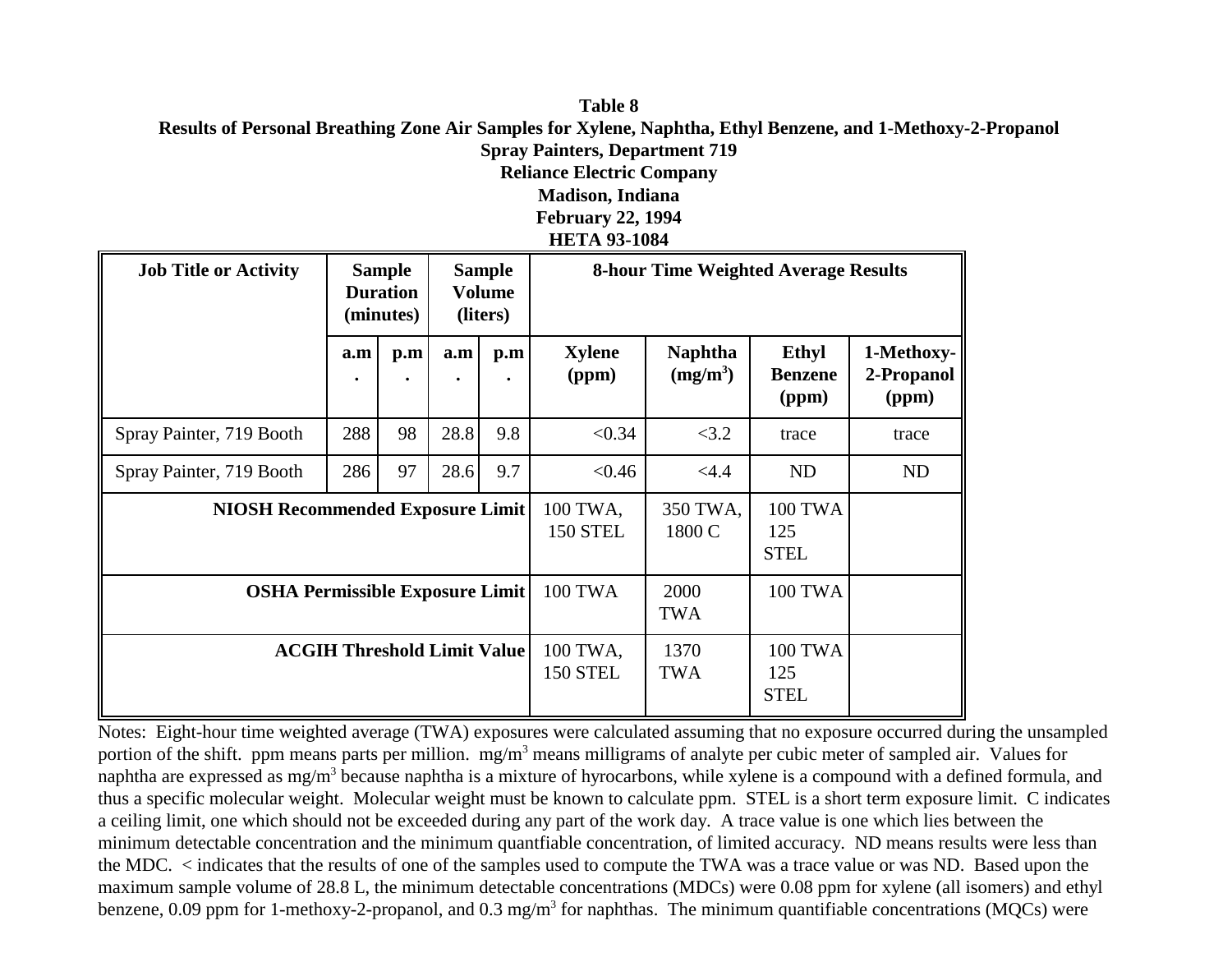# **Page 53 - Health Hazard Evaluation Report No. 93-1084**

0.26 ppm for xylene (all isomers) and ethyl benzene, 0.31 ppm for 1-methoxy-2-propanol, and 1.1 mg/m<sup>3</sup> for naphthas. These values were also derived from the maximum sample volume of 28.8 L for this set of samples.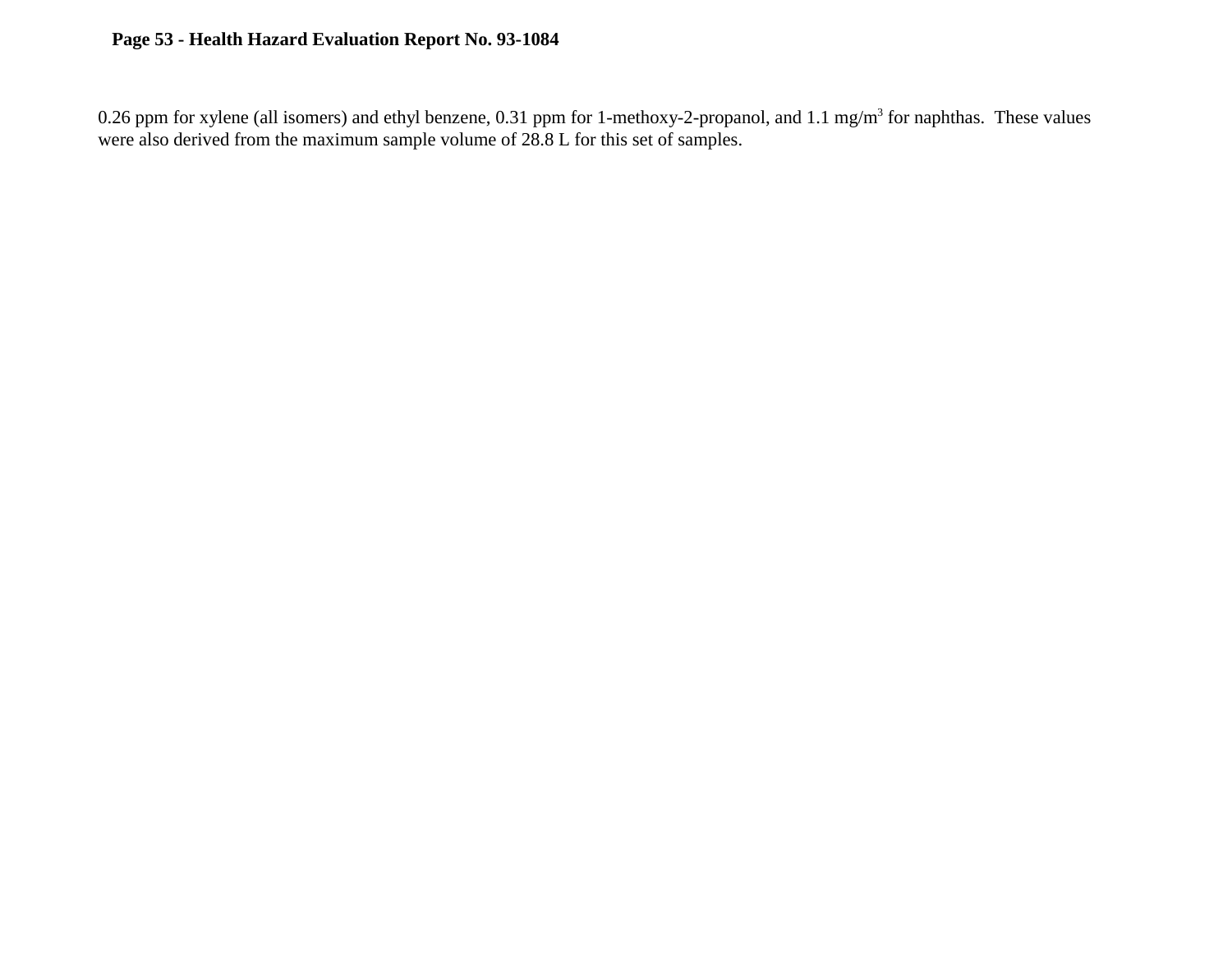Figure 2: Qualitative Analysis of the Afternoon Charcoal Tube Sample, 180 Line Painter, Reliance Electric Company, Madison, Indiana, February 22, 1994, HETA 93-1084

C:\CHEMPC\DATA\MAR\0201002.D File: AAG Operator: Date Acquired: 8 Mar 94  $3:12$  pm **GROTE.M** Method File: **Sample Name:** SEQ 7952 CT-23/CS2 10 M DR-1 SC20-400 SPLITIESS TP15-300 C Misc Info: ALS vial:

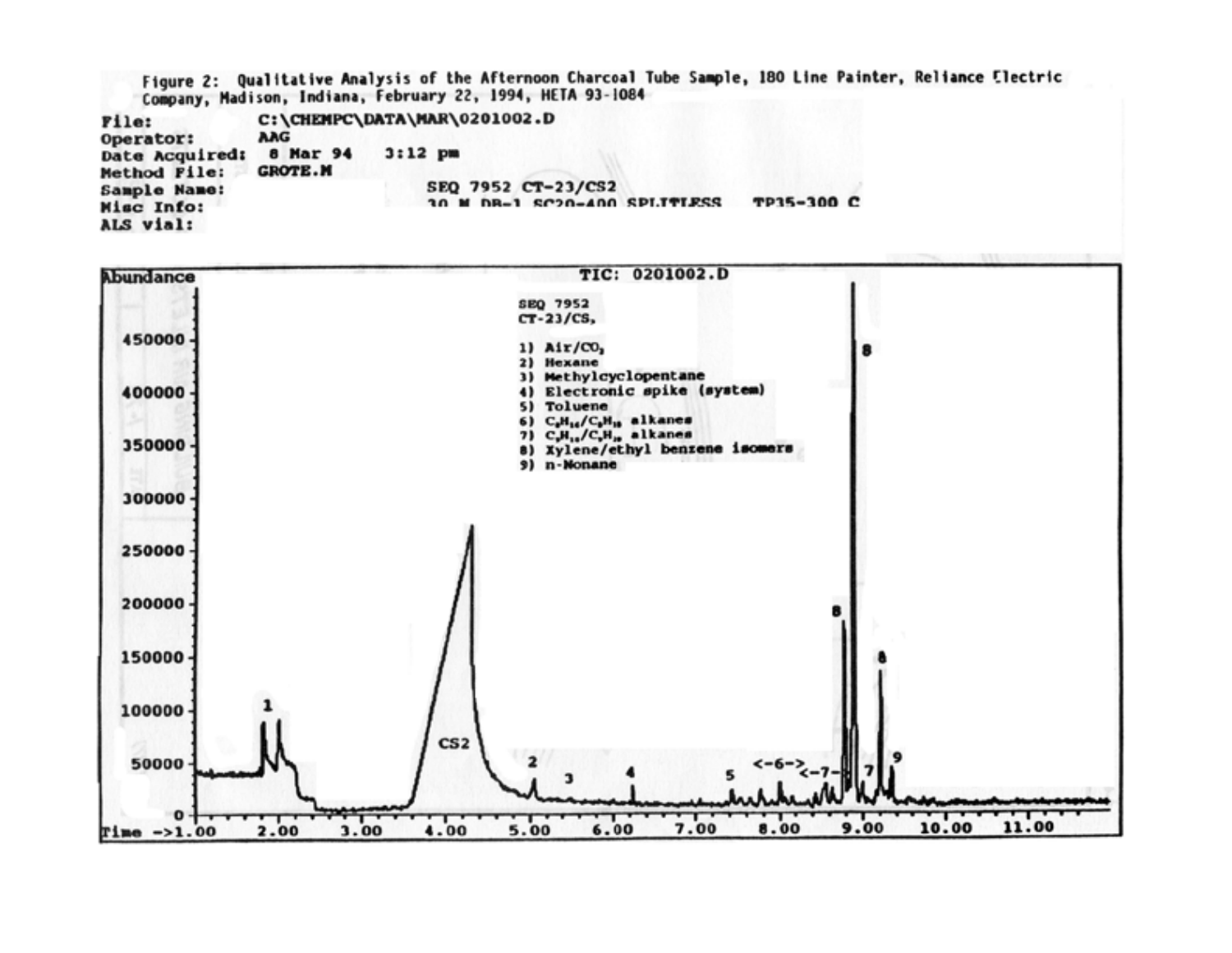Figure 1: Qualitative Analysis of the Morning Charcoal Tube Sample, 180 Line Painter, Reliance Electric Company, Madison, Indiana, February 22, 1994, HETA 93-1084 C:\CHEMPC\DATA\MAR\0101001.D file: AAG Operator: Date Acquired: 8 Mar 94  $2:42$  pm **GROTE.M** Method File: SEQ 7952 CT-6/CS2 Sample Mame: 30 N DB-1 SC20-400 SPLITLESS TP35-300 C Misc Info: ı ALS vial: